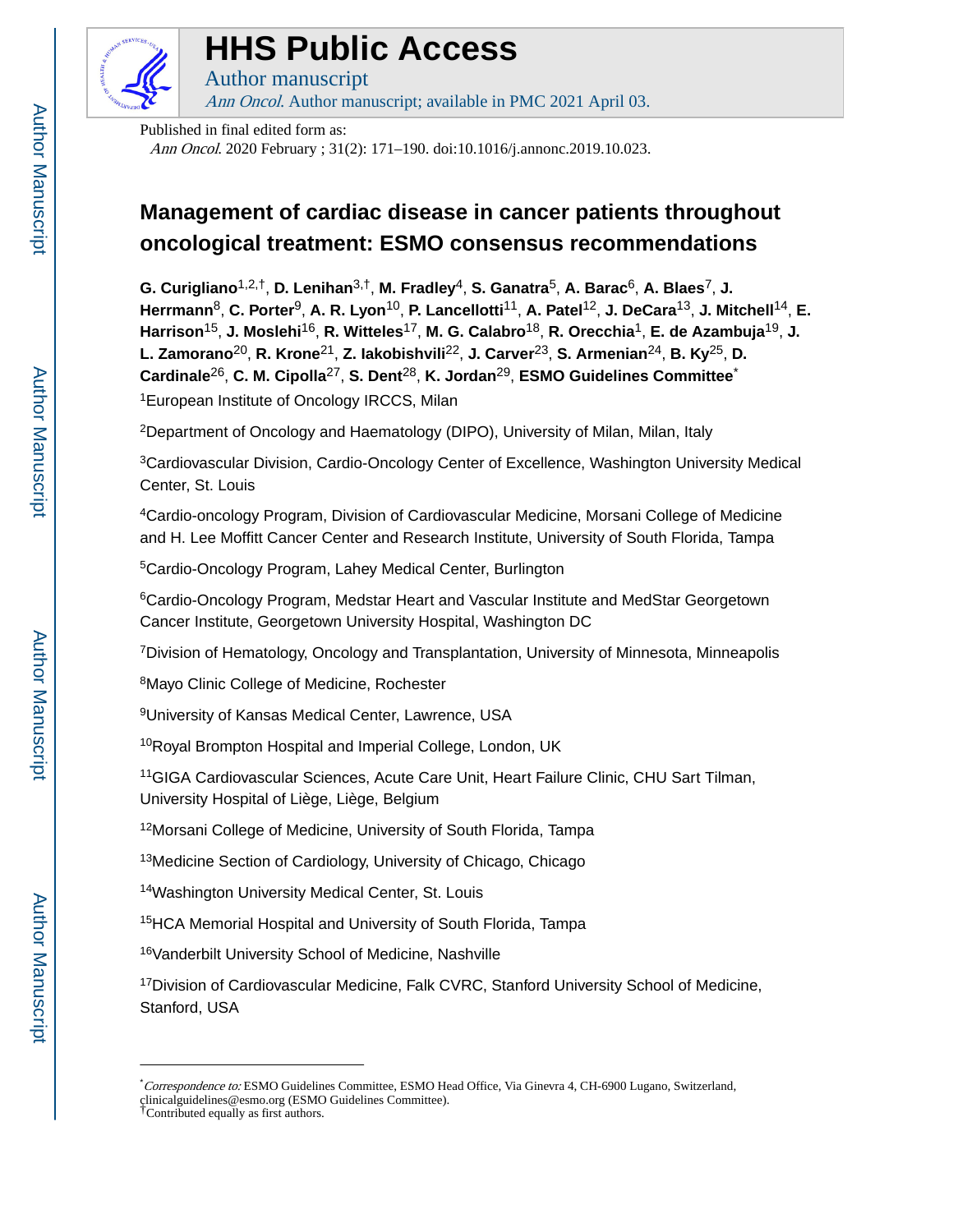<sup>18</sup>Department of Anesthesia and Intensive Care, IRCCS, San Raffaele Scientific Institute, Milan, Italy

<sup>19</sup>Institut Jules Bordet and L'Université Libre de Bruxelles, Brussels, Belgium

<sup>20</sup>University Hospital Ramon y Cajal, Madrid, Spain

<sup>21</sup>Division of Cardiology, Washington University, St. Louis, USA

<sup>22</sup>Clalit Health Services, Sackler Faculty of Medicine, Tel Aviv University, Tel Aviv, Israel

<sup>23</sup>Division of Cardiology, Abramson Cancer Center, Hospital of the University of Pennsylvania, Philadelphia

<sup>24</sup>Department of Population Sciences, City of Hope Comprehensive Cancer Center, Duarte

<sup>25</sup>University of Pennsylvania School of Medicine, Philadelphia, USA

<sup>26</sup>Cardioncology Unit, European Institute of Oncology, IRCCS, Milan

<sup>27</sup>Cardiology Department, European Institute of Oncology, IRCCS, Milan, Italy

<sup>28</sup>Duke Cancer Institute, Duke University, Durham, USA

 $29$ Department of Medicine V, Hematology, Oncology and Rheumatology, University of Heidelberg, Heidelberg, Germany

#### **Abstract**

Cancer and cardiovascular (CV) disease are the most prevalent diseases in the developed world. Evidence increasingly shows that these conditions are interlinked through common risk factors, coincident in an ageing population, and are connected biologically through some deleterious effects of anticancer treatment on CV health. Anticancer therapies can cause a wide spectrum of short- and long-term cardiotoxic effects. An explosion of novel cancer therapies has revolutionised this field and dramatically altered cancer prognosis. Nevertheless, these new therapies have introduced unexpected CV complications beyond heart failure. Common CV toxicities related to cancer therapy are defined, along with suggested strategies for prevention, detection and treatment. This ESMO consensus article proposes to define CV toxicities related to cancer or its therapies and provide guidance regarding prevention, screening, monitoring and treatment of CV toxicity. The majority of anticancer therapies are associated with some CV toxicity, ranging from asymptomatic and transient to more clinically significant and long-lasting cardiac events. It is critical however, that concerns about potential CV damage resulting from anticancer therapies should be weighed against the potential benefits of cancer therapy, including benefits in overall survival. CV disease in patients with cancer is complex and treatment needs to be individualised. The scope of cardio-oncology is wide and includes prevention, detection, monitoring and treatment of CV toxicity related to cancer therapy, and also ensuring the safe development of future novel cancer treatments that minimise the impact on CV health. It is anticipated that the management strategies discussed herein will be suitable for the majority of patients. Nonetheless, the clinical judgment of physicians remains extremely important; hence, when using these best clinical practices to inform treatment options and decisions, practitioners should also consider the individual circumstances of their patients on a case-by-case basis.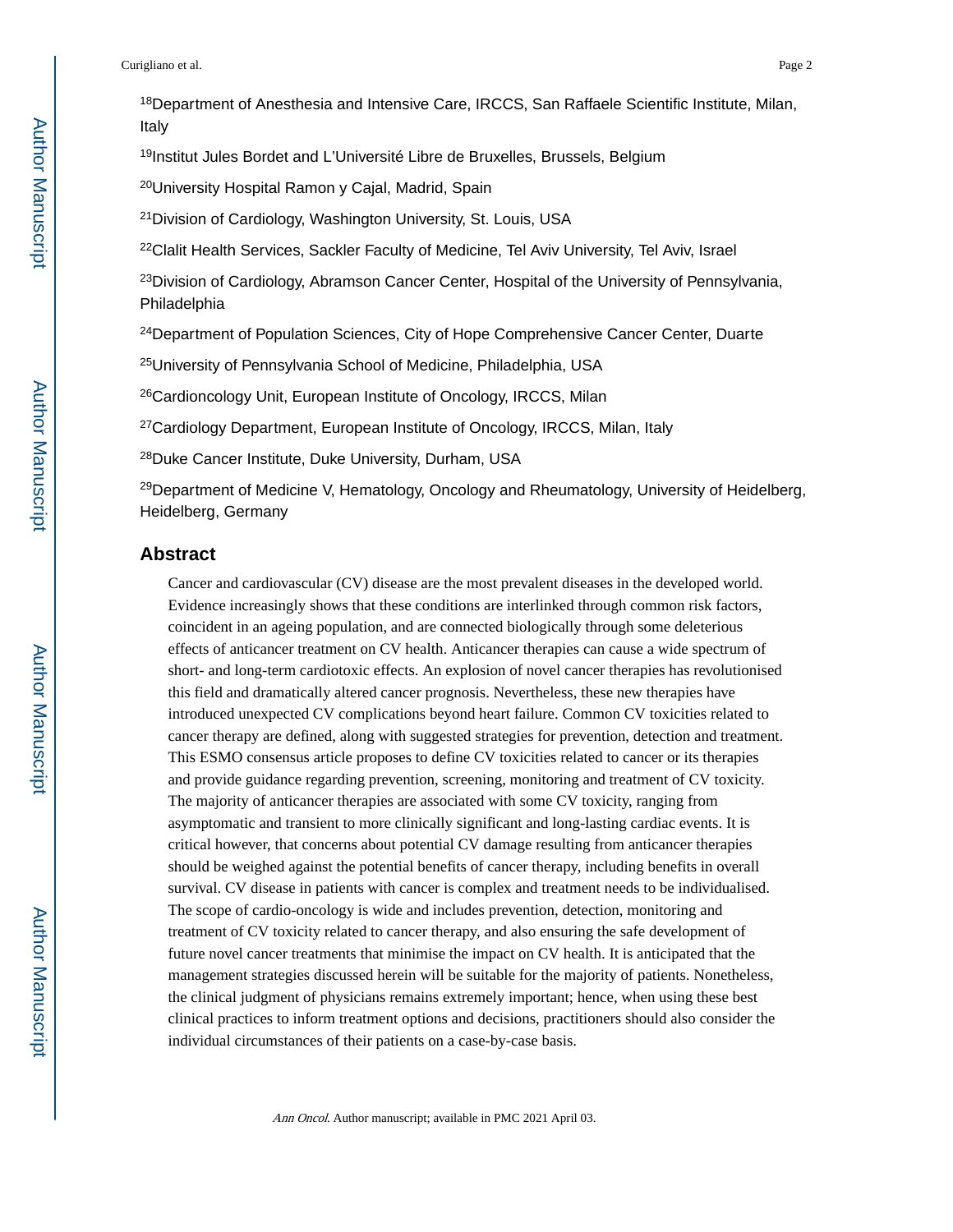#### **Keywords**

cardiac disease; cardiovascular toxicity; Clinical Practice Guidelines; diagnosis; recommendations

#### **INTRODUCTION**

Heart disease and cancer are the two major causes of morbidity and mortality worldwide, accounting for at least 70% of the medical reasons for mortality across the globe.<sup>1</sup> Cancer patients often have multiple comorbidities [e.g. diabetes, hypertension (HTN)] that can profoundly influence their cancer care and clinical outcomes.<sup>2</sup> Additionally, the concern for survivorship care is particularly relevant, given that, for many forms of cancer, the 5-year survival rate has dramatically risen over the past 30 years.<sup>3</sup>

Many anticancer therapies are known to have deleterious effects on the cardiovascular (CV) system.<sup>4,5</sup>

The anticancer therapies with associated CV complications or toxicities are summarised in supplementary Table S1, available at *Annals of Oncology* online. Although many health care providers are aware of the potential short-term cardiotoxicities associated with anticancer therapies, there is frequently less appreciation for the long-term consequences of such treatments on cardiac health.

The majority of clinical trials of anticancer therapeutics associated with CV toxicity are lacking in the ascertainment of relevant cardiac outcomes.<sup>6</sup>

A fundamental aspect of caring for a patient undergoing potentially cardiotoxic anticancer therapy is interdisciplinary communication, especially between cardiology, oncology and haematology departments and, ultimately, primary care providers. In particular, the cardiologist should have a thorough understanding of the prognosis, intended treatment plan, estimated benefit of the proposed treatment, cardiac and relevant non-cardiac toxicities and alternative treatment options. Conversely, oncologists and haematologists should be informed of the patient's CV risk factors and the status of pre-existing CV disease (CVD) along with their prognosis.

These ESMO consensus recommendations attempt to summarise best practices for the care of cancer patients exposed to potential cardiotoxic therapy, including chemotherapeutic agents, targeted therapies and radiotherapy (RT).

#### **METHODS**

These ESMO consensus recommendations were developed in accordance with the ESMO standard operating procedures for Consensus Conference development [https://](https://www.esmo.org/Guidelines/ESMO-Guidelines-Methodology) [www.esmo.org/Guidelines/ESMO-Guidelines-Methodology.](https://www.esmo.org/Guidelines/ESMO-Guidelines-Methodology)

A writing group was convened by ESMO, consisting of multidisciplinary experts in the fields of oncology and cardiology. Being active members of the International Cardio-Oncology Society (ICOS), the Cardio-Oncology Council of the American College of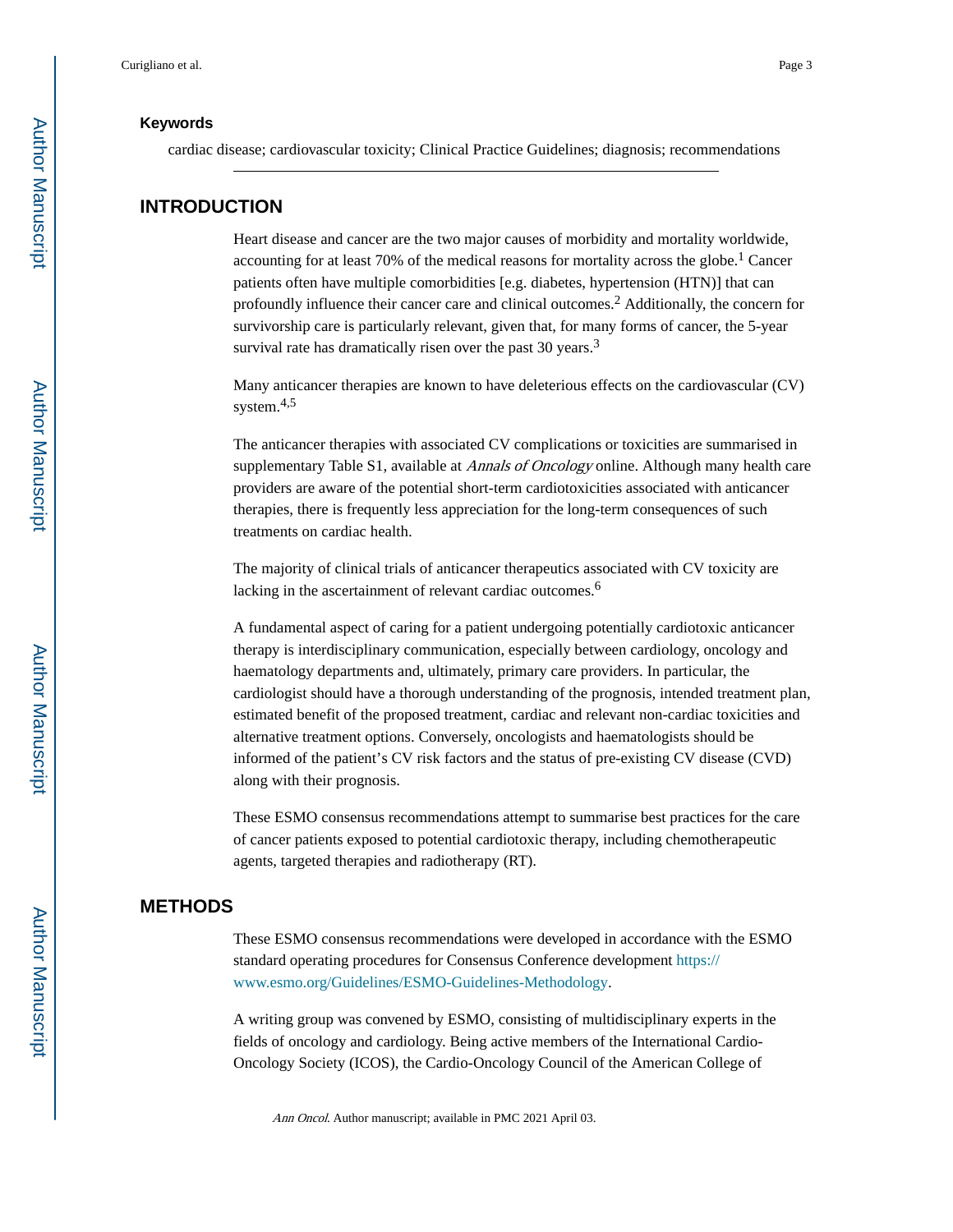Cardiology (ACC) and the European Society of Cardiology (ESC) Cardio-Oncology Council, they were invited in their capacity as acknowledged individual experts.

Bimonthly webinars and accompanying teleconferences were held in 2015–2018 with an extensive literature review, consensus discussions and the development of practical recommendations. The level of evidence and grade of each recommendation proposed was defined based on information shown in Table  $1<sup>7</sup>$  The recommendations that are detailed represent a unanimous agreement among the writing group. The literature review was done at the onset of deliberations, ongoing through the collaborative discussions, and then was finalised in June 2018. A complete literature search was done through PubMed index and included adult studies published from 1975 to the present. The author search incorporated the text words and Medical Subject Headings (MeSH) for chemotherapy (ChT), targeted therapy, RT, immunotherapy, individual drug names, adverse events, cardiac events, cardiotoxicity, cardio-oncology and vascular toxicity. References of reviewed articles were also searched for relevant titles. Priority was given first to evidence from randomised, controlled trials (RCTs) or meta-analysis (levels I and II), then to evidence from cohort and case control studies (level III), and finally to expert opinion based on the synthesis of retrospective or observational studies and clinical practice (levels IV and V). The authors also searched [clinicaltrials.gov](http://clinicaltrials.gov) for any ongoing appropriate clinical trials.

## **RESULTS**

#### **1. General principles**

Anticancer therapy, including RT and some ChT drugs/targeted agents, can substantially affect the heart and vascular system. Any anticancer therapy that impacts cardiac safety requires monitoring.

**Screening.—**Cancer patients with pre-existing CVD or CV risk factors are at a greater risk of cardiac complications from anticancer therapies. The treatment of CV risk factors in any patient is important and the significance of this principle is equally valid in a patient population that has cancer. $8-10$  In many contexts of anticancer therapy, there is ample information to validate the recommendation to treat CV risk factors effectively.<sup>11–17</sup>

**Anticancer therapy risk factors for CV toxicities.—**Many large-scale randomised prospective clinical trials and follow-on studies have indicated certain ChT and/or targeted therapies are associated with CV toxicities (supplementary Table S1, available at Annals of *Oncology* online).<sup>18–23</sup> It is also widely recognised that radiation to CV structures has an important impact on CV health,  $5.24-26$  with radiation exposure potentially having a profound impact on the vascular structures, valves, pericardium/myocardium and conduction system, as well as the autonomic system.<sup>5,27–32</sup> When planning anticancer therapy, the potential adverse CV effects of anticancer therapy should be balanced against the expected benefits.

**Collaborative approach.—There is a high level of evidence that cardiac monitoring in** certain anticancer settings helps limit the cardiac impact of a patient's cancer therapy.  $18-21$ The cardiology consultation can be associated with improved cardioprotection, therapy adherence and survival in patients receiving anthracyclines.<sup>33</sup> The multidisciplinary team's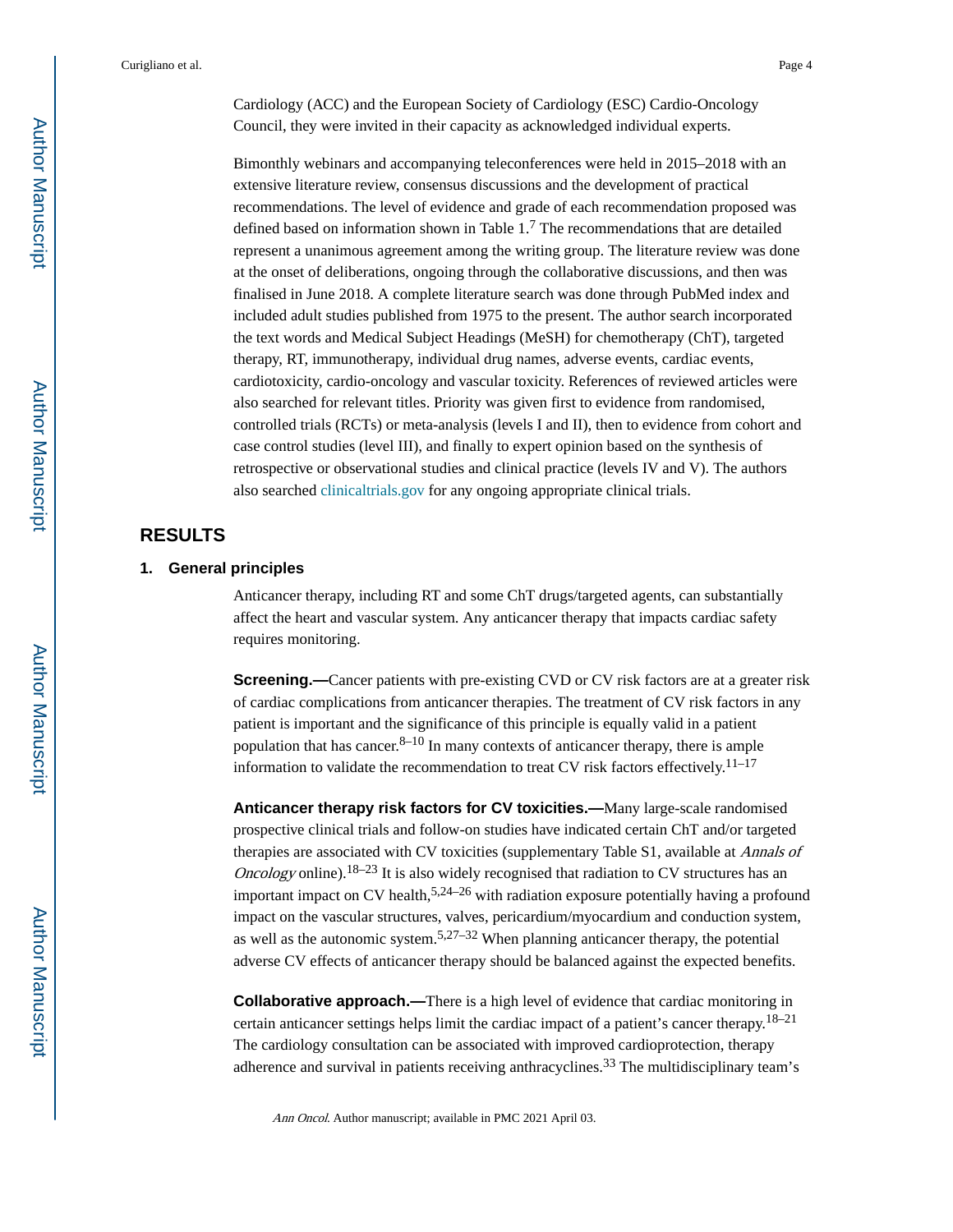goal should be a balanced approach to minimising CV toxicity while also limiting reduction or discontinuation of anticancer therapy. Intensive, multidisciplinary team intervention, compared with usual care to prevent cardiotoxicity, is currently being tested in an RCT (TITAN, [NCT01621659](https://clinicaltrials.gov/ct2/show/NCT01621659)), with results expected soon.<sup>34</sup>

**Recommendation 1.1.:** Screening for known CV risk factors in patients with cancer is recommended; treatment of identified CV risk factors according to current guidelines is recommended [I, A].

**Recommendation 1.2.:** Many types of cancer therapy, especially mediastinal and left-sided chest radiation and certain ChT and targeted agents, can substantially affect the heart and vascular system and it is recommended that CV safety be monitored [I, A].

**Recommendation 1.3.:** Close and early collaboration between cardiologists, oncologists, haematologists and radiation oncologists is recommended to ensure lifelong CV health and to avoid unnecessary discontinuation of cancer therapy [III, A].

#### **2. Screening before anticancer therapy**

**Baseline CV risk assessments (pre-anticancer therapy).—While CV risk factors** should be controlled in all patients with cancer, a thorough CV risk factor assessment is essential before the initiation of anticancer therapies, especially those therapies with known CV toxicities. A comprehensive evaluation with appropriate initiation of risk reduction strategies may decrease the likelihood of developing cancer-related CV complications and/or disease.35–37 A comprehensive proposed monitoring and management approach for patients undergoing potentially cardiotoxic anticancer therapy is shown in Figure 1.

**Baseline measurement of cardiac biomarkers.—**Various ChT regimens are associated with a wide range of potential CV toxicities and in selected situations cardiac biomarkers may help detect or predict CV toxicities, particularly cardiomyopathy and/or heart failure (HF). The exact role and the timing of biomarker measurement in each patient undergoing potentially cardiotoxic ChT is yet to be determined. The specific timing of when to measure cardiac biomarkers in relation to ChT has varied significantly in different clinical studies. In selected high-risk patients, such as those with relapsed multiple myeloma, or those receiving high doses of cardiotoxic ChT (particularly anthracyclines), a baseline biomarker evaluation before the initiation of ChT should be considered, as this may identify individuals at greatest risk for developing CV dysfunction.38–42 The most compelling initial data relate to troponin elevations associated with anthracycline exposure. In one study of 703 cancer patients, normal troponin I levels before and after anthracycline-based ChT were associated with a low incidence of cardiac events (1%) during the >3-year follow-up, while patients with elevations in troponin I during the course of ChT had a greater incidence of major adverse cardiac events.<sup>43</sup> A more recent study demonstrated that absolute changes in high-sensitive (hs)-troponin levels were especially predictive of future cardiotoxicity in patients treated with anthracyclines,<sup>44</sup> though this study needs further validation. There is some evidence to suggest that an elevated hs troponin level at baseline may also indicate a higher risk of cardiac events.<sup>45</sup> The benefit of troponins to predict trastuzumab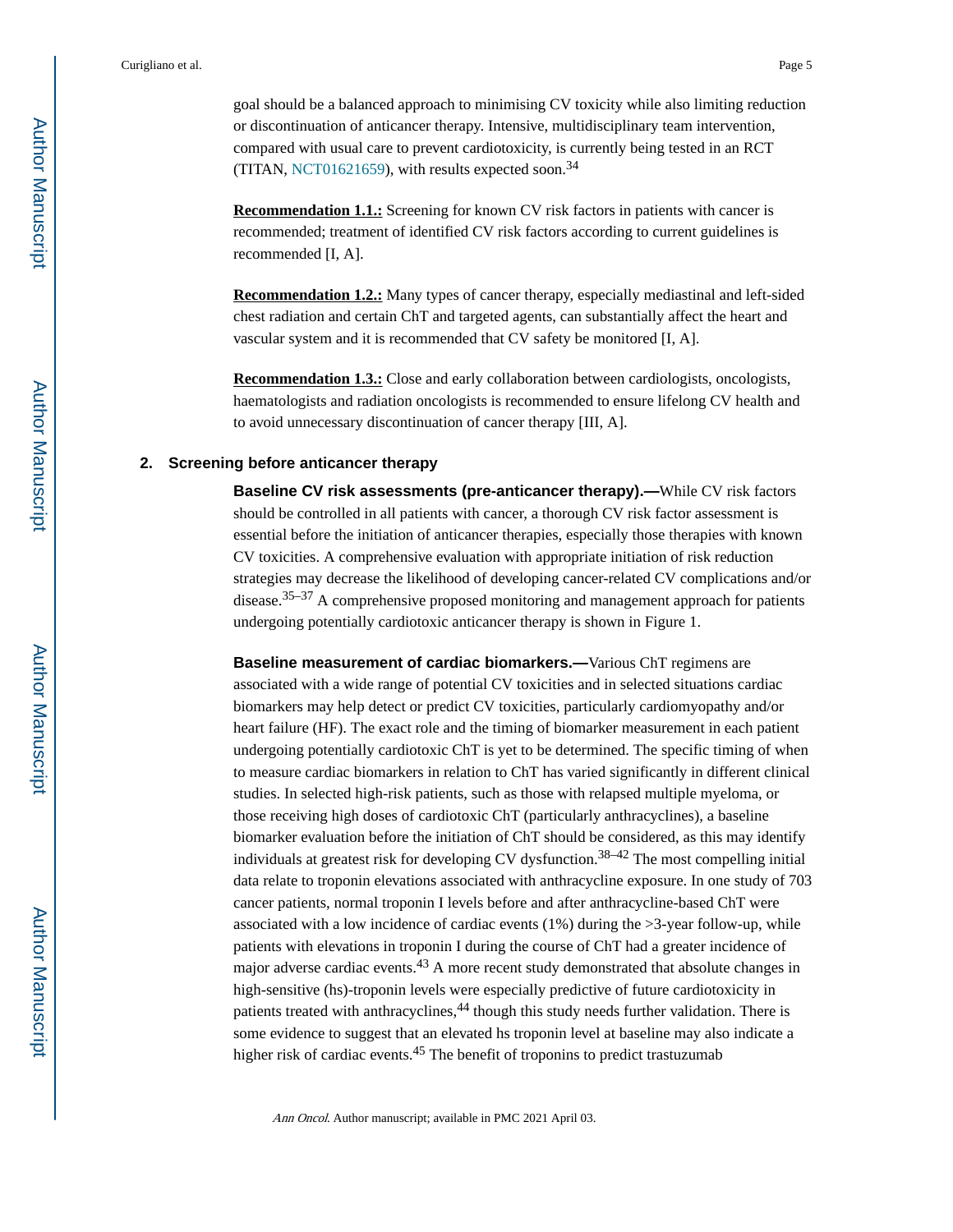cardiotoxicity is somewhat equivocal and appears to be more helpful in those with prior exposure to anthracyclines.<sup>46,47</sup> The utility of natriuretic peptides (NPs) [B-type NP (BNP), N-terminal pro-BNP (NT-proBNP)] to identify those at risk for anthracycline-induced CV dysfunction is less clear,  $45,48,49$  but may be of value as a screen for patients at high risk.<sup>50</sup> In a prospective study of 95 patients with relapsed multiple myeloma who were being treated with proteasome inhibitor therapy, the baseline NP level was the most predictive clinical tool for predicting a cardiac event. Early rises in NP levels during initial therapy in this study was highly predictive of the development of a cardiac event and the detection of a cardiac event had a major negative impact on the overall survival (OS) of these patients.<sup>42</sup> Larger prospective studies are ongoing to more fully evaluate these issues.

**Baseline electrocardiogram.—**The importance of drug-induced QTc prolongation as a key drug safety parameter is widely acknowledged. The QT interval is a surrogate marker for cardiac repolarisation abnormalities, with significant prolongation associated with the development of potentially life-threatening ventricular arrhythmias such as torsade de pointes.<sup>51</sup> While QT interval prolongation is common in cancer patients, clinical events are rare,52 but may be lethal. The QTc interval should be calculated by either of the two most standardised formulas, Bazett's  $QT/(RR^{1/2})$  or Fridericia's  $QT/(RR^{1/3})$ , and the comparative measurements during treatment should all utilise the same chosen method. Fridericia's formula may be preferable in the cancer population as there is less over- and undercorrection in patients with tachycardia or bradycardia, respectively.53–55 Anticancer therapies with known potential for QT interval prolongation include, for example, arsenic trioxide, histone deacetylase inhibitors (e.g. vorinostat), tyrosine kinase inhibitors (TKIs)<sup>56</sup> and cyclin-dependent kinase  $4/6$  inhibitors (e.g. ribociclib).<sup>57</sup> Among the TKIs, for example, sunitinib, sorafenib, vandetanib, crizotinib, vemurafenib, dasatinib, lapatinib and nilotinib have product labelling with standard or specific warnings to serious or life-threatening risks for QT interval prolongation. Cancer treatments that can prolong the QT interval should be given with caution to patients with hypokalaemia or hypomagnesaemia, genetic long QT syndrome and those on other QT prolongation medications such as certain antibiotics or antiemetics. Any electrolyte imbalance should be promptly corrected before initiating, as well as during therapy, and electrocardiograms (ECGs) should be monitored periodically for QT prolongation and arrhythmia. Specifically, an ECG should be obtained at baseline, once steady-state levels are achieved, with dose adjustments and with the initiation of new medications that may prolong the QT interval, or with the development of an electrolyte imbalance.58,59

**Baseline evaluation of left ventricular ejection fraction.—**Currently, therapies associated with a significant risk of HF or left ventricular (LV) dysfunction (LVD) include, but are not limited to, anthracyclines, human epidermal growth factor receptor 2 (HER2) molecular-targeted therapies (such as trastuzumab or pertuzumab), vascular endothelial growth factor (VEGF) signalling pathway inhibitors (such as sunitinib, sorafenib and bevacizumab) and some proteasome inhibitors (carfilzomib). Quantitative evaluation of LV ejection fraction (LVEF) and diastolic function before the initiation of potentially cardiotoxic ChT can help to identify individuals at higher risk of future CV complications and to establish a baseline, should symptoms suggestive of CV dysfunction occur during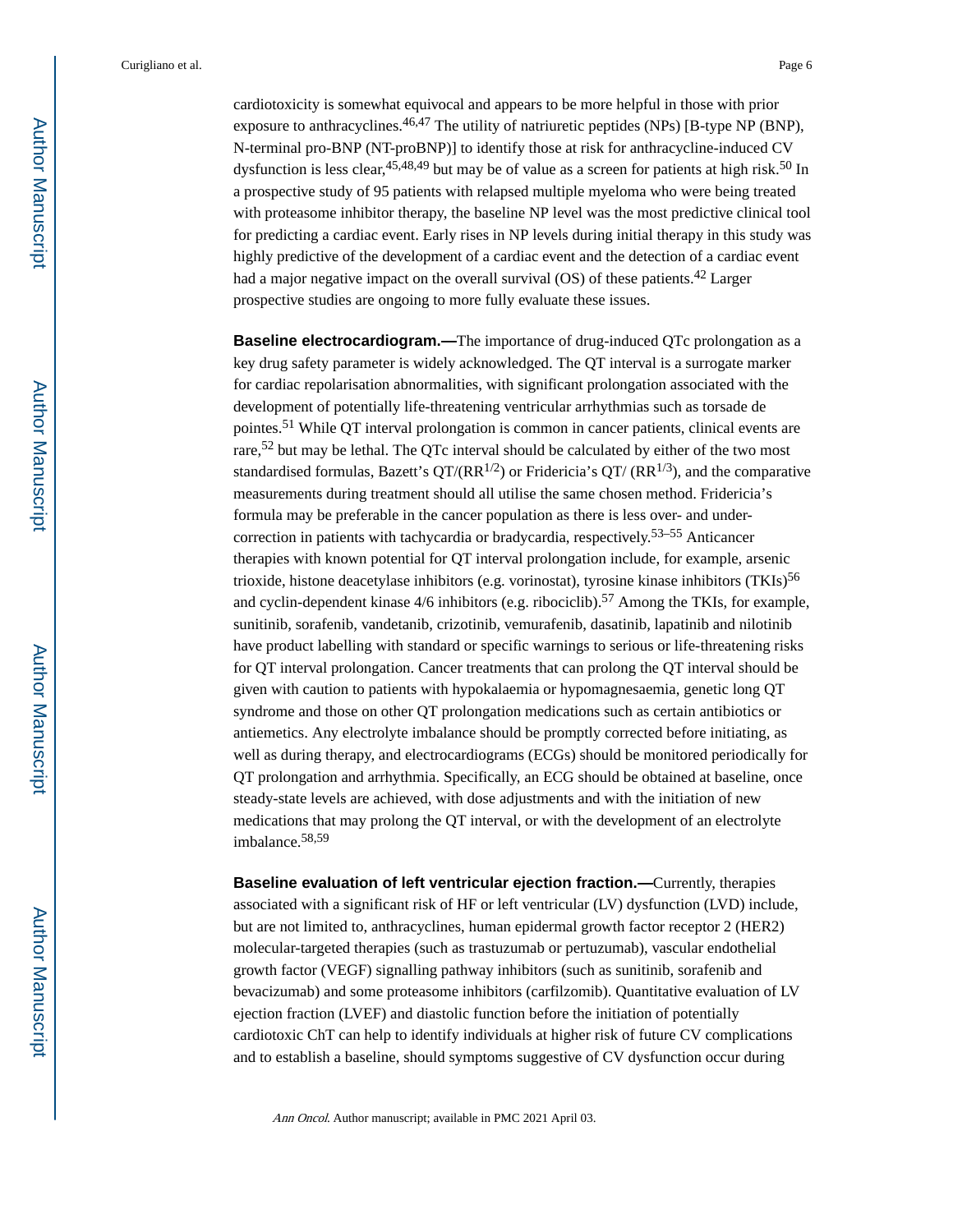treatment. This approach is supported by multiple governing organisations including the American Society of Clinical Oncology (ASCO), the American Society of Echocardiography (ASE), the European Association of Cardiovascular Imaging (EACVI) and the ESC. $60-62$  Moreover, the assessment of LV function before the initiation of therapy is recommended by the United States Food and Drug Administration (FDA) for certain therapeutics including trastuzumab and pertuzumab. For patients monitored with global longitudinal strain (GLS) evaluations, a baseline assessment is also essential for comparison.

**Recommendation 2.1.:** Routine use of cardiac biomarkers [hs-cardiac troponins (TnI or TnT), BNP or NT pro-BNP] for patients undergoing potentially cardiotoxic ChT is not well established. However, for high-risk patients (with pre-existing significant CVD) and those receiving high doses of cardiotoxic ChT such as anthracycline, baseline measurement of such cardiac biomarkers should be considered [III, A].

**Recommendation 2.2.:** For patients with a cancer diagnosis that requires treatment with a potentially cardiotoxic treatment, a baseline ECG, including measurement of heart rate QTc, is recommended [I, A].

**Recommendation 2.3.:** In patients scheduled to undergo anticancer therapy associated with HF or LVD, baseline evaluation of LVEF and diastolic function according to accepted comprehensive imaging practice is recommended [I, A].

#### **3. Primary prevention therapy**

Patients receiving anticancer therapies known to be associated with cardiotoxicity should be considered as stage A HF patients (at risk of HF but without structural heart disease or symptoms of  $HF$ ).  $63$ 

**Prevention with CV therapeutics.—In patients with pre-existing CVD who are** receiving potentially cardiotoxic therapy (doxorubicin, trastuzumab or both), there is often a measurable change in LVEF over the span of 3 years, and this is not limited to higher CV risk patients.<sup>64</sup> Patients treated with these therapies are at higher risk for the development of subsequent HF and therapy directed at prevention of the progression of LVD is warranted. There are a small number of studies to suggest that angiotensin-converting enzyme inhibitors (ACE-Is), angiotensin receptor blockers (ARBs) or selected beta blockers (BBs) such as carvedilol and nebivolol may be the preferred agents to reduce the risk of cardiotoxicity (Table 2).<sup>65,66</sup> In a single-centre trial in Spain of 90 subjects with certain haematological malignancies, patients randomly assigned to receive enalapril and carvedilol showed a significant reduction in a combined end point of death, HF or final LVEF <45% at 6 months compared with placebo.<sup>67</sup> In another single-centre trial in Norway ( $n = 130$ ), patients undergoing anthracycline-based therapy, with or without trastuzumab and radiation, were independently randomly assigned to receive candesartan, metoprolol succinate or matching placebo(s) in a  $2 \times 2$  factorial design.<sup>68</sup> Candesartan, but not metoprolol, was associated with preservation of LVEF. It is notable that the study population did not have a high percentage of comorbid conditions or cardiac risk factors, and the absolute rate of cardiotoxicity was low. A third study of breast cancer patients receiving HER2 antagonists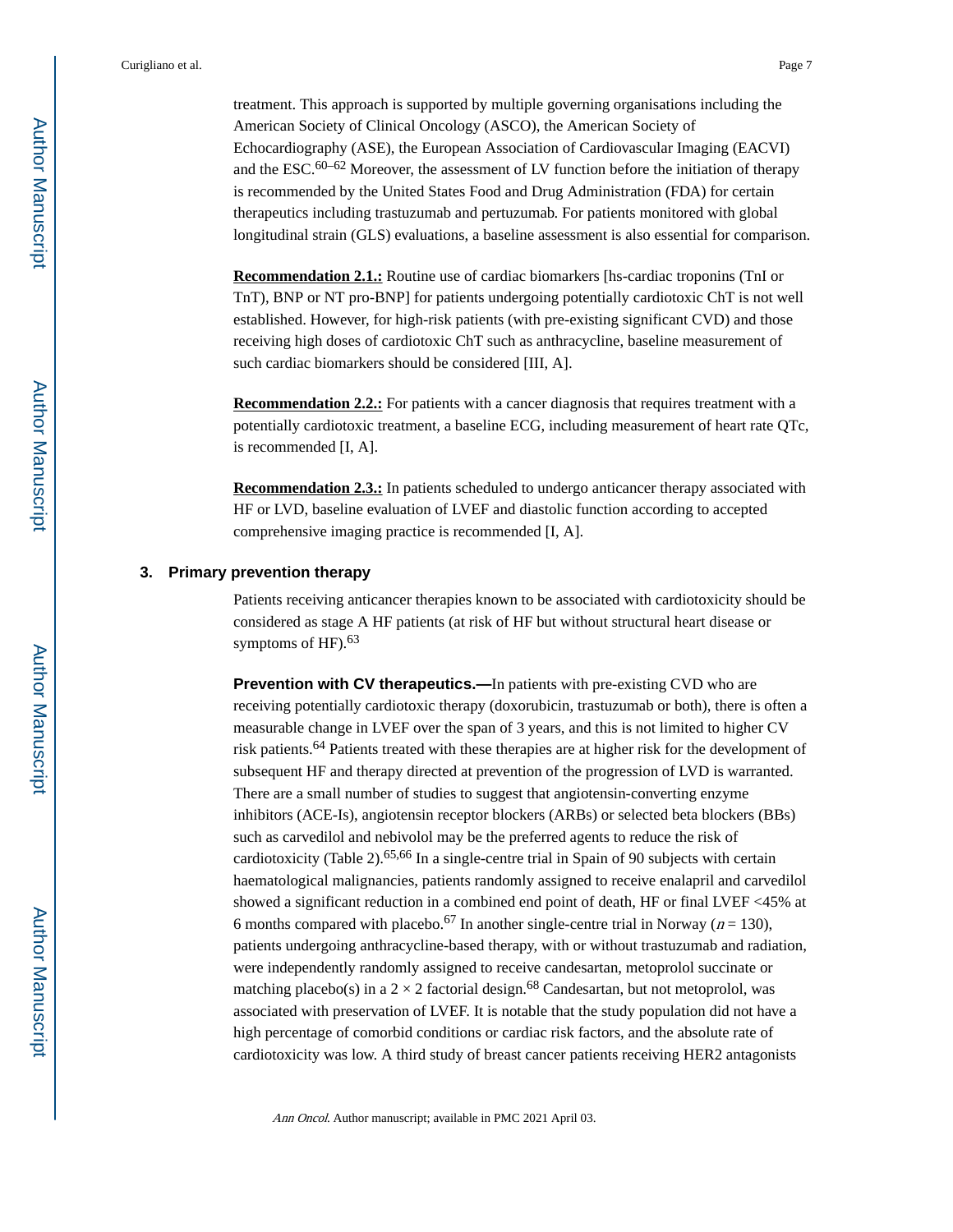$(n = 94)$  randomised patients to perindopril, bisoprolol or placebo.<sup>69</sup> Preservation of LVEF was observed with both perindopril and bisoprolol; however, there was no statistical difference in the prevention from LV remodelling (measured by changes in LV volume), the primary end point of the study.

More recently, a randomised, placebo-controlled trial of 200 breast cancer patients initiated on anthracycline therapy found no difference in LVEF at 6 months with carvedilol but did show improvement in diastolic function and protection from troponin elevations.70 The study was limited to 6-month follow-up. Another study of patients with HER2-positive breast cancer demonstrated that trastuzumab-induced cardiotoxicity was more frequent in patients with prior exposure to anthracyclines compared with those without anthracycline exposure (38% versus 25%,  $P = 0.002$ ). Both lisinopril and carvedilol were effective in preventing cardiotoxicity in patients receiving trastuzumab with prior exposure to anthracycline.71 In a separate therapeutic class, the aldosterone antagonist spironolactone has also been studied in a single trial of 83 breast cancer patients on anthracyclines, with improvement in LVEF compared with placebo.<sup>72</sup>

These studies offer evidence of modest clinical benefit, but overall results are a mixed reflection of different study populations including many low-risk patients, different anticancer therapies and clinical trial end points. Further studies are needed to delineate the optimal patient selection and therapeutic regimen for effective toxicity prevention, focusing on patients at highest risk for developing cardiotoxicity based on the ChT regimen prescribed and known CV risk factors (Table 3).

Dexrazoxane is primarily an iron chelator and may reduce the production of free radicals formed at the time of anthracycline therapy. It also modifies topoisomerase II to prevent its binding with anthracycline. This therapy has been established to be effective in children and is approved in metastatic breast cancer when the total doxorubicin dose (or equivalent) is  $>$ 300 mg/m<sup>2</sup>.<sup>73–75</sup> However, this strategy does not address the challenge faced by patients with pre-existing cardiomyopathy when they require anthracyclines. In a small number of such patients, concomitant administration of dexrazoxane from the beginning of anthracycline therapy, regardless of the type of cancer, was shown to be effective and permitted successful delivery of anthracycline-based ChT without cardiac decompensation. <sup>76</sup> Although larger prospective trials are warranted to examine the use of dexrazoxane as a cardioprotectant in patients with pre-existing cardiomyopathy who require anthracyclines, it is a reasonable strategy in the meantime for patients who do not have an effective alternative therapy.

**Treatment of hyperlipidaemia during anticancer therapy.—**There is recent evidence that hyperlipidaemia has a contributory effect to inflammation in patients with cancer.<sup>77</sup> A propensity-matched, cohort study ( $n = 201$ ) found benefit to continuous statin treatment (compared with no or non-continuous treatment) in patients with breast cancer treated with anthracyclines.<sup>78</sup> A small randomised study ( $n = 40$ ) suggested a benefit to statins as a cardioprotective therapy as well, though it did not reach its primary end point.<sup>79</sup> Additionally, there are retrospective data indicating that statins improve OS when given to patients with renal cell cancer undergoing treatment, with these patients at higher risk of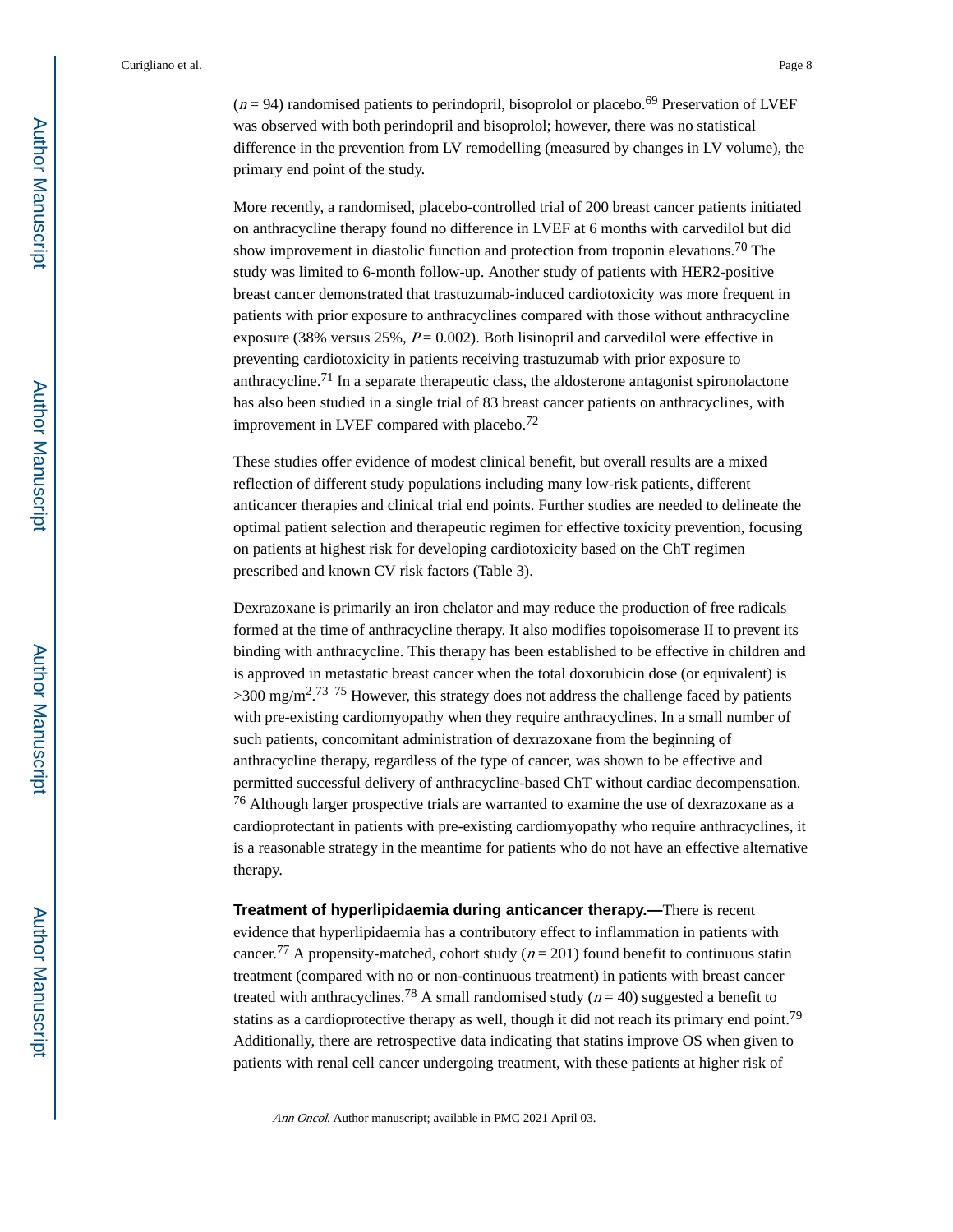vascular events.<sup>80</sup> Treating patients' CV risk factors is most appropriate for those patients with extended life expectancies and/or those in whom anticancer treatment may be curative. There is an ongoing prospective randomised study testing the hypothesis that statins are protective during anthracycline-based ChT (PREVENT study, [NCT01988571](https://clinicaltrials.gov/ct2/show/NCT01988571)).

**Recommendation 3.1.:** In patients with a normal LVEF and CV risk factors who are scheduled to undergo anticancer therapy with known cardiotoxic agents, particularly those exposed to multiple cardiotoxic agents, prophylactic use of ACE-Is or ARBs (if intolerant to ACE-Is) and/or selected BBs may be considered to reduce the development of cardiotoxicity [II, B].

Dexrazoxane has been validated as a primary prevention cardioprotectant in selected populations who are receiving  $>$  300 mg/m<sup>2</sup> anthracycline-based ChT, though not widely used due to its potential risk of reducing the efficacy of anthracyclines [II, C]. In patients with pre-existing cardiomyopathy, who require anthracycline-based ChT, concomitant administration of dexrazoxane from the beginning of anthracycline therapy can be considered regardless of the type of cancer [III, C].

**Recommendation 3.2.:** Patients with evidence of hyperlipidaemia may benefit from treatment during active anticancer therapy, especially cardiotoxic ChT [II, C].

#### **4. During cancer treatment: cardiac safety surveillance**

Surveillance strategies to detect potential CV complications may allow early intervention that is likely to have potentially life-saving implications.

#### **Non-irradiating imaging**

**Evidence for recommendation 4.1(a).:** Accurate, reproducible, quantitative volumetric analyses are preferred. Three-dimensional (3D) echocardiography, CV magnetic resonance (CMR) imaging and multi-gated acquisition (MUGA) scanning provide quantitative volumetric analysis with superior accuracy and serial reproducibility compared with twodimensional (2D) echocardiography, predominantly due to direct volume measurement without geometric assumptions.  $81-84$  Non-ionising radiation modalities may be most appropriate due to concerns regarding cumulative radiation dose in cancer patients,  $85$  as traditional MUGA scanning can expose patients to significant radiation with each exam.<sup>86</sup> It is also recognised that echocardiography provides substantial additional information on cardiac structure, valve function, haemodynamics and physiology not typically found with MUGA scanning. The use of CMR imaging is increasing, but limitations in availability, cost and expertise may impede a wide adoption of this technique. $60$  Quantitative 2D echocardiography using Simpson's biplane method is the most appropriate method when 3D echocardiography and CMR imaging are not routinely available; echocardiographic contrast agents are helpful when endocardial definition is inadequate with routine imaging. $87$  The most appropriate modality will vary with patient characteristics as well as centre availability and local expertise.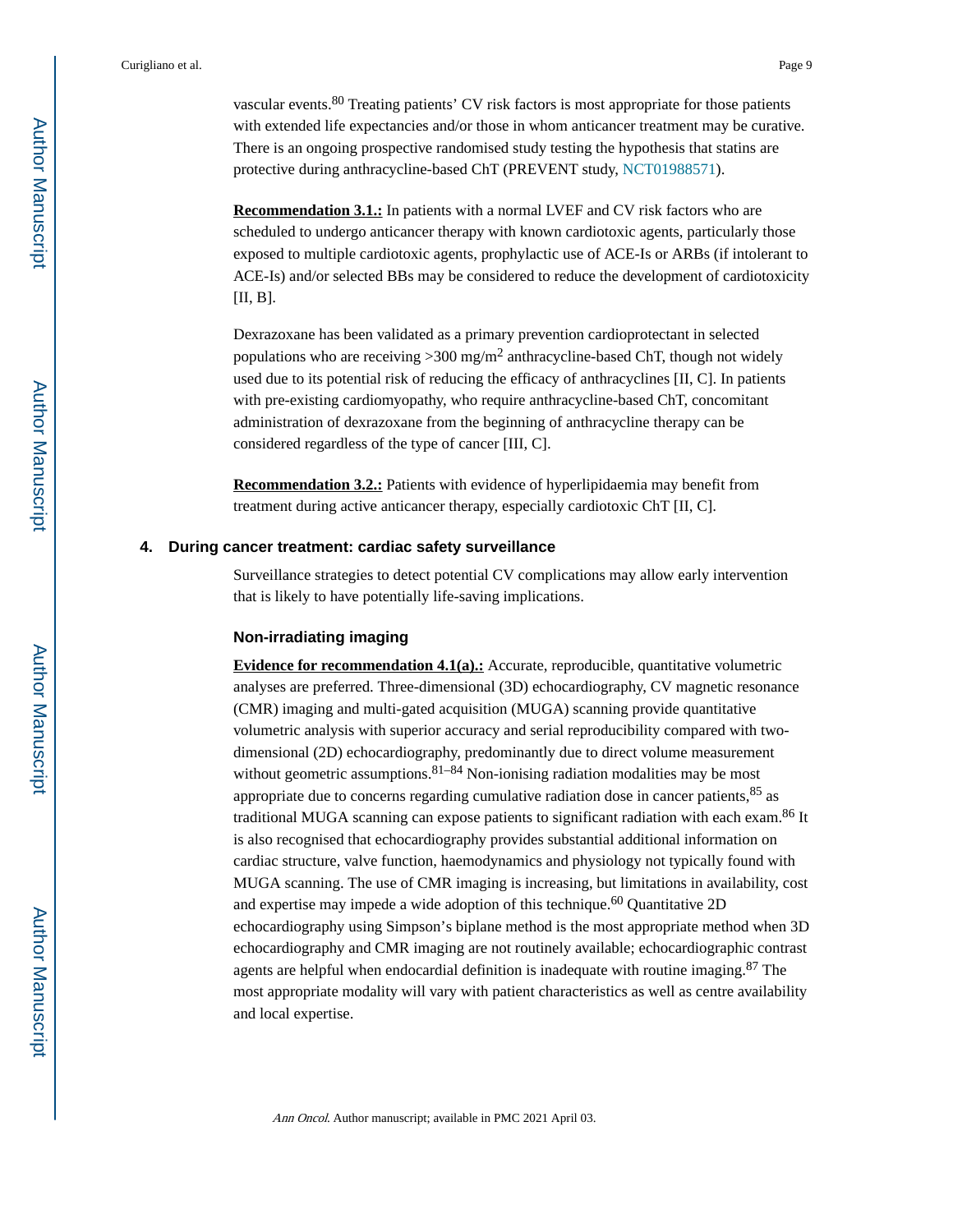**Evidence for recommendation 4.1(b).:** Due to variability in the techniques of the measurement of LVEF, it is generally recommended for comparison with previous measurements that the same technique be utilised.<sup>60</sup> This approach may minimise intertechnique variability but still does not address inter- and intra-observer variability.<sup>82</sup>

**Evidence for recommendation 4.1(c).:** Myocardial deformation imaging may facilitate early detection of subclinical cardiac dysfunction,  $47,88-90$  or provide reassurance when there are serial changes of LVEF potentially due to measurement variability rather than truly anticancer treatment-emergent LVD (variation in LVEF of <6% with non-contrast 3D echocardiography and  $\langle 10\% \right)$  with 2D echocardiography).<sup>82</sup> The incorporation of GLS assessment into the cardio-oncology echocardiographic protocol published by the ASE and EACVI demonstrates a major step towards wider adoption of this useful modality.<sup>60</sup> Contemporary myocardial deformation imaging for evaluation of GLS is most commonly carried out with 2D speckle tracking echocardiography,  $91$  which has established normal but vendor-specific ranges  $(18\% - 22\%)^{92}$  and superior reproducibility  $(5.5\% - 9.5\%)$  variability) compared with conventional LVEF assessment  $(12\% - 15\%$  variability).<sup>93,94</sup> Strain measurement is more sensitive to subtle damage of the myocardial ultrastructure that would otherwise be undetectable by echocardiography.<sup>47,95,96</sup> Early indicators of LV systolic dysfunction (LVSD) such as GLS may be useful for identifying patients at risk of anthracycline-based cardiotoxicity before the development of HF.97 Studies have consistently shown significant GLS reductions in patients at cumulative doses of doxorubicin as low as  $100-200$  mg/m<sup>2</sup>, despite normal LVEF at the time of GLS assessment.  $98-101$  Reduced GLS is predictive of anthracycline-based cardiotoxicity 3–6 months later.<sup>90</sup> This finding may represent a window of opportunity to initiate cardioprotective therapy before the development of reduced LVEF, which occurs in 6%–8% of anthracycline-treated patients.<sup>102</sup>

#### **Surveillance for risk stratification in asymptomatic patients**

**Evidence for recommendation 4.2(a).:** The exact timing of when to measure cardiac biomarkers in relation to ChT has varied significantly.<sup>103,104</sup> Whether the measurement is done just before the cycle of anthracycline-based ChT or after therapy, an abnormal biomarker appears to predict a higher risk of reduced LVEF and, in many cases, HF.<sup>50,105</sup> As more definitive studies become available, the timing of biomarker measurement can be refined. A combination of biomarkers and sensitive echocardiography tools (e.g. GLS) can be utilised to increase the sensitivity to detect earlier myocardial toxicity. In this scenario, oncology treatment should not be interrupted if early changes in cardiotoxicity are detected. Instead, either early implementation of cardioprotective medication or closer monitoring is recommended. More data are needed to better understand the precise role for GLS (if any) in the cardio-oncology population.

**Evidence for recommendation 4.2(b).:** Serial monitoring of LVEF while on anthracycline treatment demonstrates a cumulative percentage of significant LVSD (LVEF drop by >10%– 15% or to <50%) of 7% at 200 mg/m<sup>2</sup>, 16% at 400 mg/m<sup>2</sup>, 20% at 500 mg/m<sup>2</sup> and 2% at 550 mg/m<sup>2</sup> equivalent dosage.<sup>106–110</sup> A treatment-emergent reduced LVEF identifies patients at higher risk for developing HF after anthracycline treatment, although not every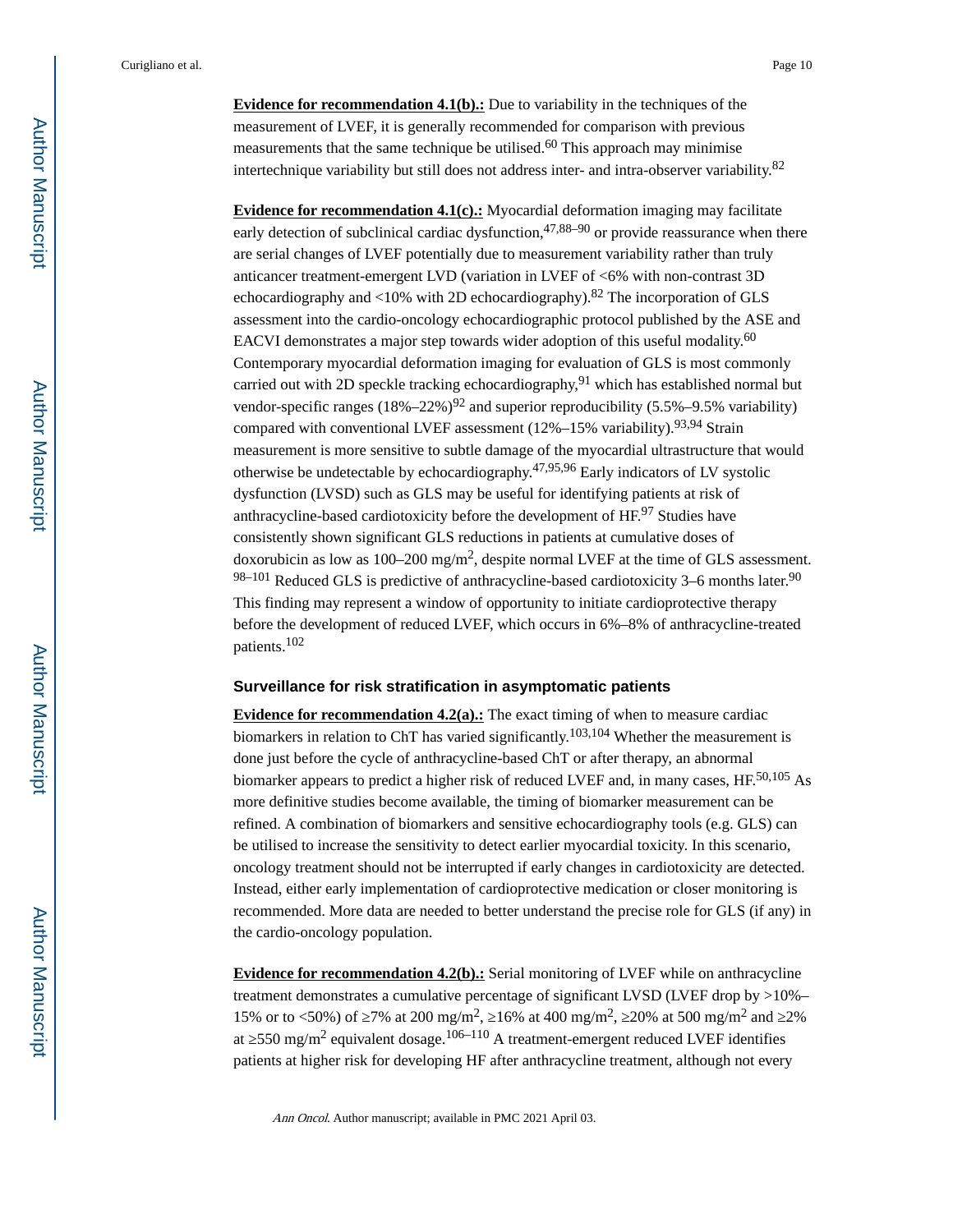study has shown early LVEF changes to be strongly predictive of later events. This is likely due to poor sensitivity of LVEF in detecting early ultrastructural LV remodelling.<sup>106,111</sup> Almost 12% of patients with normal LVEF at the time of completing anthracycline-based ChT develop LVSD in subsequent years.<sup>112</sup> Subclinical cardiac damage may be present as early as the first dose of anthracycline, despite normal LVEF.<sup>39,113</sup> Furthermore, once reduced LVEF develops, irreversible cardiac injury may have potentially occurred.<sup>106,114</sup>

**Surveillance in adjuvant trastuzumab treatment.—**Quarterly imaging has demonstrated a cumulative percentage of reduced LVEF (LVEF drop by >10%–15% or to  $\langle 50\% \rangle$  while on trastuzumab treatment of 10% at 3 months, 19% at 6 months and 25% at 12 months of therapy, respectively, in patients with prior anthracycline exposure.<sup>47,115</sup> About 10% of patients without prior anthracycline exposure will develop reduced LVEF by the completion of 1 year of therapy.<sup>18,115–118</sup> The serial assessment of GLS in patients undergoing trastuzumab therapy has demonstrated superior predictive value for future cardiotoxicity compared with changes in LVEF.<sup>47,89,90</sup> Studies have consistently shown that abnormal GLS precedes diagnostic reductions of LVEF by about 3 months, which may provide a window of opportunity to initiate cardioprotective therapy aimed at preventing cardiotoxicity and the subsequent interruption or discontinuation of potentially life-saving anticancer treatment.

**Surveillance biomarker in adjuvant trastuzumab treatment.—**An abnormal biomarker elevation appears to predict higher risk of LVD and HF in patients undergoing trastuzumab therapy.46,119 Nevertheless, the timing of when the laboratory test should be carried out and the exact methods of each test are unclear with respect to the accurate assessment of cardiac damage, especially during trastuzumab-based therapy.45 In the situation in which a patient receives anthracycline and trastuzumab treatment, troponin measurements may be more valuable.<sup>44</sup>

**Surveillance in metastatic disease of anti-HER2-based treatment.—**The risk of cardiotoxicity has been higher in metastatic trials compared with adjuvant trials, often with ≥10% experiencing HF and ≥25% experiencing reduced LVEF while on therapy. This is likely related to higher prior cumulative doses of anthracycline, concomitant treatment and relatively older patients with more comorbidities.<sup>116,120–125</sup> Nonetheless, there was a marked survival advantage with trastuzumab in these trials, with a relatively low discontinuation rate due to cardiotoxicity. The willingness to continue trastuzumab despite reduced LVEF likely reflects a shift in benefit/risk related to the poor survival in metastatic breast cancer (22% at 5 years) compared with early stage disease (97% and 77%, respectively, at 5 years).126 It has been observed that breast cancer survivors are at a higher risk for CVD-related mortality compared with age-matched counterparts without cancer, and these patients have nearly twice the overall risk of mortality.<sup>127</sup>

**Anticancer therapeutics associated with risk of HTN management.—**Systemic HTN has gained interest in oncology practice with the advent of angiogenesis inhibitors, especially those targeting the VEGF signalling pathway (e.g. bevacizumab, sorafenib, pazopanib, axitinib, lenvatinib). However, a number of established chemotherapeutics (e.g.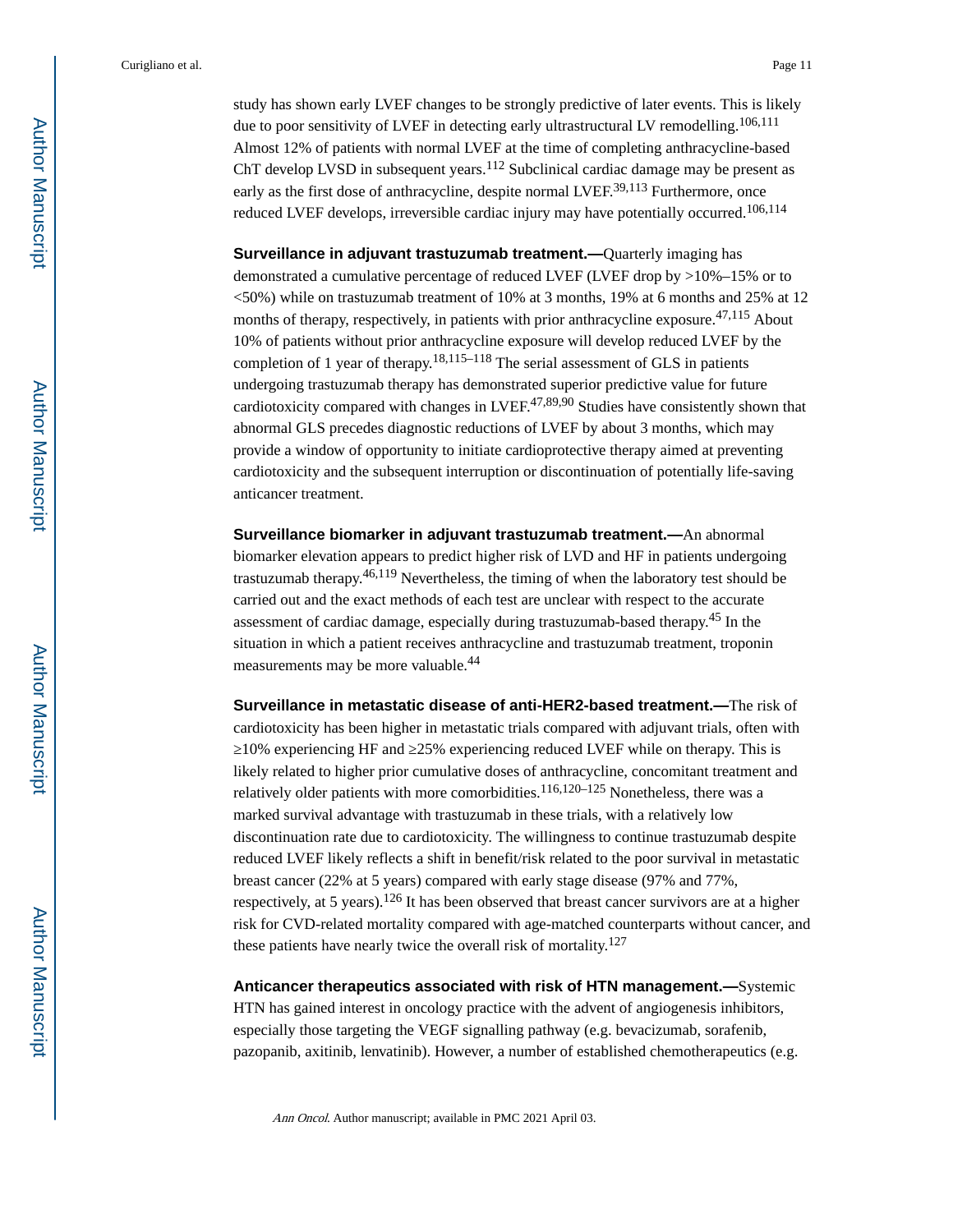cisplatin, paclitaxel, vincristine) and newer cancer drugs (e.g. everolimus, carfilzomib, rituximab), other than VEGF inhibitors, have been noted to cause blood pressure (BP) elevation. HTN is an established risk factor for ChT-induced cardiotoxicity, and poorly controlled BP can significantly influence therapies and outcomes for cancer patients.<sup>128–134</sup>

In a recent meta-analysis of 77 studies, angiogenesis inhibitors (VEGF signalling pathway inhibitors) were associated with a higher risk of HTN {odds ratio [OR] 5.28 (4.53–6.15), number needed to harm [NNH]  $6$ }, severe HTN [OR 5.59 (4.67–6.69), NNH 17], cardiac ischaemia [OR 2.83 (1.72–4.65), NNH 85] and cardiac dysfunction [OR 1.35 (1.06–1.70), NNH 139]. VEGF inhibitors were also associated with an increased risk of arterial thromboembolism [OR 1.52 (1.17–1.98), NNH 141], as shown in supplementary Table S2, available at Annals of Oncology online.<sup>135</sup> BP increases occur within 1 day of therapy; in fact, they can be noted even within hours. A plateau is usually reached within 6–10 days, as steady-state concentrations of the drug equilibrate, but with significant interindividual variation.<sup>136</sup>

Predictors of a hypertensive response include age  $\,60$  years, body mass index  $\,25 \, \text{kg/m}^2$ and pre-HTN, each adding an absolute 10% increase in risk over baseline risk which is 30% (no risk factors).<sup>137</sup> Not all studies, however, were able to verify these or any other predictors.136 Accordingly, all patients should undergo BP monitoring, especially as this is an easy and inexpensive tool. There is no guideline regarding which type of BP monitoring to use (office single measurement, office average of multiple readings, home monitoring or ambulatory BP monitoring). Resting BPs should be monitored daily during the first cycle of VEGF inhibitor therapy.128 In patients with pre-existing HTN and those known to be at higher CV risk (especially anti-VEGF-based therapy), more frequent BP monitoring is recommended. Once stable BPs are achieved, depending on the level of risk for complications, the evaluation schedule might be more conveniently aligned with home BP monitoring or routine clinical evaluations, at least every 2–3 weeks for the remainder of the treatment.

The HTN treatment target for the general population has recently been reset to 130/80 mm Hg in the 2017 ACC/American Heart Association (AHA) guidelines; however, this threshold for treatment has not been tested in the cancer population.<sup>138</sup> While in cancer trials and most commonly used in clinical practice, HTN has been classified according to the Common Terminology Criteria for Adverse Events (CTCAE), the ESC or the Journal of Nuclear Cardiology grading systems see supplementary Table S3, available at Annals of Oncology online. In agreement with the Cardiovascular Toxicities Panel of the National Cancer Institute, attentive screening and active BP management should be used with a goal of avoiding BP elevations that pose a threat for CV complications (myocardial infarction, cerebrovascular accident, HF, death). Once anti-VEGF-based therapy is stopped, the management of HTN should be modified and the withdrawal of antihypertensive therapy may be required to prevent hypotension.

It is unclear whether one specific antihypertensive agent is superior to another in this patient population in the absence of a detailed RCT. Recent clinical data have suggested that reninangiotensin-aldosterone system inhibition is a critical component in the BP management of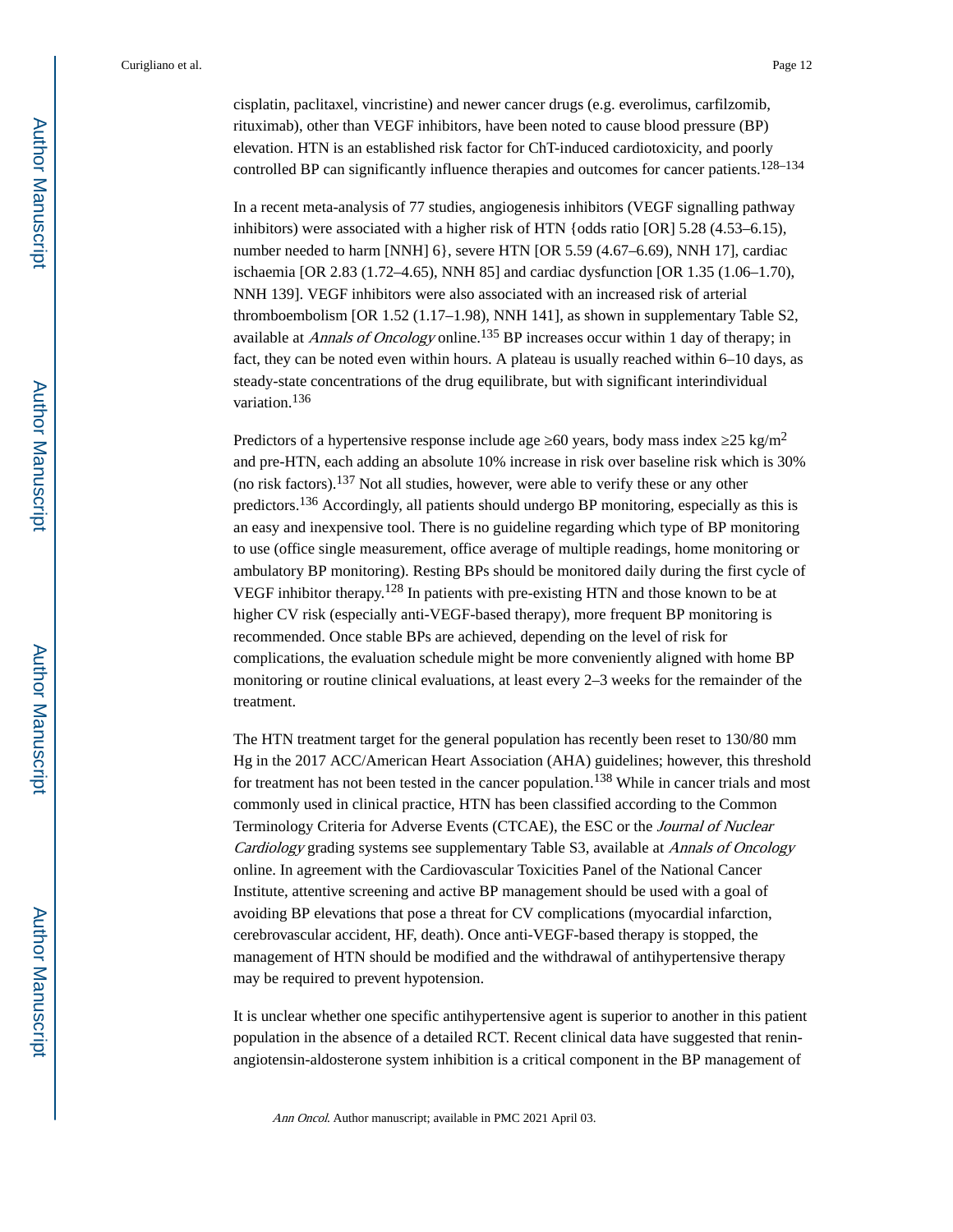these patients.139 Dihydropyridine calcium channel blockers, such as nifedipine and amlodipine, are direct vasodilators and may be very useful in complex BP control of these patients, although they are negative inotropes.140 However, the non-dihydropyridine calcium channel blockers (diltiazem and verapamil) are typically contraindicated, since they are inducers of cytochrome P450 3A4 (CYP3A4) resulting in increased VEGF inhibitor drug levels.141 Factors that can contribute to BP elevation need to be addressed, such as obstructive sleep apnoea, excessive alcohol consumption, nonsteroidal anti-inflammatory drugs, adrenal steroid hormones, erythropoietin, oral contraceptive hormones and sympathomimetics, such as methylphenidate.<sup>128</sup> Discontinuation or dose reduction of the VEGF inhibitor might become necessary to control HTN in a certain subset of patients not responding to any of the outlined measures.

The risk of clinical HF related to TKI therapy appears to be highly related to those with anti-VEGF activity and the range of CV toxicities is broad.22 However, there appears to be a differential risk of HF with specific anti-VEGF agents (<1% for vandetanib and ramucirumab; 2%–4% for bevacizumab, sunitinib, sorafenib and axitinib; and 6% for pazopanib).142–144 The risk of HF is highest in the initial stages of therapy with anti-VEGF agents,145 and >10% of patients on sorafenib, sunitinib and pazopanib will develop LVSD on treatment.146,147

**Recommendation 4.1.:** The following general principles are recommended for medical imaging in patients with cancer at risk for cardiac complications, particularly for the periodic assessment of LV systolic function:

- **•** 4.1(a) Highly reproducible, quantitative volumetric, non-irradiating imaging with quality control is recommended (quantitative 2D/3D echocardiography and CMR imaging provide these characteristics) [I, A].
- **•** 4.1(b) For each patient, the same imaging modality at the same facility is recommended for serial testing [I, A].
- **•** 4.1(c) LV GLS imaging may be considered, when available, for baseline and serial monitoring of LV systolic function [III, C].

**Recommendation 4.2.:** Asymptomatic patients with normal LVEF receiving anthracycline treatment should undergo surveillance for risk stratification and the early detection of cardiac toxicity consisting of the following:

- **•** 4.2(a) Periodic (every 3–6 weeks or before each cycle) measurement of troponin I or troponin T, BNP or NT pro-BNP (if these biomarkers are available), using the same institutional laboratory, with an acceptable 99% upper limit of normal reference range being the threshold for abnormal [III, C].
- **•** 4.2(b) Reassessment of LV function following the general imaging principles is recommended after a cumulative dose of doxorubicin 250 mg/m<sup>2</sup> or its equivalent anthracycline, after approximately each additional 100 mg/m<sup>2</sup> (or approximately epirubicin 200 mg/m<sup>2</sup>) beyond 250 mg/m<sup>2</sup> and at the end of therapy, even if  $\langle 400 \text{ mg/m}^2 \text{ [I, A]}$ .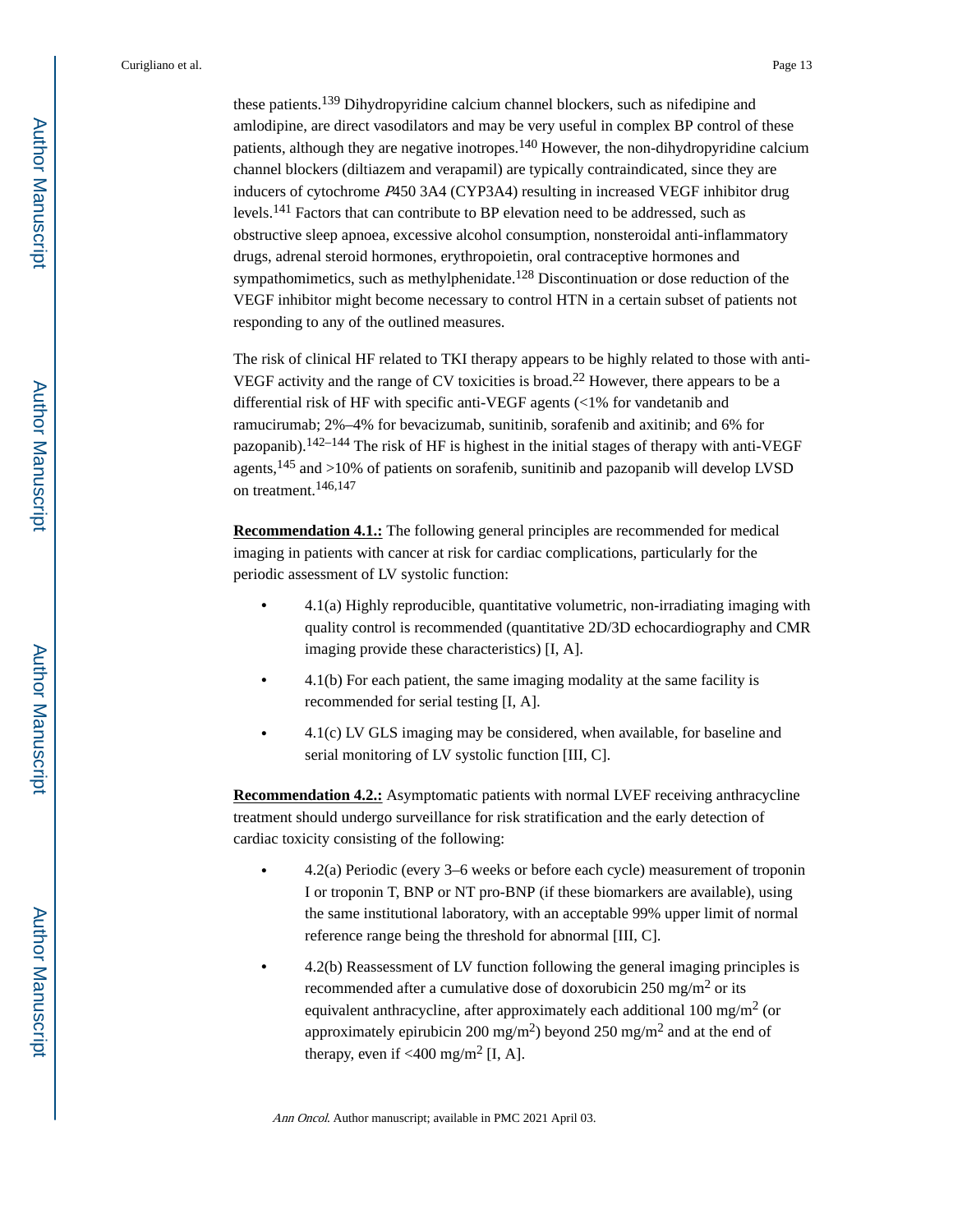**Recommendation 4.3.:** Aligned to the current recommendation by the FDA for asymptomatic non-metastatic patients undergoing adjuvant trastuzumab treatment, routine surveillance consisting of cardiac imaging every 3 months should be considered for the early detection of cardiac toxicity. However, the effectiveness of this strategy in patients at low CV risk, with no early evidence of LVD, has not been demonstrated and conversely highrisk patients may require closer monitoring [II, B].

**Recommendation 4.4.:** Cardiac biomarker assessment may be considered as a valuable tool for cardiac safety surveillance in patients receiving adjuvant anti-HER2-based treatment [III, C].

**Recommendation 4.5.:** Asymptomatic patients undergoing anti-HER2-based treatment of metastatic disease should have general surveillance for CV toxicity that may consist of periodic cardiac physical examination, cardiac biomarkers and/or cardiac imaging [I, B].

**Recommendation 4.6.:** For patients receiving cancer therapeutics associated with a risk of systemic HTN, especially anti-VEGF-based therapy, establishment of a baseline BP measurement and serial BP monitoring is recommended along with surveillance for the early detection of CV toxicity that may consist of periodic cardiac physical examination, cardiac biomarkers and/or cardiac imaging [I, A].

#### **5. Asymptomatic, new laboratory abnormalities (or preclinical toxicity)**

Multiple stressors may lead to reduced LVEF in cancer patients; however, anticancer therapy-related cardiac dysfunction is a common cause. It is recommended that a close collaborative relationship be established when anticancer therapy is discontinued due to reduced LVEF or when choices about anticancer therapy are significantly modified due to pre-existing cardiac disease.148,149 Several recent studies have used the cut-off for significant toxicity as  $15$  percentage points from baseline, as long as the absolute LVEF remains >50%, while historically 10% was the cut-off, even if the absolute LVEF remained >50%.<sup>117,150</sup> Generally, if there is a reduction in LVEF of  $\,$  10 points, and especially if the number is below the institutional lower limit of normal (LLN) (or LVEF <50%), this is considered potential evidence of cardiotoxicity.116 Exact definitions of cardiotoxicity have varied over the decades; if other components such as vascular events or rhythm disturbances are included, the meaning of cardiotoxicity is dramatically altered.151 It is important to recognise that asymptomatic patients with a significant reduction in LVEF are classified as stage B HF and should be treated with HF-specific medications in accordance with societal guidelines.152–155 In many instances, standard cardiac-based therapy can stabilise or correct abnormalities that would allow for the completion of prescribed anticancer therapy.<sup>151</sup>

**Asymptomatic patients and LVEF decrease.—**Cardiology consultation, preferably by a cardio-oncology specialist,156 has been associated with better rates of cardioprotective medication adherence and improved survival compared with patients without cardiology consultation in a retrospective study of patients with anthracycline cardiotoxicity.33 In a small study of 120 patients, it was shown that patients with anthracycline-induced reduced LVEF have a  $<10\%$  chance of significant LVEF recovery with no medical therapy.<sup>106</sup> There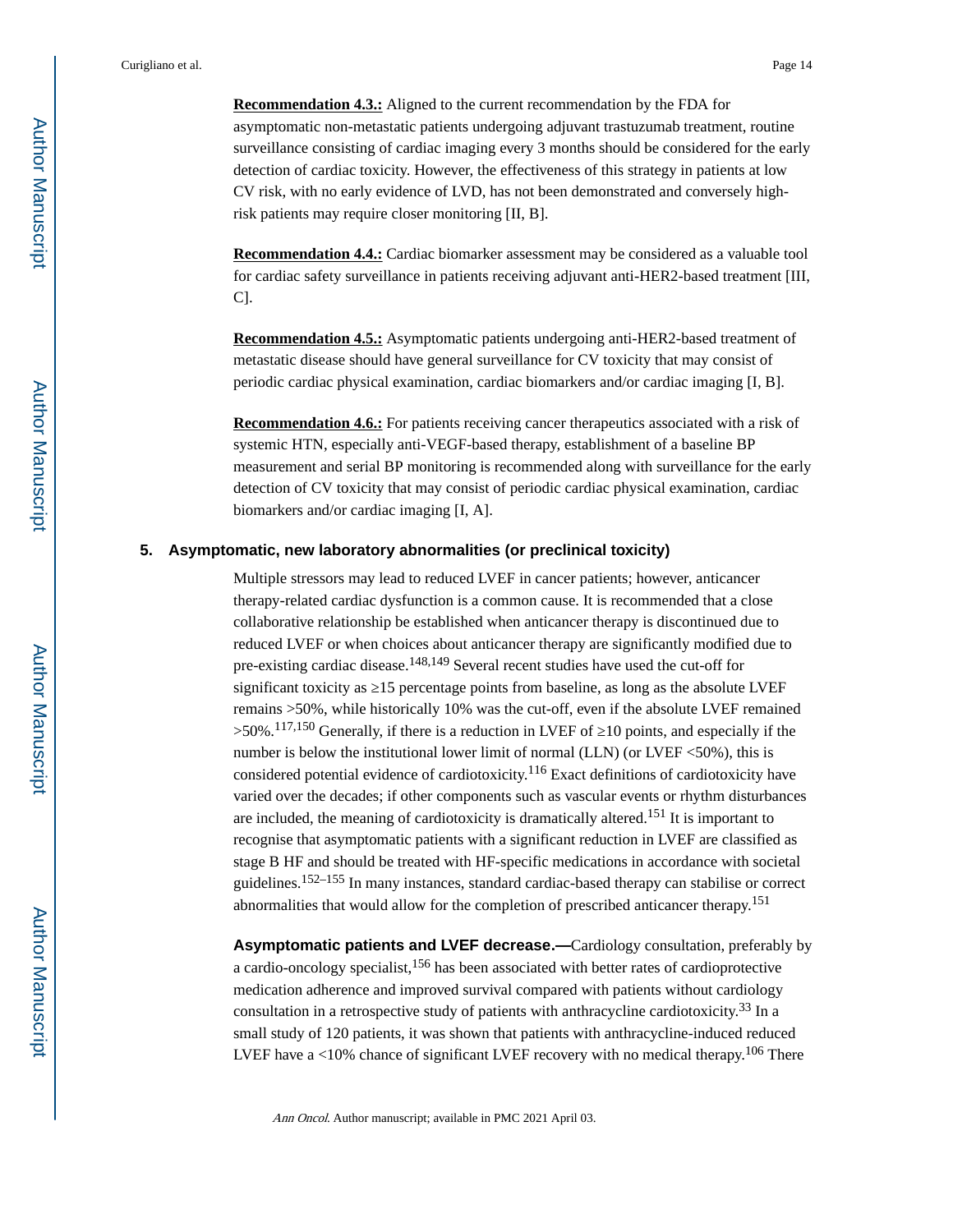is a >50% chance of partial LVEF recovery on ACE-I therapy, in combination with carvedilol if possible.157 Treatment is associated with improved cardiac event-free survival, and the clinical benefit appears greatest if the medication is started early (within 6 months) versus late ( $>1$  year).<sup>158,159</sup> No specific trials have evaluated the efficacy of ARB or BB therapy alone in patients with anthracycline-induced reduced LVEF.

Patients with reduced LVEF (<50%) at baseline are high-risk and should be treated with anthracyclines cautiously due to the risk of recurrent or progressive irreversible cardiotoxicity with additional cumulative anthracycline dosing.<sup>106,107,109</sup> If there are acceptable alternative anticancer agents to anthracycline, these should be considered. If anthracycline ChT is essential, LVEF should be measured before at least every other cycle of ChT. Multiple lines of high-level evidence demonstrate the efficacy of reducing anthracycline cardiotoxicity with dexrazoxane, often with a three- to fourfold or more reduction in LVD.74,160 However, concerns regarding reduced antitumour efficacy (with no definitive data) and significant myelosuppression have limited its clinical impact. Dexrazoxane may be appropriate in patients with the highest risk of cardiotoxicity, such as those with pre-treatment reduced LVEF,74 provided that it is prescribed before each anthracycline dose (primary prevention). Although liposomal doxorubicin preparations may reduce anthracycline cardiotoxicity, its widespread use in patients at high risk is not currently supported by high-level evidence.<sup>161</sup>

**Asymptomatic patients and LVEF decrease treated with trastuzumab.—**Original trastuzumab-related FDA prescription instructions called for a cardiology consultation and withholding trastuzumab for 4 weeks if the LVEF falls by  $16\%$  from baseline, or if LVEF falls 10% below baseline and below the LLN. Per the prescribing information, trastuzumab can be safely restarted if the LVEF returns to normal and within 15% of baseline. However, more recently, a retrospective review reported worsening in cardiac dysfunction in patients who were continued on trastuzumab therapy despite evidence of mild LVD during screening by transthoracic echocardiography (LVEF  $>50\%$ ).<sup>162</sup> The authors recommend considering continuing to treat patients with trastuzumab despite mild asymptomatic LVD by first starting cardioprotective therapy without withholding trastuzumab.<sup>163</sup>

**Asymptomatic patients with normal LVEF but decrease in average GLS.—**There is early evidence that carvedilol may be helpful in improving GLS in patients undergoing ChT, especially when it is reduced during treatment.<sup>89</sup> Use of ACE-Is and ARBs in this setting is based on expert opinion and the established successful use in patients with depressed LVEF. It should be noted that the utility of GLS in the cardio-oncology population requires further research. It is unclear, for example, if improvement in GLS itself correlates with overall CV health or improved mortality in this population.

**Asymptomatic patients and an elevation in cardiac troponin.—**Troponin elevation has been studied to allow for an early diagnosis of cardiac injury during cancer ChT. It has been shown to predict the development of future ventricular dysfunction as well as its severity.<sup>43,65</sup> This strategy might be particularly helpful and should be considered in highrisk patients.<sup>60,65</sup> Early initiation of cardioprotective therapy with ACE-Is in patients with elevated TnI has been shown to prevent late cardiotoxicity in the form of cardiomyopathy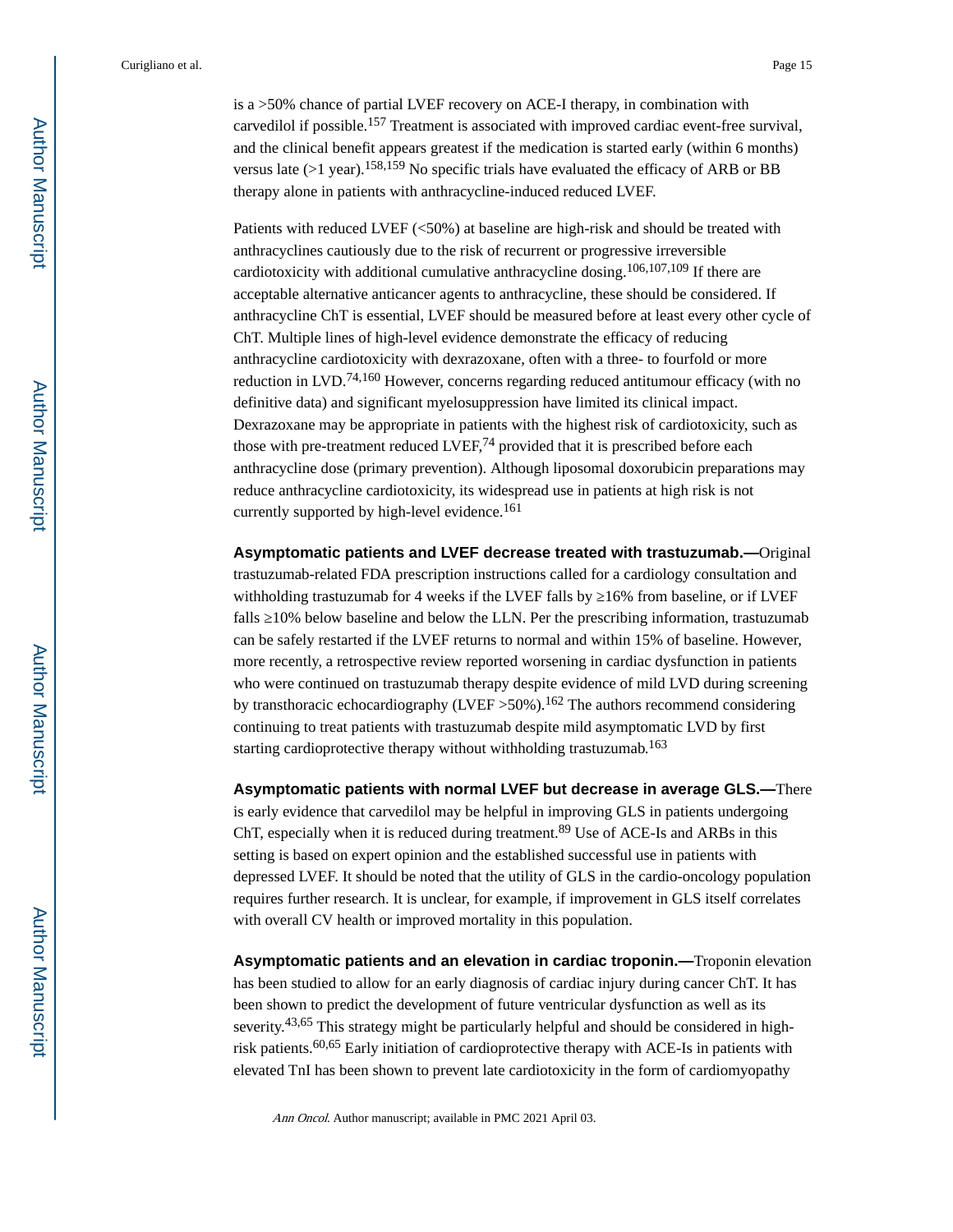and HF.65,164 For patients undergoing anthracycline-based ChT, concomitant dexrazoxane use may also be considered.76,165,166 Although BBs, especially carvedilol in combination with ACE-Is, have been shown to have a cardioprotective effect in preventing anthracyclineinduced cardiomyopathy, when used for primary prevention,  $67,70$  there are no specific data regarding the use of BBs with elevated TnI without LVSD. However, it is clinically reasonable to use cardioprotective therapy in this setting. Minor troponin elevation without substantial LVD does not necessarily warrant permanent discontinuation of anticancer therapy, but rather a careful evaluation and the addition of cardioprotective therapy with close cardiac surveillance should be considered.

**Recommendation 5.1.:** In asymptomatic patients undergoing treatment with anthracyclines, with an LVEF decrease of  $10\%$  from baseline to 50%, or a decrease in LVEF to  $40\%$  but <50%, the following evaluations are recommended:

- **•** Cardiology consultation (preferably a cardio-oncology specialist).
- **•** Consider initiation of cardioprotective treatments (ACE-Is, ARBs and/or BBs), if not already prescribed. A statin may be considered if concomitant coronary disease is present.
- **•** Consider cardiac biomarkers (BNP or NT-proBNP and TnI or Tnt) and a cardiacfocused physical exam after each dose of anthracycline.
- **•** Repeat LVEF assessment after alternate doses of anthracycline-based ChT.
- **•** If further anthracycline-based ChT is planned, the benefit-risk assessment of continued anthracycline use as well as options of non-anthracycline regimens should be discussed, and the use of dexrazoxane and/or liposomal doxorubicin should be considered [III, A].

**Recommendation 5.2.:** In asymptomatic patients undergoing treatment with trastuzumab, with an LVEF decrease of  $10\%$  from baseline or a drop in LVEF to  $40\%$  but <50%, the following evaluations are recommended:

- **•** Cardiology consultation, preferably a cardio-oncology specialist.
- **•** Consider initiation of cardioprotective treatments (ACE-Is, ARBs and/or BBs), if not already prescribed.
- **•** Consider cardiac biomarkers (BNP or NT-pro BNP and TnI or Tnt) monthly and periodic cardiac-focused physical exams for ongoing monitoring of cardiac toxicity.
- **•** If trastuzumab is stopped, repeat LVEF within 3–6 weeks, and resume trastuzumab therapy if LVEF has normalised to >50%.
- **•** It is possible that trastuzumab therapy may be continued with mild asymptomatic reductions in LVEF [III, A].

**Recommendation 5.3.:** In asymptomatic patients undergoing treatment with any cardiotoxic anticancer therapy, with normal LVEF but a decrease in average GLS from baseline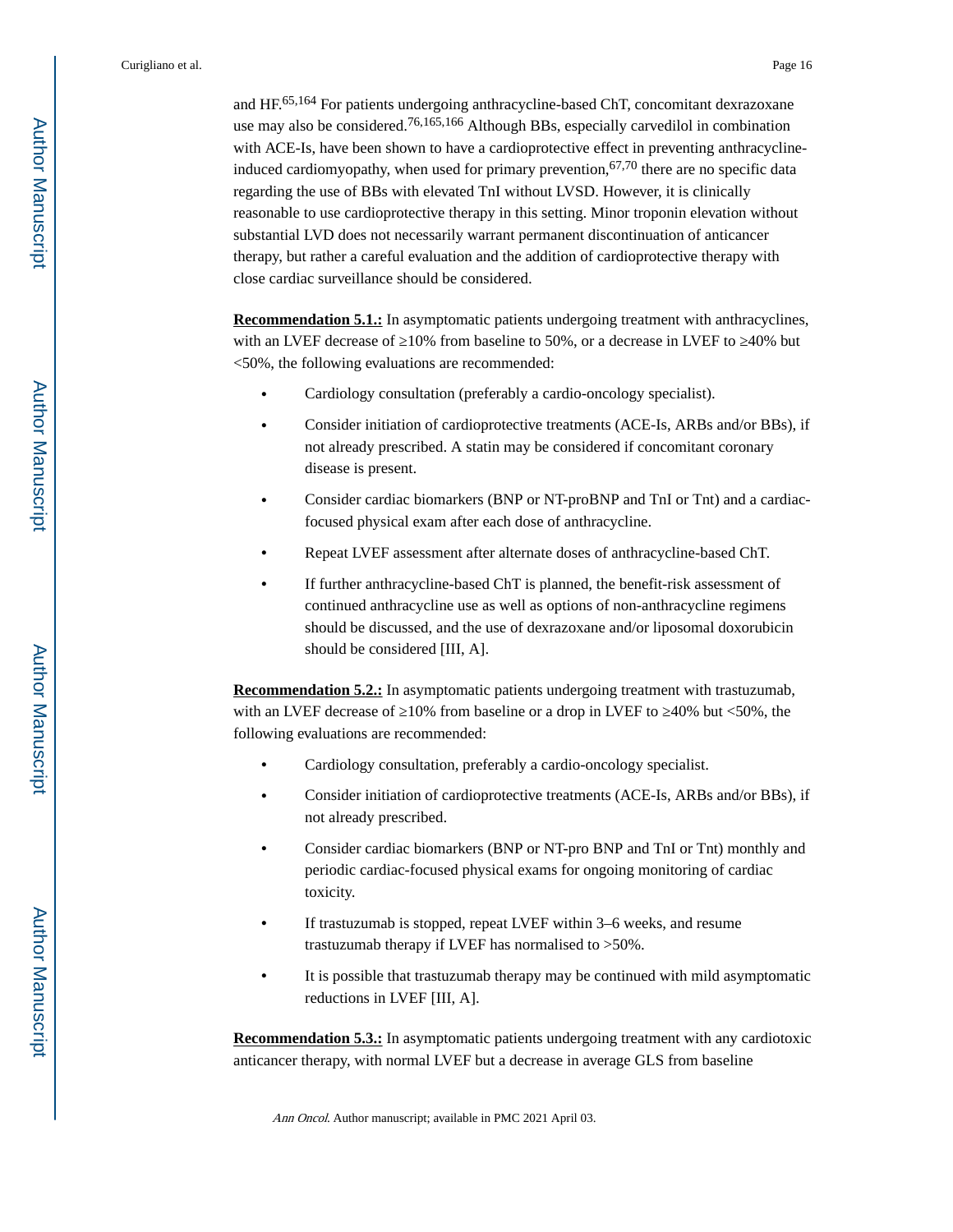assessment ( $12\%$  relative decrease or  $5\%$  absolute decrease), the following evaluations/ treatments should be considered:

- **•** Consider initiation of cardioprotective treatments (ACE-Is, ARBs and/or BBs) if not already administered.
- **•** Repeat LVEF/strain measurement every 3 months unless a cardiac physical exam is required or symptoms develop (if this occurs, LVEF/strain should be repeated with suspected cardiac toxicity).
- **•** Life-saving ChT should not be altered solely based on changes in LV strain [III, B].

**Recommendation 5.4.:** In asymptomatic patients undergoing treatment with cardiotoxic anticancer therapy and an elevation in cardiac troponin, the following measures should be considered:

- **•** Cardiology consultation, preferably a cardio-oncology specialist.
- **•** Consider LVEF and GLS assessment with echocardiography.
- **•** Appropriate evaluation to exclude ischaemic heart disease as a comorbidity.
- **•** Consider initiation of cardioprotective treatments (ACE-Is, ARBs and/or BBs), if not already prescribed.
- **•** Consider initiation of dexrazoxane in patients undergoing anthracycline-based ChT.
- **•** It is possible that anticancer therapy may be continued without interruption if only mild elevations in cardiac biomarkers occur without significant LVD [III, C].

#### **6. Clinical cardiac dysfunction**

The mortality rate of patients with clinical cardiac dysfunction with symptoms of HF induced by cancer therapy is worse than that of many cancers.<sup>126</sup> Furthermore, essential antitumour therapy is interrupted in a significant number of patients due to  $HF^{18,115,117}$  It is recommended that a close collaborative relationship be established between oncologists, haematologists, radiotherapists and cardiologists, when anticancer therapy is discontinued due to HF, or when choices about anticancer therapy are significantly modified due to preexisting or coexistent cardiac disease.

Symptomatic patients with significant reduction in LVEF are classified as stage C HF (structural heart disease with prior or current symptoms of HF) and should be treated with HF-specific medications in accordance with clinical practice guidelines.<sup>167,168</sup> In many instances, standard cardiac-based therapy may stabilise or correct abnormalities that would allow anticancer therapy to continue.151 However, these interventions are only likely to be effective when initiated early in the course of HF.157,169 Thus, early recognition of the clinical signs and symptoms of HF are vital to facilitate early intervention. Acute HF is a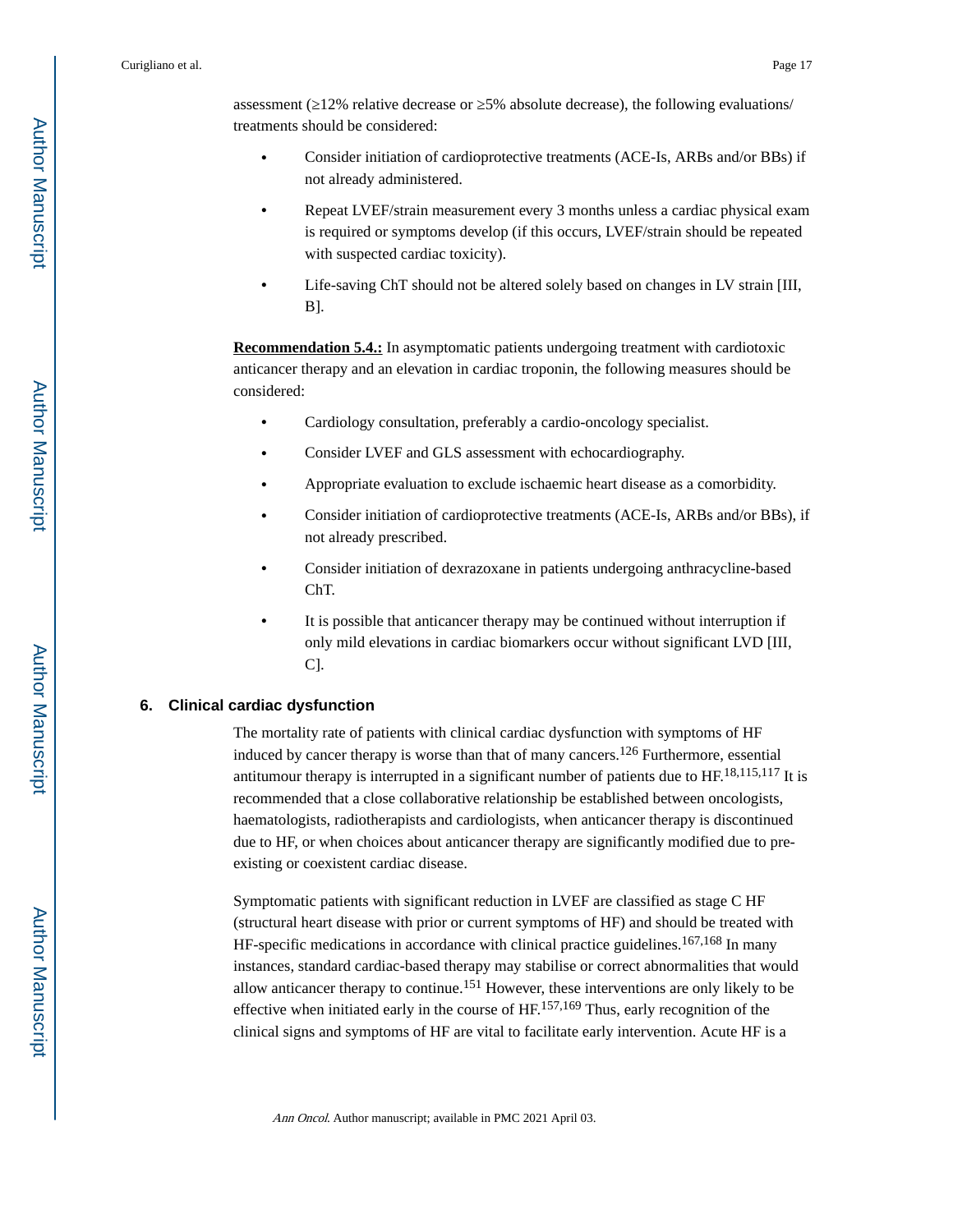life-threatening but treatable medical condition. If acute HF occurs, the patient should be managed intensively in an emergent setting.

**Patients with abnormal LVEF (<50% but 40%).—There is a broad consensus** recommendation from many professional organisations that strongly supports the treatment of any identified LVD. In essence, this would be consistent with an AHA/ACC stage B patient who has evidence of structural heart damage. All such patients should be optimised, if possible, before beginning potentially cardiotoxic therapy.<sup>153</sup>

**Patients with abnormal LVEF (<40%).—Due to the fact that moderate to severe LVD** may progress, if not treated effectively, and has a substantial impact on HF morbidity and mortality, patients with this degree of LVD should generally not be treated with anthracyclines. All other options for anticancer therapy should be explored.

**Patients with unexplained signs and symptoms.—**Regardless of the type of anticancer therapy contemplated, all patients with symptoms or signs suggesting HF should be evaluated further, including an assessment of LVEF and other tests as needed, which may be extensive or limited in scope. Patients should be diagnosed rapidly to ensure appropriate management of symptoms, reduction of recurrent events and safe continuation and completion of anticancer therapy if possible.<sup>149</sup>

**Patients with signs and symptoms of HF, or an asymptomatic patient with an LVEF treated with HER2-targeted molecular therapy.—**The incidence of HF in the adjuvant setting utilising trastuzumab varies depending on the presence of an anthracycline versus non-anthracycline-containing regimen (1%–2% at 1 year without prior anthracycline versus 2%–4% at 1 year with prior anthracycline).<sup>18,117,118</sup> Given the known cardiotoxic effects of trastuzumab, especially with prior anthracycline exposure, any new symptoms of HF should be investigated with at least an LVEF assessment and selected cardiac biomarkers. Because of the concern for potential continuing decline in LVEF and its effect on anticancer treatment, it is suggested that a cardiologist with cardio-oncology expertise participate in the care of these patients.<sup>149,170</sup> A thorough evaluation should be carried out and coordination of medication choices needs to be clarified with the treating oncologist.

Symptomatic HF is immediately life-threatening if not recognised and treated effectively. Trastuzumab may acutely exacerbate HF in certain patients and should be withheld until stabilisation is ensured. It is acknowledged that after a period of stability, these patients may be rechallenged with trastuzumab with close monitoring.<sup>163</sup> If reduced LVEF is persistent (LVEF <50%), all patients should be given standard HF therapy with renin-angiotensin system blockade and BBs if tolerated throughout the anticancer therapy, and perhaps for an extended period.

**Patients in whom HER2-targeted molecular therapy has been interrupted with resolved symptoms.—**Standard HF medication is efficacious in virtually all patient subgroups; the presence of cancer and/or ChT does not alter this principle. There are several reports that suggest that patients who developed reduced LVEF with trastuzumab can improve and should be maintained on medical therapy for  $HF<sup>125,163</sup>$  Although this is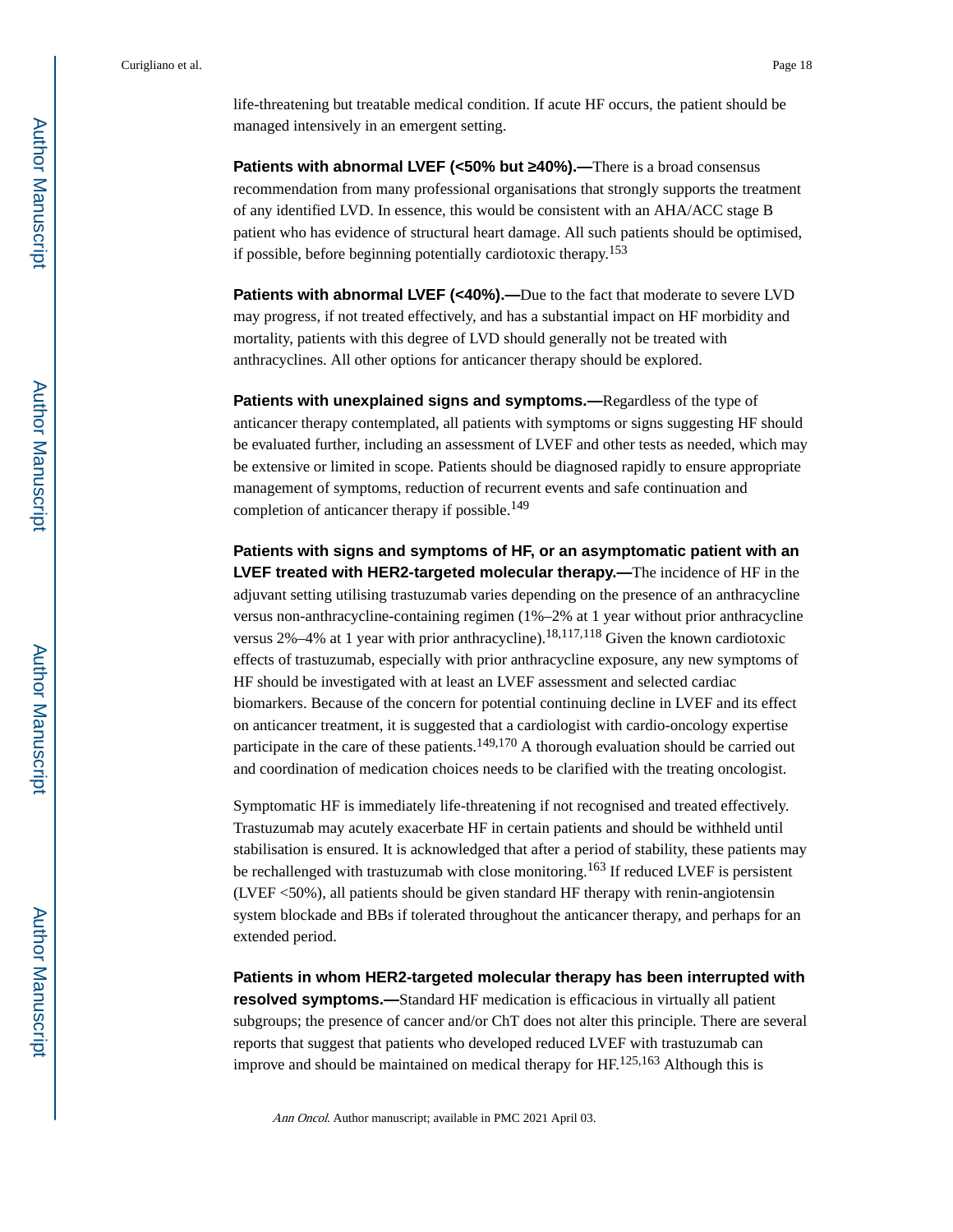generally agreed upon, there is concern that cardiotoxicity may not always be reversible; thus, increased monitoring is recommended.171 An LVEF assessment every 3 months is the minimum suggested amount, although more frequent monitoring might be necessary initially. It is not established whether monitoring with physical examination, cardiac biomarkers or LVEF assessment provides a more effective screen for cardiac dysfunction.

**Patients in whom HER2-targeted molecular therapy has been interrupted with no resolved symptoms.—**For patients in whom trastuzumab therapy (or any HER2targeted molecular therapy) has been interrupted, whose signs and symptoms of HF do not resolve and/or LVEF remains <40%, resumption of trastuzumab therapy may be considered if no alternative therapeutic option exists. There are no studies to clearly support this recommendation; however, in advanced cancer that only responds well to trastuzumab, the risk-benefit ratio may warrant continued therapy if other options remain limited. Device therapy (cardiac resynchronisation) may be considered for appropriate patients with reasonable life expectancy ( $\overline{1}$  year) even in metastatic HER2-positive cancer.

**Patients with anti-VEGF-based therapy with signs and symptoms of HF.—**The risk of HF related to TKI-based therapy is specific to those with anti-VEGF activity; however, there appears to be differential risk with specific anti-VEGF agents, including a 2%–4% risk for bevacizumab, sunitinib, sorafenib and axitinib and a 6% risk for pazopanib. 142,143,172,173 The greatest risk of HF is during the early stage of therapy with anti-VEGF agents.144 Given the known cardiotoxic effects of TKI/anti-VEGF therapies, any new symptoms of HF should be investigated with at least an LVEF assessment and measurement of selected cardiac biomarkers. Because of the concern for asymptomatic-reduced LVEF and the potential to aggravate this finding, resulting in symptomatic HF, it is suggested that a cardiologist (preferably a cardio-oncology specialist) participate in the care of these patients. 146,149 A thorough evaluation should be done and coordination of medication choices needs to be clarified with the treating oncologist.  $80,139$  The available evidence suggests significant reversibility of TKI/anti-VEGF therapy-induced HF, often with appropriate HF therapy in the interim.146,174 Repeat LVEF assessment within 4 weeks of withholding therapy and initiating standard HF therapy allowed for safe TKI/anti-VEGF agent re-challenge to complete the course of therapy in one study.<sup>146</sup>

**Recommendation 6.1.:** In patients with an abnormal LVEF <50% but 40%, medical therapy with an ACE-I, ARB and/or BB is recommended before potential cardiotoxic treatment [I, A].

**Recommendation 6.2.:** For those with an LVEF <40%, anthracycline therapy, in particular, is not recommended unless there are no effective alternative anticancer treatment options [IV, A].

**Recommendation 6.3.:** For a patient undergoing treatment with any cardiotoxic agent presenting with unexplained signs and symptoms such as (but not limited to) sinus tachycardia, rapid weight gain, dyspnoea, peripheral oedema or ascites, obtaining a cardiology consultation, reassessing of LVEF and potentially measuring cardiac biomarkers is recommended [III, A].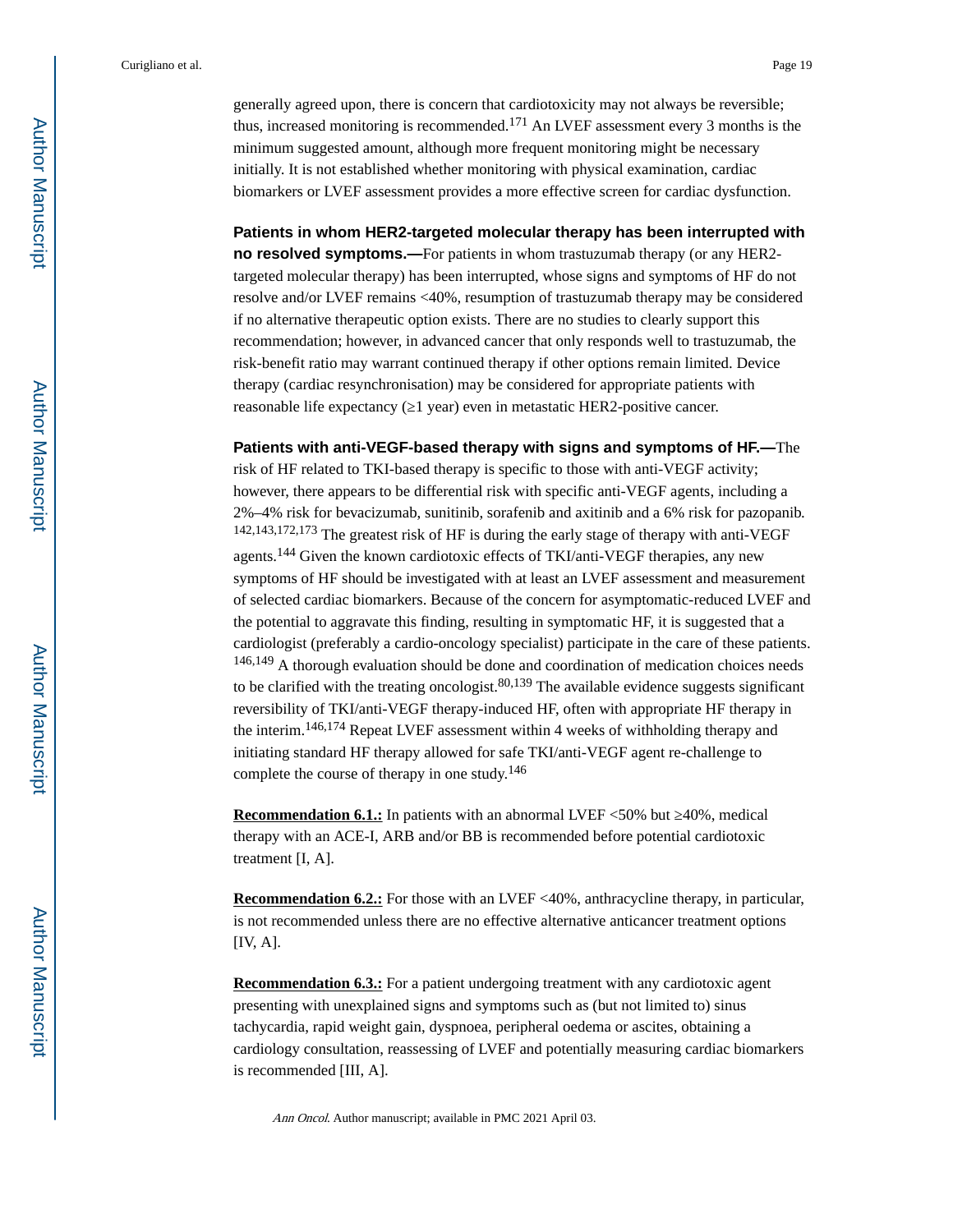**Recommendation 6.4.:** For a patient undergoing treatment with trastuzumab (or any HER2targeted molecular therapy) with signs and symptoms of HF, or an asymptomatic patient with an LVEF  $<40\%$ , the same assessments as those for an LVEF  $\,$  40% are recommended. In addition, trastuzumab (or any HER2-based therapy) should be withheld until the cardiac status has stabilised. A discussion regarding the risks and benefits of continuation should be held with the multidisciplinary team and the patient [I, A].

**Recommendation 6.5.:** For a patient in whom trastuzumab therapy (or any HER2-targeted molecular therapy) has been interrupted, whose LVEF is 40% and/or whose signs and symptoms of HF have resolved, resumption of trastuzumab therapy should be considered, supported by:

- **•** Continued medical therapy for HF and ongoing cardiology care.
- **•** Periodic cardiac biomarker assessments.
- **•** Periodic LVEF assessments during ongoing treatment [III, B].

**Recommendation 6.6.:** For a patient in whom trastuzumab therapy (or any HER2-targeted molecular therapy) has been interrupted, whose signs and symptoms of HF do not resolve and/or LVEF remains <40%, resumption of trastuzumab therapy may be considered if no alternative therapeutic option exists. The risk-benefit assessment of prognosis from cancer versus HF should be discussed with the multidisciplinary team and the patient [IV, C].

**Recommendation 6.7.:** For a patient undergoing treatment with sunitinib (or other anti-VEGF-based therapy), who shows signs and symptoms of HF, assessment and optimisation of BP control is recommended and measurement of LVEF and/or cardiac biomarkers should be considered. In addition, sunitinib (or other anti-VEGF-based therapies) should be interrupted. The patient should be assessed to determine whether reinstituting those therapies is appropriate [III, A].

#### **7. Post-treatment: survivors of anticancer therapy**

The concept of cancer survivorship has increased in significance over the past decade, largely due to improved survival related to superior cancer therapy, multidisciplinary collaboration and improved supportive care.175 There were an estimated 15 million cancer survivors in the United States in 2016 with over 20 million estimated by 2026.<sup>176</sup> There is a major unmet need to address important CV comorbidities that may coincide or result from anticancer therapy in survivors and effectively address appropriate follow-up of such patients.

**Asymptomatic patients with normal cardiac function.—**Many intercurrent illnesses may unmask reduced cardiac reserve in patients with prior anthracycline exposure. The timing of prior anthracycline-based ChT is largely irrelevant, since patients may develop LVD many years later, with no other plausible explanation for the development of HF. As per the ACC/AHA guidelines for the management of HF, these patients are considered highrisk for the development of HF (stage A). Therefore, screening with an LVEF assessment should be considered at 6–12 months, and possibly 2 years post-treatment, and consideration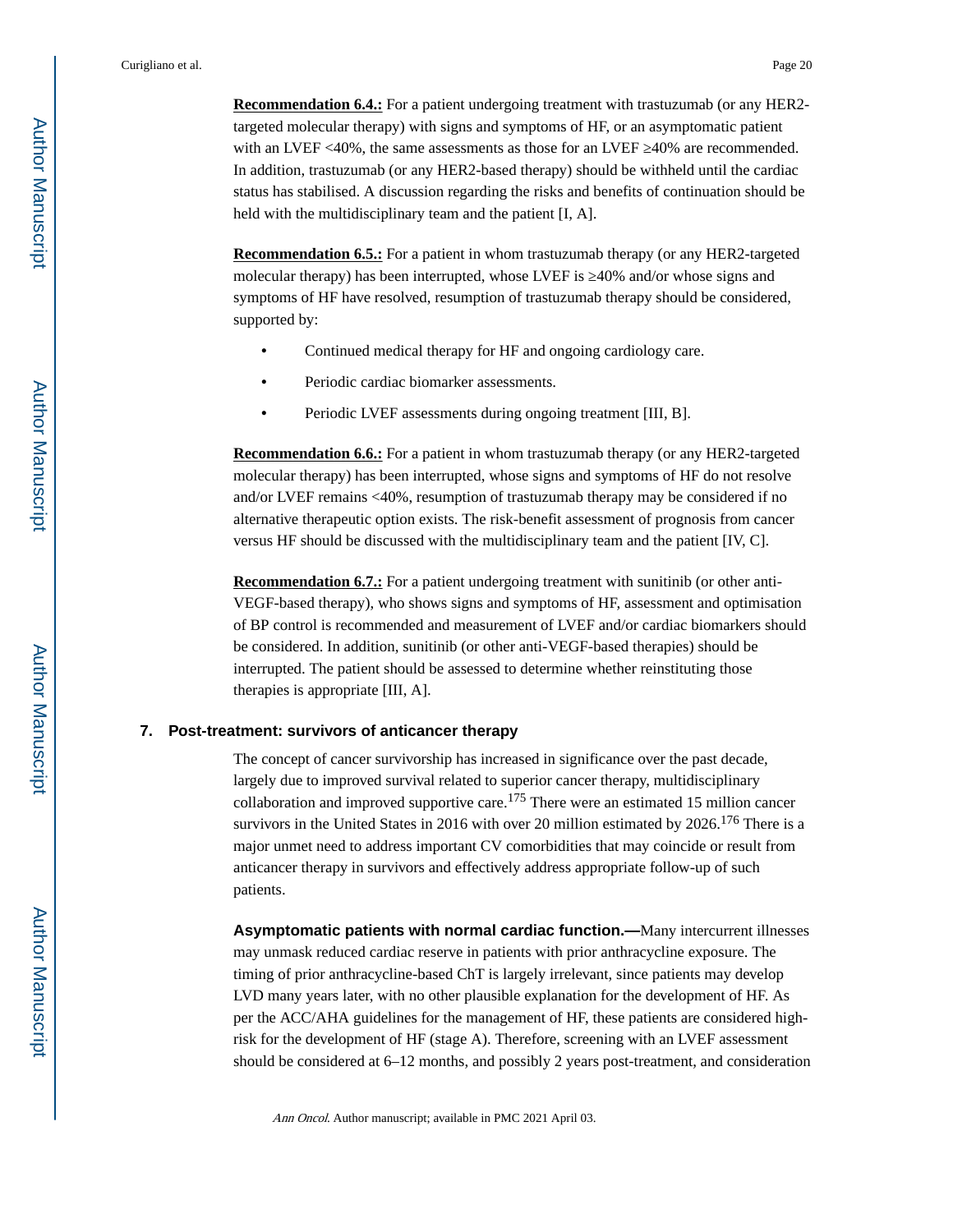for reassessment periodically thereafter.<sup>13,62,177</sup> It is accepted that the increased risk of LVD is lifelong and tends to increase proportionally with the total dose of anthracyclines given. 62,178 LVEF measurement and cardiac biomarker assessment should be carried out with cardiac symptoms or physical findings suggestive of HF, at any point in clinical follow-up. 179

**Patients who developed LVD or HF.—A** strategy of early identification and optimal treatment of identified LVD can result in a substantial percentage of patients who normalise LV function or return to pre-treatment values.<sup>157,169</sup> There is no randomised study available to provide evidence for the recommendation to continue HF-based therapy indefinitely; however, the removal of guideline-directed HF-based therapy in patients with previous LVD may place patients at a higher risk for serious adverse events.<sup>64,171</sup> The current recommendation is to continue typical HF-based therapy indefinitely, if tolerated, unless a long period of stability is ensured and no further anticancer therapy is planned.

**Patients with a history of mediastinal chest radiation.—**The incidence of coronary artery disease (CAD) occurs at an increased rate beginning 2–4 years after treatment, and the degree of increased risk of cardiac events is proportional to the dose of radiation received. In breast cancer patients receiving >10 Gy of RT to the heart there was a >100% increased relative risk of major cardiac events.13 Similarly, in patients with chest RT for lung cancer, there was a >10% chance of serious cardiac events, and that risk was higher with preexisting heart disease.<sup>26</sup>

Radiation-induced valvular disease is an increasingly recognised entity occurring late after mediastinal RT with a median time to diagnosis of 22 years.<sup>31</sup> RT induces thickening, fibrosis, retraction and calcification of valvular tissue that continues for at least 20 years, regardless of patient age and traditional risk factors. Regurgitation related to leaflet retraction predominates in the first decade, followed by progressive stenosis due to fibrosis and calcification in the second decade and later.<sup>32</sup> The incidence of moderate or greater valvular stenosis or regurgitation is 1% at 10 years, 4% at 15 years, 6% at 20 years and 9% at 25 years.31 Left-sided lesions predominate, with the aortic valve the most commonly affected valve, followed by the mitral valve. A minority of patients have normally functioning aortic valves at 20-year follow-up.<sup>30</sup> Affected patients are often no longer under the care of an oncologist at the time of valvular disease diagnosis and the cancer history and treatment is not detailed in the patients' medical records.29 For patients who are followed longitudinally by a non-cardiologist, the accuracy of clinical examination for detecting significant valvular disease is limited, with a positive predictive value of  $\langle 25\%$  for a systolic murmur to detect significant aortic stenosis or mitral or tricuspid regurgitation and a sensitivity of 5% for a diastolic murmur to detect mild or greater aortic regurgitation.<sup>30</sup>

The ASE and the EACVI recommend a targeted yearly clinical history and physical examination with echocardiography for symptomatic patients.<sup>180</sup> For asymptomatic patients, the ASE/EACVI recommends a screening transthoracic echocardiogram at 10 years post-RT and serial exams every 5 years thereafter. The National Comprehensive Cancer Network (NCCN) has similar period recommendations for stress echocardiography.180,181 Specific transoesophageal, 3D and physiological stress echocardiography can be considered for the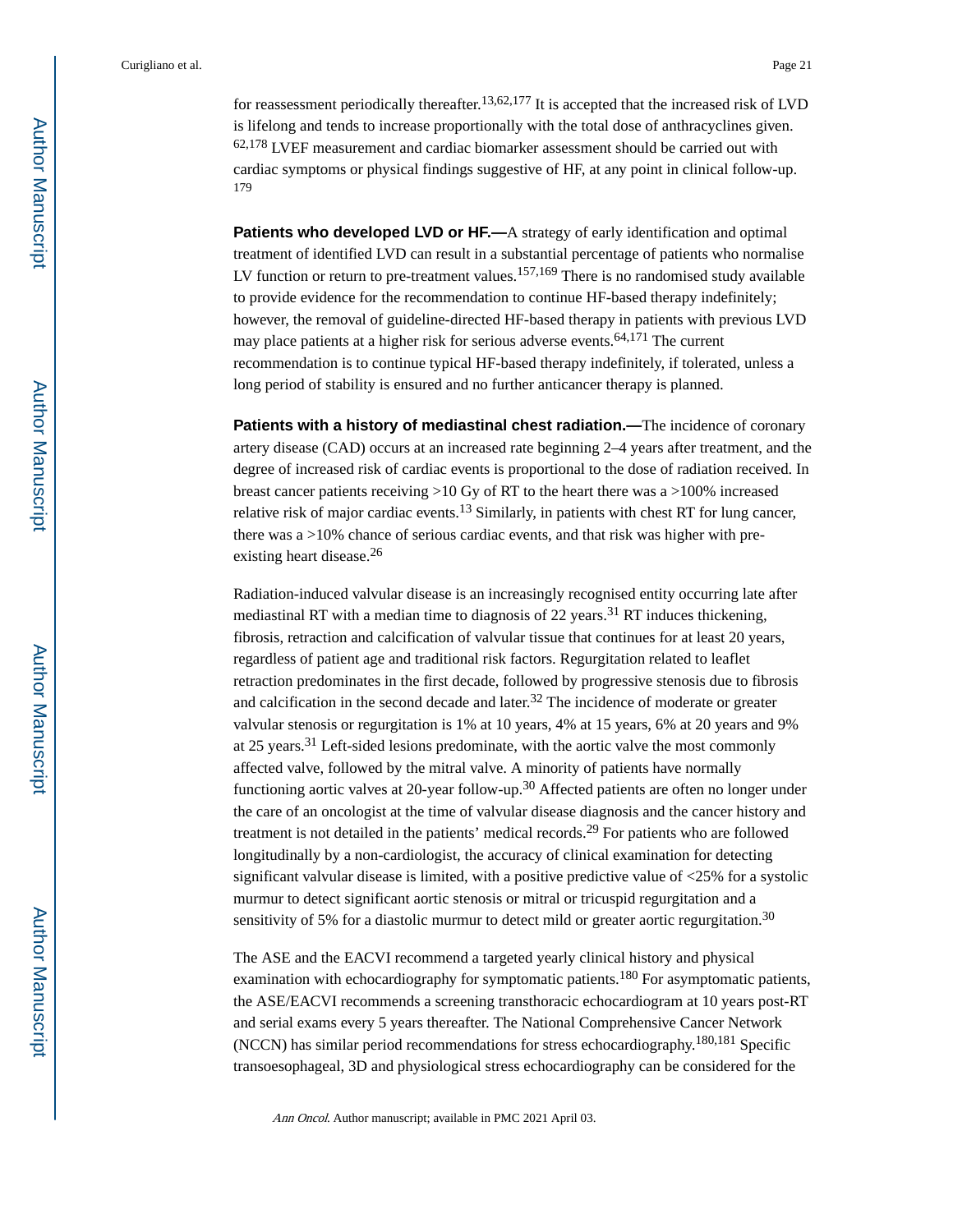evaluation of RT-induced mitral valve disease and dobutamine stress echocardiography for detection of low-flow aortic stenosis. CMR may also be useful, specifically in those with suboptimal echocardiography or discrepant results.<sup>182</sup>

**Long-term cancer survivors and exercise.—**Numerous studies have demonstrated the therapeutic benefits of exercise during primary anticancer treatment.183,184 It is recommended during anticancer treatment, but can also improve physical functioning, fatigue and quality of life  $(QoL)$ .<sup>185</sup> Some studies have also suggested that physical activity may even increase the rate of completion of ChT.186 Exercise has been shown to improve CV fitness, muscle strength, body composition, fatigue, anxiety, depression and overall QoL in cancer survivors. Based on current guidelines, patients undergoing anticancer therapy and long-term cancer survivors should be encouraged to exercise at least 150 minutes per week. 187

**Long-term cancer survivors and dietary habits.—**Cancer is considered to be a disease associated with weight loss, rather than obesity. However, overweight and obesity are clearly associated with an increased risk of developing many cancers such as breast, colorectal and ovarian. A growing number of patients beginning their anticancer treatment are already overweight or obese,  $188$  and additional weight gain is a frequent complication of anticancer treatments.189 Increasing evidence indicates that being overweight increases the risk of recurrence and reduces the likelihood of disease-free survival and OS among those diagnosed with cancer.<sup>190–195</sup> These findings suggest that the avoidance of weight gain and weight maintenance throughout treatment may be important for survivors who are normal weight, overweight or obese at the time of diagnosis.<sup>196</sup> There is growing evidence to support intentional weight loss post-treatment in cancer survivors, which may result in improved prognosis and  $OS^{190}$  A low fat diet and weight loss have been shown to reduce the risk of recurrence among postmenopausal breast cancer survivors.<sup>189</sup> Dietary patterns characterised by a high intake of vegetables/fruits and whole grains have been shown to be associated with reduced mortality and cancer recurrence when compared with a high intake of refined grains, processed and red meats and high-fat dairy products.197–199

**Recommendation 7.1.:** For asymptomatic patients who have been treated with cardiotoxic agents and have normal cardiac function, periodic screening for the development of new asymptomatic left ventricular dysfunction with cardiac biomarkers and potentially cardiac imaging should be considered at 6–12 months, at 2 years post-treatment and possibly periodically thereafter [III, B].

**Recommendation 7.2.:** For patients who developed LVD or HF due to trastuzumab (or any HER2-targeted molecular therapy), anthracyclines or other anticancer therapies, CV care including medical treatment with ACE-Is, ARBs and/or BBs and regular cardiology review (e.g. annual if asymptomatic) should be continued indefinitely, regardless of improvement in LVEF or symptoms. Any decision to withdraw HF-based therapy should only be done after a period of stability, no active cardiac risk factors and no further active anticancer therapy [III, B].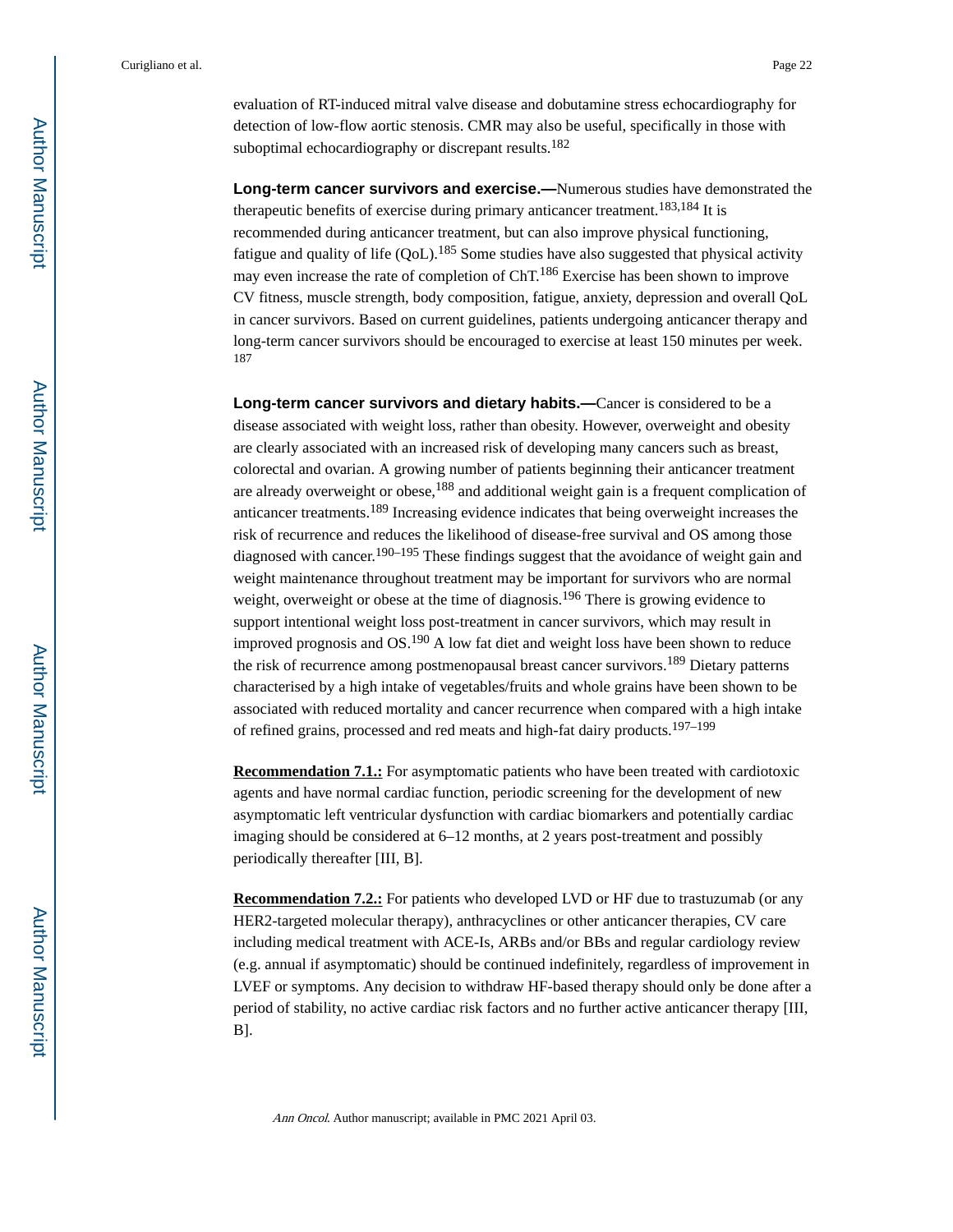**Recommendation 7.3.:** For patients with a history of mediastinal chest RT, evaluation for CAD and ischaemia, as well as valvular disease is recommended, even if asymptomatic, starting at 5 years post-treatment and then at least every 3–5 years thereafter [I, A].

**Recommendation 7.4.:** Patients undergoing anticancer therapy and long-term cancer survivors should be encouraged to exercise on a regular basis [III, B].

**Recommendation 7.5.:** Patients undergoing anticancer therapy and long-term cancer survivors should be encouraged to have healthy dietary habits (high intake of fresh fruits/ vegetables and whole grains as compared with refined grains, processed and red meats and high-fat foods) and to maintain a normal weight [IV, B].

#### **8. Immune checkpoint inhibitor-associated CV toxicity**

There has been a revolution in cancer therapy over the past 5–10 years in which previously resistant malignancies are effectively treated with immune-based therapies known as immune checkpoint inhibitors (ICIs). In general, these therapies are remarkably well tolerated and highly effective across a number of malignancies. A complete review of the contemporary indications and efficacy are beyond the scope of this document; however, the concerning reports of CV toxicity rarely associated with ICI therapy require some discussion. In fact, several professional societies have established current recommendations regarding ICI therapy, though the evidence and strength of recommendations for the management of CV toxicity as part of these guidelines is preliminary and relatively scant in practical detail.<sup>200–202</sup> The ongoing reporting and representation of the diagnosis and management of ICI-related CV toxicity is rapidly changing. At the present time, there are several clinical reports that inform the current recommendations.<sup>203–211</sup> As such, these recommendations are formulated based on mostly expert opinion from a few prospective observational studies, case series and/or retrospective data analyses.

**Recommendation 8.1.—**For patients who develop new CV symptoms or are incidentally noted to have any arrhythmia, conduction abnormality on ECG or LVSD on echocardiogram, while undergoing (or after recent completion) of ICI therapy, further appropriate work-up (ECG, troponin, BNP or NT-pro-BNP, C-reactive protein, viral titre, echocardiogram with GLS, cardiac MRI) for ICI-associated CV toxicity, particularly myocarditis and other common differential diagnoses should be carried out promptly [IV, C].

**Recommendation 8.2.—**Endomyocardial biopsy for diagnosis should be considered if the diagnosis is highly suspected with otherwise negative work-up [IV, C].

**Recommendation 8.3.—**With either suspicion or confirmation of ICI-associated myocarditis, further therapy with ICIs should be withheld and high-dose corticosteroids (methylprednisolone 1000 mg/day followed by oral prednisone 1 mg/kg/day) should be initiated promptly. Corticosteroids should be continued until resolution of symptoms and normalisation of troponin, LV systolic function and conduction abnormalities [IV, C].

**Recommendation 8.4.—**For steroid-refractory or high-grade myocarditis with haemodynamic instability, other immunosuppressive therapies such as anti-thymocyte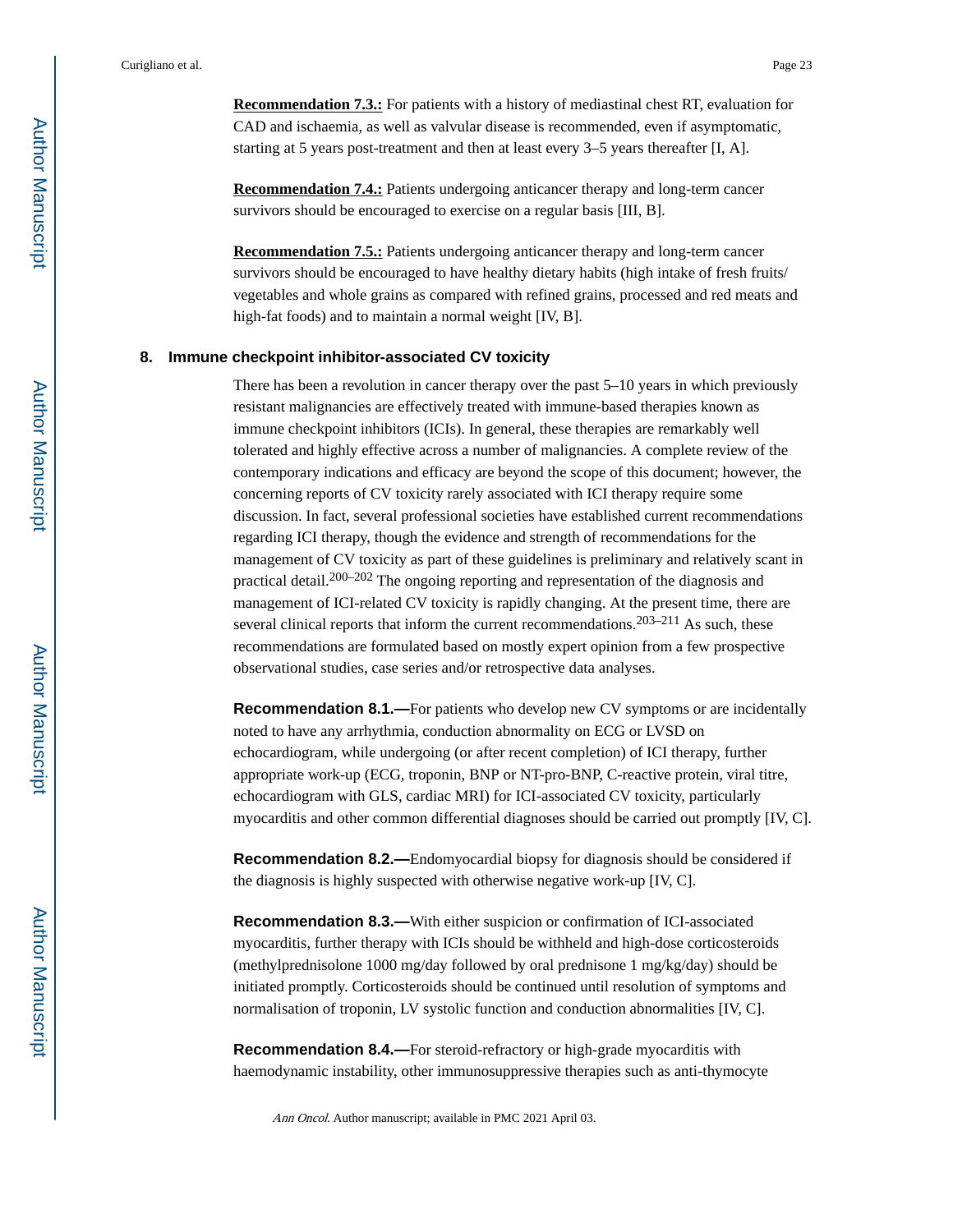globulin, infliximab (except in patients with HF), mycophenolate mofetil or abatacept should be considered [IV, C].

**Recommendation 8.5.—**For patients with cardiomyopathy and/or HF, appropriate guideline-directed medical therapy and haemodynamic support should be provided as indicated [IV, C].

**Recommendation 8.6.—**For patients with atrial or ventricular tachyarrhythmia or heart block, appropriate medical and supportive care should be provided as indicated [IV, C].

**Recommendation 8.7.—ICI** therapy should be permanently discontinued with any clinical myocarditis. The decision regarding restarting ICI therapy in the absence of alternative available antineoplastic therapy needs to be individualised with multidisciplinary discussion considering the cancer status, response to prior therapy, severity of cardiotoxicity, regression of toxicity with immunosuppressive therapy and patient preference after weighing the risks and benefits. If ICI therapy needs to be restarted, monotherapy with an antiprogrammed cell death protein 1 (anti-PD-1) agent might be considered with very close surveillance for cardiotoxicity development [V, C].

### **FUTURE DIRECTIONS AND CONCLUSION**

Concerns about potential CV damage resulting from anticancer therapies should be weighed against the potential benefits, including benefits in OS.

CVD in patients with cancer is complex, and it is paramount that individual patient management and treatment is personalised. Although cancer treatment-related cardiotoxicity was initially observed as early as the  $1970s$ ,  $^{212}$  the current landscape has changed dramatically with the introduction of novel targeted therapies. The scope of cardio-oncology is wide and includes not just prevention, detection, monitoring and treatment of CV toxicity related to anticancer therapy, but also the development of future novel anticancer treatments that have minimal impact on CV health.

Close collaboration between oncologists, cardiologists and allied health care professionals will ensure delivery of optimal care for cancer patients, based on current best clinical practices, without compromising CV health.213 Research will help define best strategies for prevention, early detection and management of CV complications related to anticancer therapy. The incorporation of surveillance strategies in cancer survivors will help prevent the potential long-term CV morbidity and mortality associated with oncological treatments. Education of health care providers, particularly the next generation of cardiologists and haemato-oncologists, along with patients, on the importance of CV health and anticancer treatment should translate into better cancer and CV clinical outcomes.<sup>214,215</sup>

#### **Supplementary Material**

Refer to Web version on PubMed Central for supplementary material.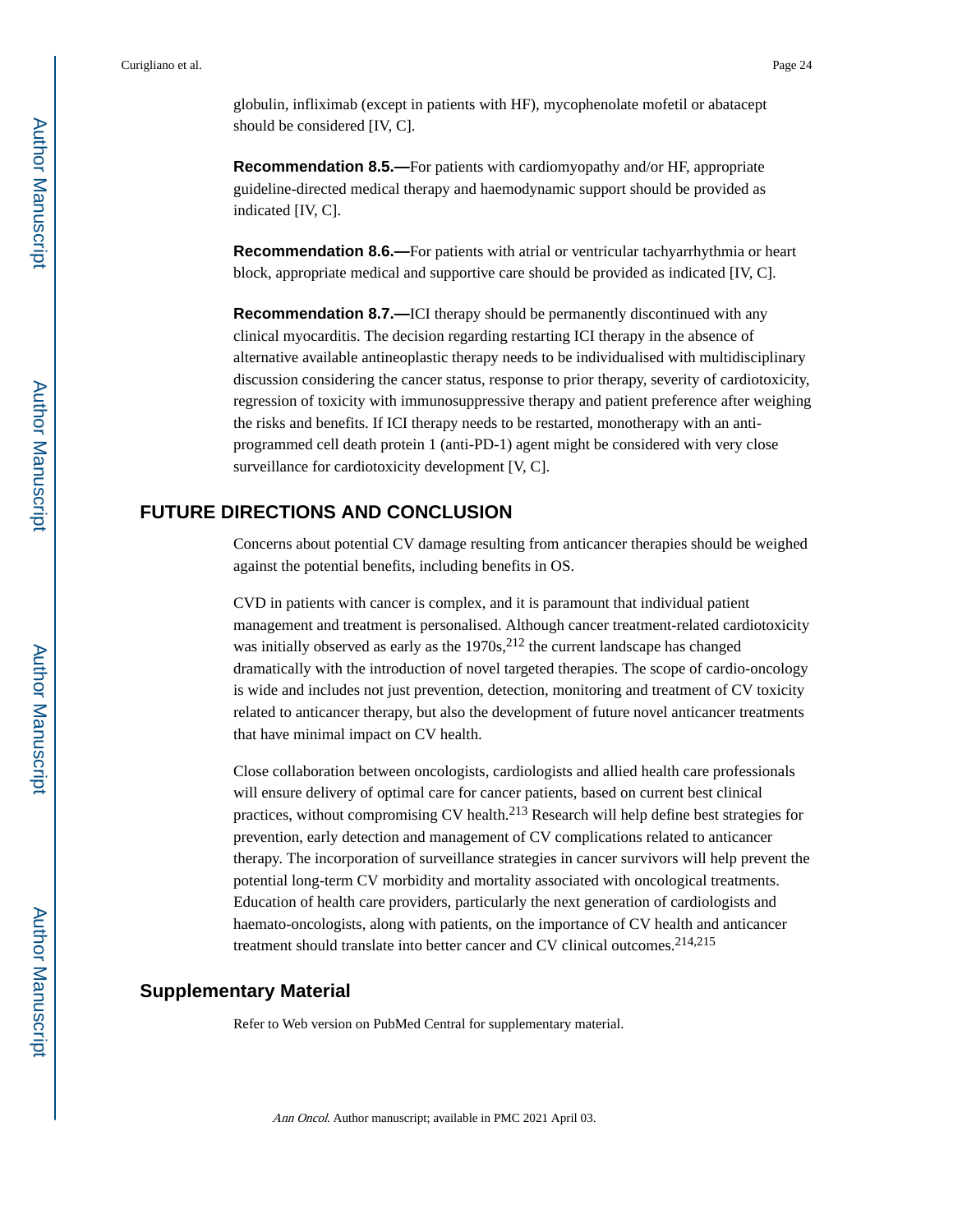## **ACKNOWLEDGEMENTS**

The authors would like to thank Susmita Parasher, MD; Holly Wiesehan, NP; Rick Turner, MD; Pamela Douglas, MD; Gregory Hartlage, MD; Guilherme Oliveira, MD; and Carrie Lenneman, MD, all of whom contributed substantially to earlier versions of this manuscript.

#### FUNDING

No external funding has been received for the preparation of these consensus guidelines. Production costs have been covered by ESMO from central funds.

#### DISCLOSURE

GC took part in advisory boards for Pfizer, Roche, Lilly, Ellipsis, Novartis, Daichi Sankyo and Seattle Genetics; DL has reported consultant/advisory boards for Prosonna, Alnylam, Roche, Bristol-Myers Squibb, Takeda and Novartis; MF has reported consultant/advisory board for Novartis; AB has received grants/research support from Genentech; JH has received grants/research support from Amgen; AL has reported consultant/advisory board for Novartis, Servier, Amgen, Clinigen Group, Takeda, Roche, Eli Lily, Eisai, Bristol-Myers Squibb, Ferring Pharmaceutical, Stealth Peptides, Onyx Pharmaceuticals, grant/research support from Servier, Pfizer, speakers bureau participation for Novartis, Amgen, Pfizer, Servier, AstraZeneca, Bayer, Boehringer Ingelheim, Clinigen Group and Ferring; EH has received grants/research support from Vital Images Inc.; JM has reported consultant/ advisory board for Novartis, Pfizer, Bristol-Myers Squibb, Takeda, Acceleron, Vertex, Incyte, Rgenix, Verastem, Pharmacyclics, Stemcentrx, Heat Biologics, Daiichi Sankyo, Regeneron, Myokardia, Ipsen, Redux Therapeutics, Abb-Vie, Janssen, Amgen, Deciphera, grant/research support from Pfizer, Bristol-Myers Squibb and stock/ shareholder in Redux Therapeutics; RW has reported consultant/advisory board for Pfizer, Alnylam and Eidos; JC has reported consultant/advisory board for Boehringer Ingelheim; SD has reported consultant/advisory board for Hoffman La-Roche, Novartis, Pfizer and Eli Lily; KJ has reported advisory board and or honoraria for presentations for MSD, Merck, Amgen, Hexal, Riemser, Helsinn, Tesaro, Kreussler, Voluntis, Pfizer, Pomme-med, Pharma Mar, Prime Oncology and OnkoUpdate; SG, ABL, CP, PL, AP, JD, JM, MGC, RO, EA, JLZ, RK, ZL, SA, BK, DC, CMC have declared no potential conflicts of interest.

#### **REFERENCES**

- 1. Jones DS, Podolsky SH, Greene JA. The burden of disease and the changing task of medicine. N Engl J Med. 2012;366:2333–2338. [PubMed: 22716973]
- 2. Lee L, Cheung WY, Atkinson E, et al. Impact of comorbidity on chemotherapy use and outcomes in solid tumors: a systematic review. J Clin Oncol. 2011;29:106–117. [PubMed: 21098314]
- 3. Coleman MP. Cancer survival: global surveillance will stimulate health policy and improve equity. Lancet. 2014;383:564–573. [PubMed: 24351320]
- 4. Lenihan DJ, Cardinale DM. Late cardiac effects of cancer treatment. J Clin Oncol. 2012;30:3657– 3664. [PubMed: 23008297]
- 5. Darby SC, Ewertz M, McGale P, et al. Risk of ischemic heart disease in women after radiotherapy for breast cancer. N Engl J Med. 2013;368: 987–998. [PubMed: 23484825]
- 6. Verma S, Ewer MS. Is cardiotoxicity being adequately assessed in current trials of cytotoxic and targeted agents in breast cancer? Ann Oncol. 2011;22:1011–1018. [PubMed: 21097988]
- 7. Dykewicz CA. Summary of the guidelines for preventing opportunistic infections among hematopoietic stem cell transplant recipients. Clin Infect Dis. 2001;33:139–144. [PubMed: 11418871]
- 8. Goff DC Jr, Lloyd-Jones DM, Bennett G, et al. 2013 ACC/AHA guideline on the assessment of cardiovascular risk: a report of the American College of Cardiology/American Heart Association Task Force on Practice Guidelines. J Am Coll Cardiol. 2014;63:2935–2959. [PubMed: 24239921]
- 9. Stone NJ, Robinson JG, Lichtenstein AH, et al. 2013 ACC/AHA guideline on the treatment of blood cholesterol to reduce atherosclerotic cardiovascular risk in adults: a report of the American College of Cardiology/American Heart Association Task Force on Practice Guidelines. J Am Coll Cardiol. 2014;63:2889–2934. [PubMed: 24239923]
- 10. Lloyd-Jones DM, Goff D, Stone NJ. Statins, risk assessment, and the new American prevention guidelines. Lancet. 2014;383: 600–602.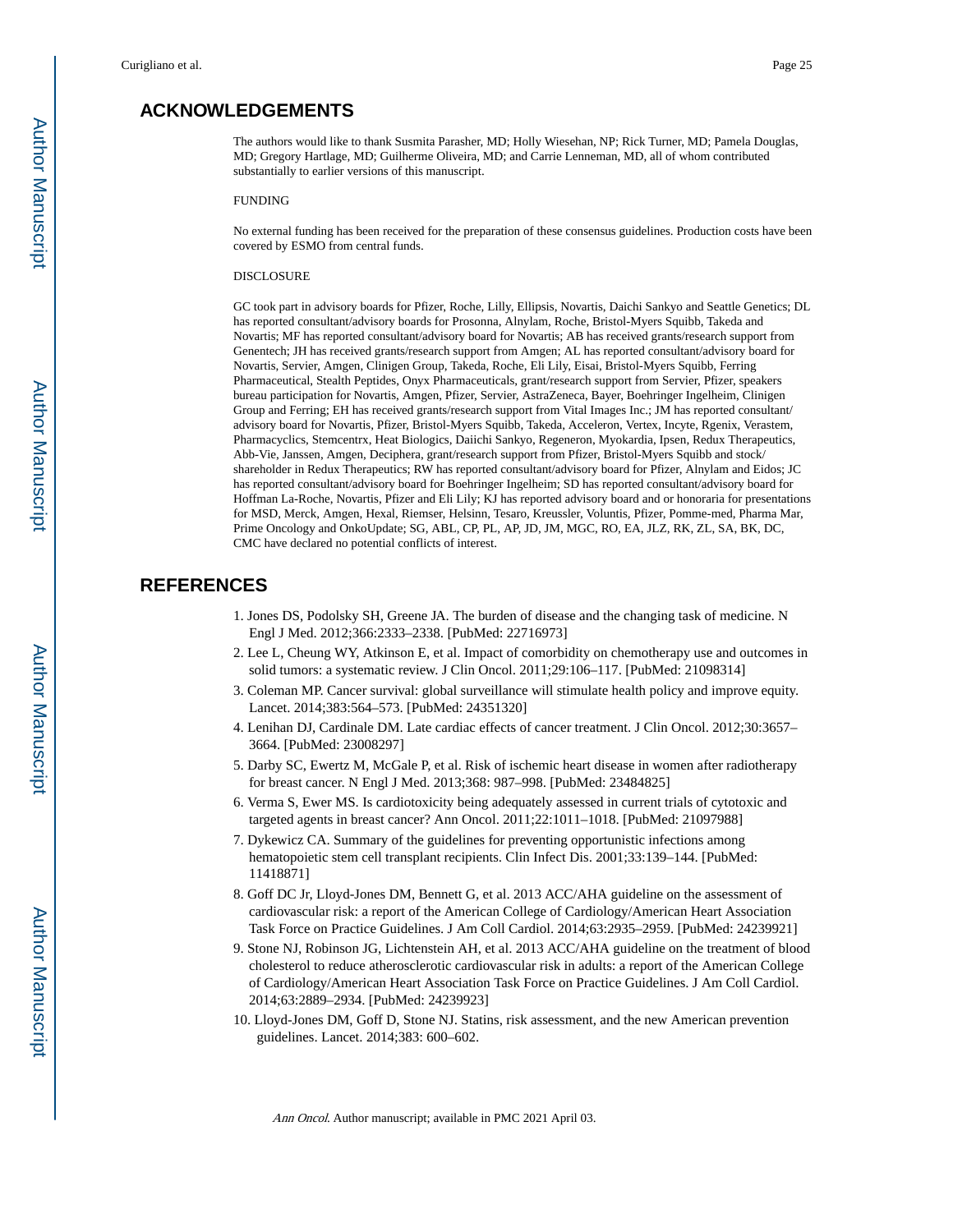- 11. Armstrong GT, Oeffinger KC, Chen Y, et al. Modifiable risk factors and major cardiac events among adult survivors of childhood cancer. J Clin Oncol. 2013;31:3673–3680. [PubMed: 24002505]
- 12. Mulrooney DA, Armstrong GT, Huang S, et al. Cardiac outcomes in adult survivors of childhood cancer exposed to cardiotoxic therapy: A cross-sectional study. Ann Intern Med. 2016;164:93– 101. [PubMed: 26747086]
- 13. Curigliano G, Cardinale D, Suter T, et al. Cardiovascular toxicity induced by chemotherapy, targeted agents and radiotherapy: ESMO Clinical Practice Guidelines. Ann Oncol. 2012;23(suppl 7):vii155–vii166. [PubMed: 22997448]
- 14. Armenian SH, Xu L, Ky B, et al. Cardiovascular disease among survivors of adult-onset cancer: a community-based retrospective cohort study. J Clin Oncol. 2016;34:1122–1130. [PubMed: 26834065]
- 15. Armenian SH, Sun CL, Vase T, et al. Cardiovascular risk factors in hematopoietic cell transplantation survivors: role in development of subsequent cardiovascular disease. Blood. 2012;120:4505–4512. [PubMed: 23034279]
- 16. Leger KJ, Baker KS, Cushing-Haugen KL, et al. Lifestyle factors and subsequent ischemic heart disease risk after hematopoietic cell transplantation. Cancer. 2018;124:1507–1515. [PubMed: 29315507]
- 17. Chow EJ, Baker KS, Lee SJ, et al. Influence of conventional cardiovascular risk factors and lifestyle characteristics on cardiovascular disease after hematopoietic cell transplantation. J Clin Oncol. 2014;32:191–198. [PubMed: 24297944]
- 18. Slamon D, Eiermann W, Robert N, et al. Adjuvant trastuzumab in HER2-positive breast cancer. N Engl J Med. 2011;365:1273–1283. [PubMed: 21991949]
- 19. Stewart AK, Rajkumar SV, Dimopoulos MA, et al. Carfilzomib, lenalidomide, and dexamethasone for relapsed multiple myeloma. N Engl J Med. 2015;372:142–152. [PubMed: 25482145]
- 20. Moslehi JJ. Cardiovascular toxic effects of targeted cancer therapies. N Engl J Med. 2016;375:1457–1467. [PubMed: 27732808]
- 21. Postow MA, Sidlow R, Hellmann MD. Immune-related adverse events associated with immune checkpoint blockade. N Engl J Med. 2018;378:158–168. [PubMed: 29320654]
- 22. Hall PS, Harshman LC, Srinivas S, et al. The frequency and severity of cardiovascular toxicity from targeted therapy in advanced renal cell carcinoma patients. JACC Heart Fail. 2013;1:72–78. [PubMed: 24621801]
- 23. Li W, Croce K, Steensma DP, et al. Vascular and metabolic implications of novel targeted cancer therapies: focus on kinase inhibitors. J Am Coll Cardiol. 2015;66:1160–1178. [PubMed: 26337996]
- 24. Taylor C, Correa C, Duane FK, et al. Estimating the risks of breast cancer radiotherapy: evidence from modern radiation doses to the lungs and heart and from previous randomized trials. J Clin Oncol. 2017;35:1641–1649. [PubMed: 28319436]
- 25. Simone CB 2nd. New era in radiation oncology for lung cancer: recognizing the importance of cardiac irradiation. J Clin Oncol. 2017;35:1381–1383. [PubMed: 28113024]
- 26. Dess RT, Sun Y, Matuszak MM, et al. Cardiac events after radiation therapy: combined analysis of prospective multicenter trials for locally advanced non-small-cell lung cancer. J Clin Oncol. 2017;35:1395–1402. [PubMed: 28301264]
- 27. Groarke JD, Nguyen PL, Nohria A, et al. Cardiovascular complications of radiation therapy for thoracic malignancies: the role for non-invasive imaging for detection of cardiovascular disease. Eur Heart J. 2014;35:612–623. [PubMed: 23666251]
- 28. Groarke JD, Tanguturi VK, Hainer J, et al. Abnormal exercise response in long-term survivors of hodgkin lymphoma treated with thoracic irradiation: evidence of cardiac autonomic dysfunction and impact on outcomes. J Am Coll Cardiol. 2015;65:573–583. [PubMed: 25677317]
- 29. Copeland KA, Hosmane VR, Jurkovitz C, et al. Frequency of severe valvular disease caused by mediastinal radiation among patients undergoing valve surgery in a community-based, regional academic medical center. Clin Cardiol. 2013;36:217–221. [PubMed: 23495041]
- 30. Heidenreich PA, Hancock SL, Lee BK, et al. Asymptomatic cardiac disease following mediastinal irradiation. J Am Coll Cardiol. 2003;42:743–749. [PubMed: 12932613]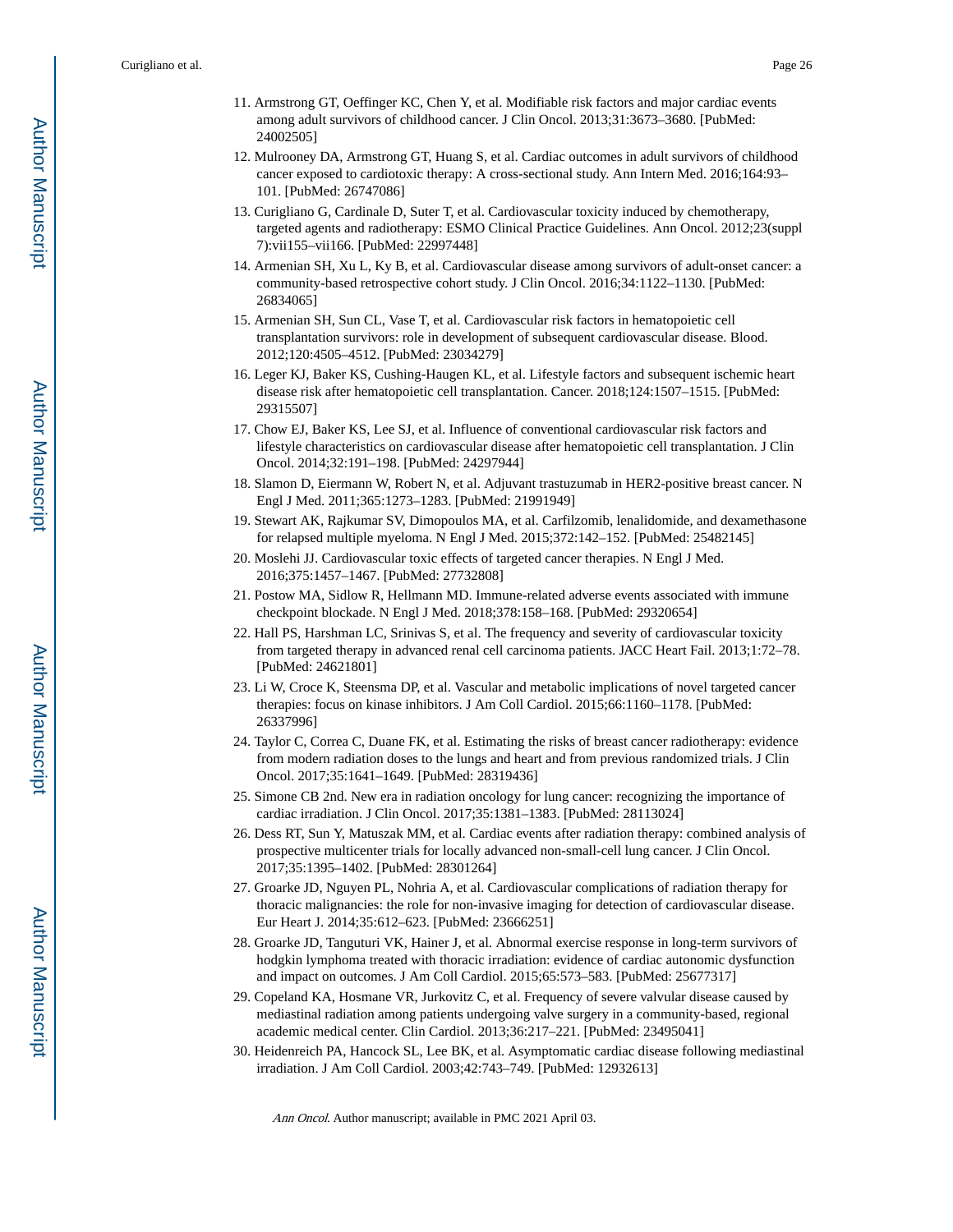- 31. Hull MC, Morris CG, Pepine CJ, et al. Valvular dysfunction and carotid, subclavian, and coronary artery disease in survivors of hodgkin lymphoma treated with radiation therapy. JAMA. 2003;290: 2831–2837. [PubMed: 14657067]
- 32. Jaworski C, Mariani JA, Wheeler G, et al. Cardiac complications of thoracic irradiation. J Am Coll Cardiol. 2013;61:2319–2328. [PubMed: 23583253]
- 33. Ammon M, Arenja N, Leibundgut G, et al. Cardiovascular management of cancer patients with chemotherapy-associated left ventricular systolic dysfunction in real-world clinical practice. J Card Fail. 2013;19:629–634. [PubMed: 24054339]
- 34. Pituskin E, Haykowsky M, McNeely M, et al. Rationale and design of the multidisciplinary team IntervenTion in cArdio-oNcology study (TITAN). BMC Cancer. 2016;16:733. [PubMed: 27629548]
- 35. Guan J, Khambhati J, Jones LW, et al. Cardiology patient page. ABCDE steps for heart and vascular wellness following a prostate cancer diagnosis. Circulation. 2015;132:e218–e220. [PubMed: 26527696]
- 36. Bhatia N, Santos M, Jones LW, et al. Cardiovascular effects of androgen deprivation therapy for the treatment of prostate cancer: ABCDE steps to reduce cardiovascular disease in patients with prostate cancer. Circulation. 2016;133:537–541. [PubMed: 26831435]
- 37. Mehta LS, Watson KE, Barac A, et al. Cardiovascular disease and breast cancer: where these entities intersect: a scientific statement from the American Heart Association. Circulation. 2018;137:e30–e66. [PubMed: 29437116]
- 38. Curigliano G, Cardinale D, Dent S, et al. Cardiotoxicity of anticancer treatments: Epidemiology, detection, and management. CA Cancer J Clin. 2016;66:309–325. [PubMed: 26919165]
- 39. Lipshultz SE, Rifai N, Sallan SE, et al. Predictive value of cardiac troponin T in pediatric patients at risk for myocardial injury. Circulation. 1997;96:2641–2648. [PubMed: 9355905]
- 40. Cardinale D, Sandri MT, Martinoni A, et al. Myocardial injury revealed by plasma troponin I in breast cancer treated with high-dose chemotherapy. Ann Oncol. 2002;13:710–715. [PubMed: 12075738]
- 41. Kilickap S, Barista I, Akgul E, et al. cTnT can be a useful marker for early detection of anthracycline cardiotoxicity. Ann Oncol. 2005;16: 798–804. [PubMed: 15774486]
- 42. Cornell RF, Ky B, Weiss BM, et al. Prospective study of cardiac events during proteasome inhibitor therapy for relapsed multiple myeloma. J Clin Oncol. 2019;37:1946–1955. [PubMed: 31188726]
- 43. Cardinale D, Sandri MT, Colombo A, et al. Prognostic value of troponin I in cardiac risk stratification of cancer patients undergoing high-dose chemotherapy. Circulation. 2004;109:2749– 2754. [PubMed: 15148277]
- 44. Ky B, Putt M, Sawaya H, et al. Early increases in multiple biomarkers predict subsequent cardiotoxicity in patients with breast cancer treated with doxorubicin, taxanes, and trastuzumab. J Am Coll Cardiol. 2014;63:809–816. [PubMed: 24291281]
- 45. Zardavas D, Suter TM, Van Veldhuisen DJ, et al. Role of troponins I and T and N-terminal prohormone of brain natriuretic peptide in monitoring cardiac safety of patients with early-stage human epidermal growth factor receptor 2-positive breast cancer receiving trastuzumab: A herceptin adjuvant study cardiac marker substudy. J Clin Oncol. 2017;35:878–884. [PubMed: 28199174]
- 46. Cardinale D, Colombo A, Torrisi R, et al. Trastuzumab-induced cardiotoxicity: clinical and prognostic implications of troponin I evaluation. J Clin Oncol. 2010;28:3910–3916. [PubMed: 20679614]
- 47. Fallah-Rad N, Walker JR, Wassef A, et al. The utility of cardiac biomarkers, tissue velocity and strain imaging, and cardiac magnetic resonance imaging in predicting early left ventricular dysfunction in patients with human epidermal growth factor receptor II-positive breast cancer treated with adjuvant trastuzumab therapy. J Am Coll Cardiol. 2011;57:2263–2270. [PubMed: 21616287]
- 48. Skovgaard D, Hasbak P, Kjaer A. BNP predicts chemotherapy-related cardiotoxicity and death: comparison with gated equilibrium radionuclide ventriculography. PLoS One. 2014;9:e96736. [PubMed: 24800827]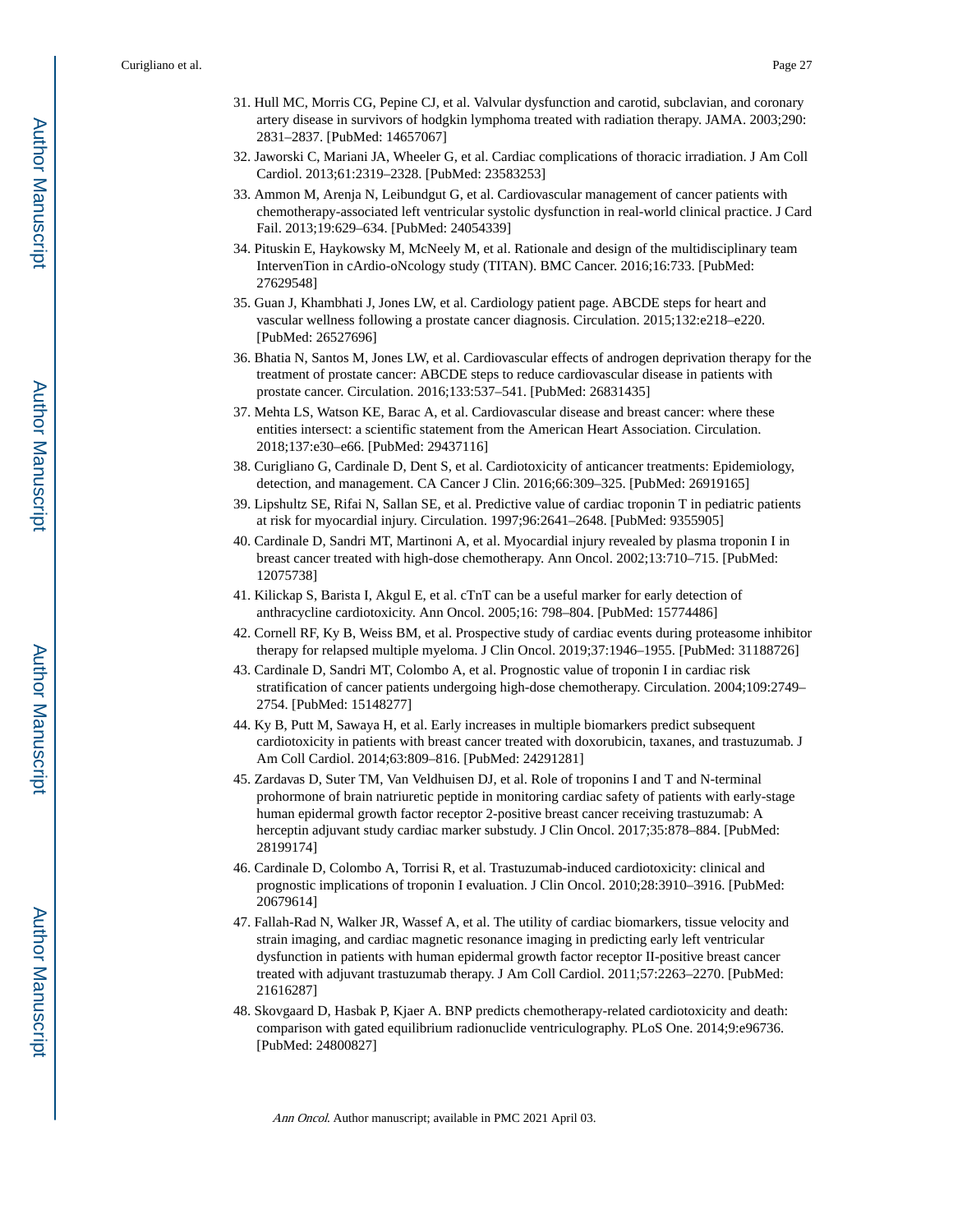- 49. Sawaya H, Sebag IA, Plana JC, et al. Early detection and prediction of cardiotoxicity in chemotherapy-treated patients. Am J Cardiol. 2011;107:1375–1380. [PubMed: 21371685]
- 50. Lenihan DJ, Stevens PL, Massey M, et al. The utility of point-of-care biomarkers to detect cardiotoxicity during anthracycline chemotherapy: A feasibility study. J Card Fail. 2016;22:433– 438. [PubMed: 27079675]
- 51. Roden DM. Drug-induced prolongation of the QT interval. N Engl J Med. 2004;350:1013–1022. [PubMed: 14999113]
- 52. Naing A, Veasey-Rodrigues H, Hong DS, et al. Electrocardiograms (ECGs) in phase I anticancer drug development: the MD Anderson Cancer Center experience with 8518 ECGs. Ann Oncol. 2012;23:2960–2963. [PubMed: 22745218]
- 53. Curigliano G, Spitaleri G, Fingert HJ, et al. Drug-induced QTc interval prolongation: a proposal towards an efficient and safe anticancer drug development. Eur J Cancer. 2008;44:494–500. [PubMed: 18024014]
- 54. Borad MJ, Soman AD, Benjamin M, et al. Effect of selection of QTc formula on eligibility of cancer patients for phase I clinical trials. Invest New Drugs. 2013;31:1056–1065. [PubMed: 23242862]
- 55. Viganego F, Singh R, Fradley MG. Arrhythmias and other electrophysiology issues in cancer patients receiving chemotherapy or radiation. Curr Cardiol Rep. 2016;18:52. [PubMed: 27108362]
- 56. Fradley MG, Moslehi J. QT Prolongation and oncology drug development. Card Electrophysiol Clin. 2015;7:341–355. [PubMed: 26002398]
- 57. Hortobagyi GN, Stemmer SM, Burris HA, et al. Ribociclib as first-line therapy for HR-positive, advanced breast cancer. N Engl J Med. 2016;375:1738–1748. [PubMed: 27717303]
- 58. Shah RR, Morganroth J, Shah DR. Cardiovascular safety of tyrosine kinase inhibitors: with a special focus on cardiac repolarisation (QT interval). Drug Saf 2013;36:295–316. [PubMed: 23620167]
- 59. Turner JR, Panicker GK, Karnad DR, et al. Cardiovascular safety monitoring during oncology drug development and therapy. Am J Ther. 2014;21:512–522. [PubMed: 24451296]
- 60. Plana JC, Galderisi M, Barac A, et al. Expert consensus for multimodality imaging evaluation of adult patients during and after cancer therapy: a report from the American Society of Echocardiography and the European Association of Cardiovascular Imaging. J Am Soc Echocardiogr. 2014;27:911–939. [PubMed: 25172399]
- 61. Eschenhagen T, Force T, Ewer MS, et al. Cardiovascular side effects of cancer therapies: a position statement from the Heart Failure Association of the European Society of Cardiology. Eur J Heart Fail. 2011;13:1–10. [PubMed: 21169385]
- 62. Armenian SH, Lacchetti C, Barac A, et al. Prevention and monitoring of cardiac dysfunction in survivors of adult cancers: American Society of Clinical Oncology Clinical Practice Guideline. J Clin Oncol. 2017;35: 893–911. [PubMed: 27918725]
- 63. Hunt SA, Baker DW, Chin MH, et al. ACC/AHA guidelines for the evaluation and management of chronic heart failure in the adult: executive summary. A report of the American College of Cardiology/ American Heart Association Task Force on Practice Guidelines (Committee to revise the 1995 Guidelines for the Evaluation and Management of Heart Failure). J Am Coll Cardiol. 2001;38:2101–2113. [PubMed: 11738322]
- 64. Narayan HK, Finkelman B, French B, et al. Detailed echocardiographic phenotyping in breast cancer patients: associations with ejection fraction decline, recovery, and heart failure symptoms over 3 years of follow-up. Circulation. 2017;135:1397–1412. [PubMed: 28104715]
- 65. Cardinale D, Colombo A, Sandri MT, et al. Prevention of high-dose chemotherapy-induced cardiotoxicity in high-risk patients by angiotensin-converting enzyme inhibition. Circulation. 2006;114: 2474–2481. [PubMed: 17101852]
- 66. Kalay N, Basar E, Ozdogru I, et al. Protective effects of carvedilol against anthracycline-induced cardiomyopathy. J Am Coll Cardiol. 2006;48:2258–2262. [PubMed: 17161256]
- 67. Bosch X, Rovira M, Sitges M, et al. Enalapril and carvedilol for preventing chemotherapy-induced left ventricular systolic dysfunction in patients with malignant hemopathies: the OVERCOME trial (prevention of left Ventricular dysfunction with Enalapril and caRvedilol in patients submitted to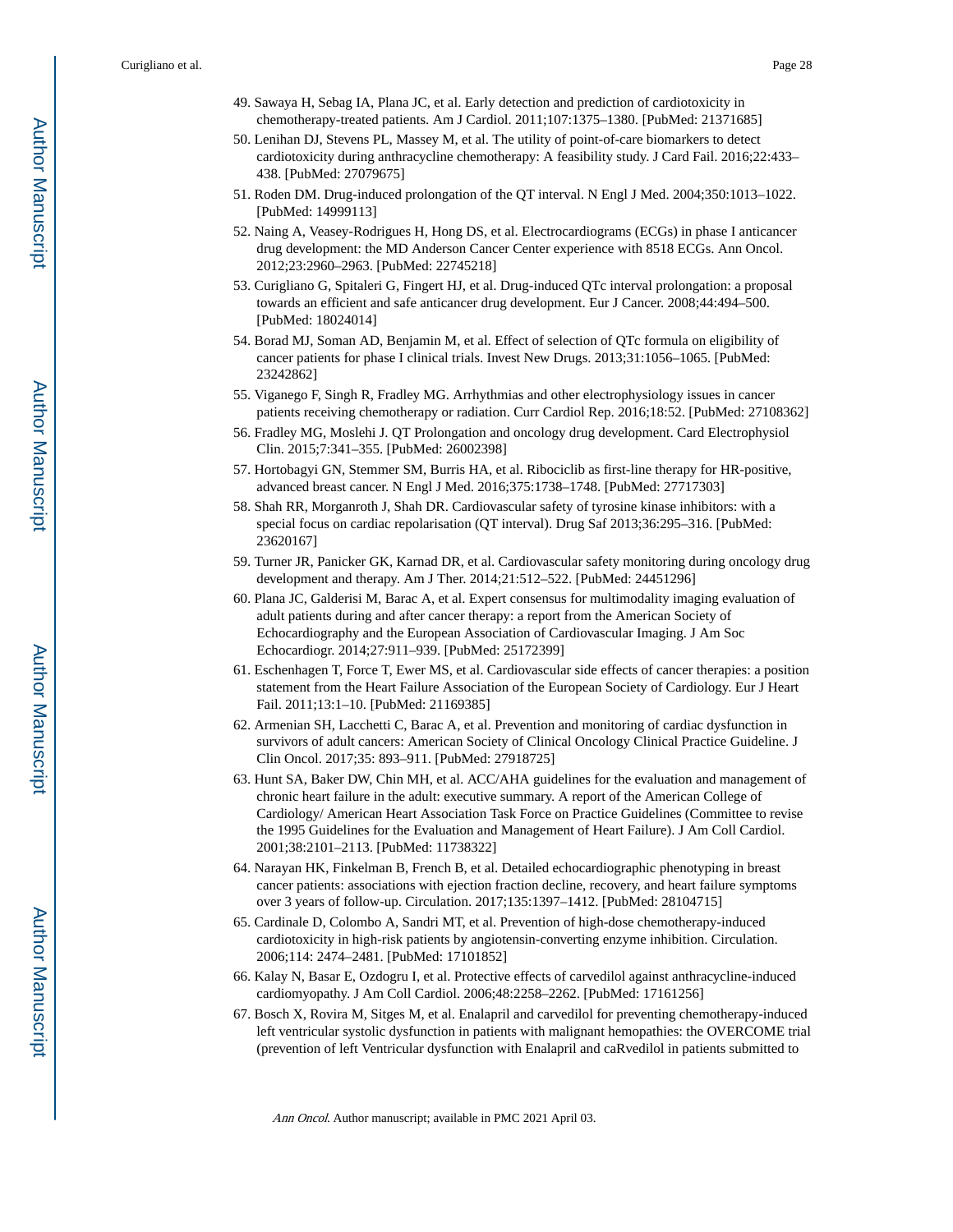intensive ChemOtherapy for the treatment of Malignant hEmopathies). J Am Coll Cardiol. 2013;61: 2355–2362. [PubMed: 23583763]

- 68. Gulati G, Heck SL, Ree AH, et al. Prevention of cardiac dysfunction during adjuvant breast cancer therapy (PRADA): a  $2 \times 2$  factorial, randomized, placebo-controlled, double-blind clinical trial of candesartan and metoprolol. Eur Heart J. 2016;37:1671–1680. [PubMed: 26903532]
- 69. Pituskin E, Mackey JR, Koshman S, et al. Multidisciplinary Approach to Novel Therapies in Cardio-Oncology Research (MANTICORE 101-Breast): a randomized trial for the prevention of trastuzumab-associated cardiotoxicity. J Clin Oncol. 2017;35:870–877. [PubMed: 27893331]
- 70. Avila MS, Ayub-Ferreira SM, de Barros Wanderley MR Jr, et al. Carvedilol for prevention of chemotherapy-related cardiotoxicity: The CECCY trial. J Am Coll Cardiol. 2018;71:2281–2290. [PubMed: 29540327]
- 71. Guglin M, Krischer J, Tamura R, et al. Randomized trial of lisinopril versus carvedilol to prevent trastuzumab cardiotoxicity in patients with breast cancer. J Am Coll Cardiol. 2019;73:2859–2868. [PubMed: 31171092]
- 72. Akpek M, Ozdogru I, Sahin O, et al. Protective effects of spironolactone against anthracyclineinduced cardiomyopathy. Eur J Heart Fail. 2015;17:81–89. [PubMed: 25410653]
- 73. Swain SM, Whaley FS, Gerber MC, et al. Cardioprotection with dexrazoxane for doxorubicincontaining therapy in advanced breast cancer. J Clin Oncol. 1997;15:1318–1332. [PubMed: 9193323]
- 74. van Dalen EC, Caron HN, Dickinson HO, et al. Cardioprotective interventions for cancer patients receiving anthracyclines. Cochrane Database Syst Rev. 2005;1:CD003917.
- 75. Liesse K, Harris J, Chan M, et al. Dexrazoxane significantly reduces anthracycline-induced cardiotoxicity in pediatric solid tumor patients: a systematic review. J Pediatr Hematol Oncol. 2018;40: 417–425. [PubMed: 29432315]
- 76. Ganatra S, Nohria A, Shah S, et al. Upfront dexrazoxane for the reduction of anthracycline-induced cardiotoxicity in adults with preexisting cardiomyopathy and cancer: a consecutive case series. Cardio-Oncol. 2019;5:1.
- 77. Tall AR, Levine RL. Cardiovascular disease: commonality with cancer. Nature. 2017;543:45–47. [PubMed: 28225756]
- 78. Seicean S, Seicean A, Plana JC, et al. Effect of statin therapy on the risk for incident heart failure in patients with breast cancer receiving anthracycline chemotherapy: an observational clinical cohort study. J Am Coll Cardiol. 2012;60:2384–2390. [PubMed: 23141499]
- 79. Acar Z, Kale A, Turgut M, et al. Efficiency of atorvastatin in the protection of anthracyclineinduced cardiomyopathy. J Am Coll Cardiol. 2011;58:988–989. [PubMed: 21851890]
- 80. McKay RR, Lin X, Albiges L, et al. Statins and survival outcomes in patients with metastatic renal cell carcinoma. Eur J Cancer. 2016;52: 155–162. [PubMed: 26687834]
- 81. Walker J, Bhullar N, Fallah-Rad N, et al. Role of three-dimensional echocardiography in breast cancer: comparison with two-dimensional echocardiography, multiple-gated acquisition scans, and cardiac magnetic resonance imaging. J Clin Oncol. 2010;28: 3429–3436. [PubMed: 20530277]
- 82. Thavendiranathan P, Grant AD, Negishi T, et al. Reproducibility of echocardiographic techniques for sequential assessment of left ventricular ejection fraction and volumes: application to patients undergoing cancer chemotherapy. J Am Coll Cardiol. 2013;61:77–84. [PubMed: 23199515]
- 83. Dorosz JL, Lezotte DC, Weitzenkamp DA, et al. Performance of 3-dimensional echocardiography in measuring left ventricular volumes and ejection fraction: a systematic review and meta-analysis. J Am Coll Cardiol. 2012;59:1799–1808. [PubMed: 22575319]
- 84. Vasu S, Hundley WG. Understanding cardiovascular injury after treatment for cancer: an overview of current uses and future directions of cardiovascular magnetic resonance. J Cardiovasc Magn Reson. 2013;15:66. [PubMed: 23902649]
- 85. Burke LM, Bashir MR, Neville AM, et al. Current opinions on medical radiation: a survey of oncologists regarding radiation exposure and dose reduction in oncology patients. J Am Coll Radiol. 2014;11:490–495. [PubMed: 24321221]
- 86. Fazel R, Krumholz HM, Wang Y, et al. Exposure to low-dose ionizing radiation from medical imaging procedures. N Engl J Med. 2009;361: 849–857. [PubMed: 19710483]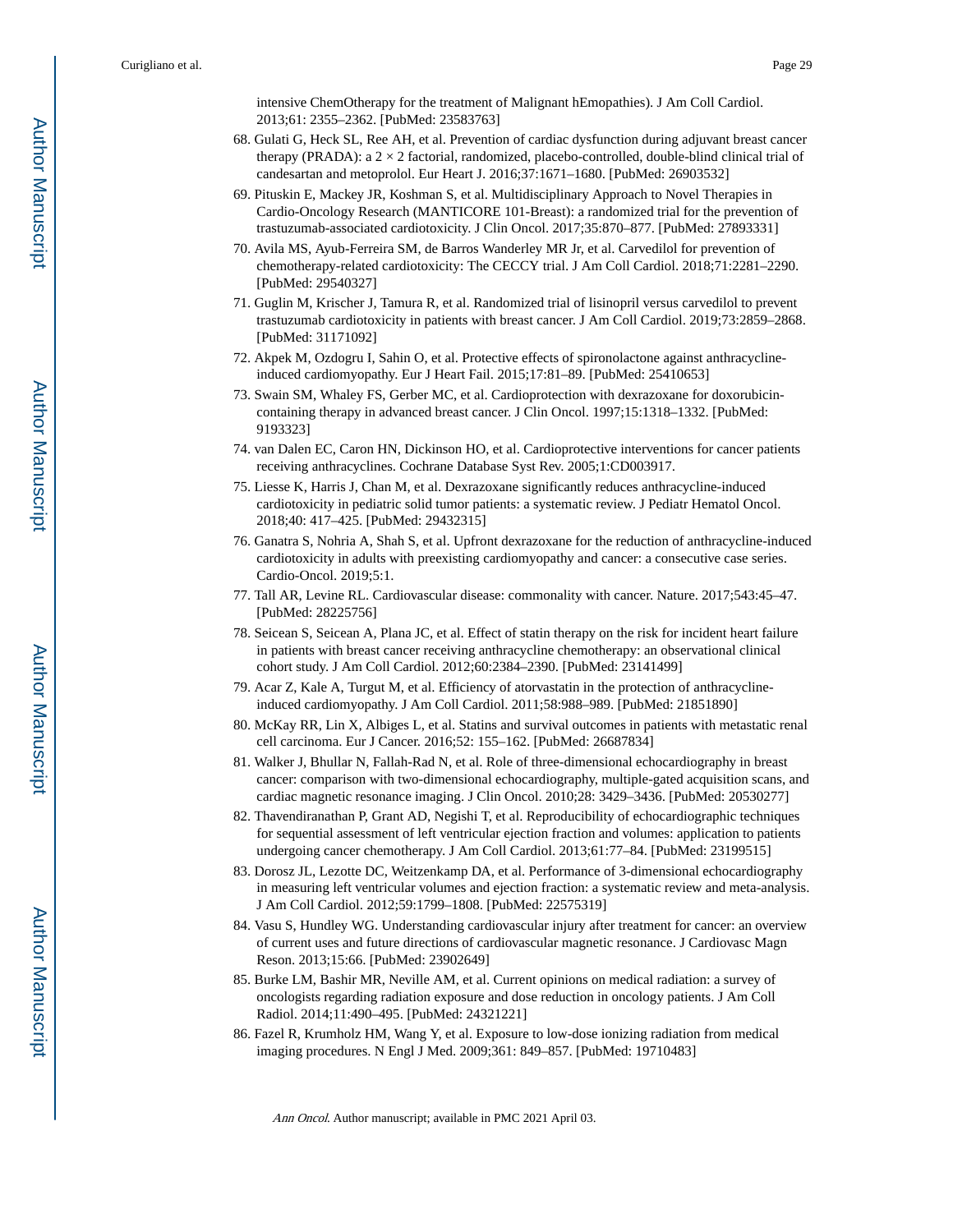- 87. Hoffmann R, von Bardeleben S, ten Cate F, et al. Assessment of systolic left ventricular function: a multi-centre comparison of cineventriculography, cardiac magnetic resonance imaging, unenhanced and contrast-enhanced echocardiography. Eur Heart J. 2005;26:607–616. [PubMed: 15618026]
- 88. Negishi K, Negishi T, Hare JL, et al. Independent and incremental value of deformation indices for prediction of trastuzumab-induced cardiotoxicity. J Am Soc Echocardiogr. 2013;26:493–498. [PubMed: 23562088]
- 89. Negishi K, Negishi T, Haluska BA, et al. Use of speckle strain to assess left ventricular responses to cardiotoxic chemotherapy and cardioprotection. Eur Heart J Cardiovasc Imaging. 2014;15:324– 331. [PubMed: 24057661]
- 90. Sawaya H, Sebag IA, Plana JC, et al. Assessment of echocardiography and biomarkers for the extended prediction of cardiotoxicity in patients treated with anthracyclines, taxanes, and trastuzumab. Circ Cardiovasc Imaging. 2012;5:596–603. [PubMed: 22744937]
- 91. Stoodley PW, Richards DA, Meikle SR, et al. The potential role of echocardiographic strain imaging for evaluating cardiotoxicity due to cancer therapy. Heart Lung Circ. 2011;20:3–9. [PubMed: 20965783]
- 92. Marwick TH, Leano RL, Brown J, et al. Myocardial strain measurement with 2-dimensional speckle-tracking echocardiography: definition of normal range. JACC Cardiovasc Imaging. 2009;2:80–84. [PubMed: 19356538]
- 93. Sun JP, Popovic ZB, Greenberg NL, et al. Noninvasive quantification of regional myocardial function using Doppler-derived velocity, displacement, strain rate, and strain in healthy volunteers: effects of aging. J Am Soc Echocardiogr. 2004;17:132–138. [PubMed: 14752487]
- 94. Otterstad JE, Froeland G, St John Sutton M, et al. Accuracy and reproducibility of biplane twodimensional echocardiographic measurements of left ventricular dimensions and function. Eur Heart J. 1997;18:507–513. [PubMed: 9076390]
- 95. Jordan JH, Sukpraphrute B, Melendez GC, et al. Early myocardial strain changes during potentially cardiotoxic chemotherapy may occur as a result of reductions in left ventricular enddiastolic volume: The need to interpret left ventricular strain with volumes. Circulation. 2017;135:2575–2577. [PubMed: 28630272]
- 96. Melendez GC, Sukpraphrute B, D'Agostino RB Jr, et al. Frequency of left ventricular end-diastolic volume-mediated declines in ejection fraction in patients receiving potentially cardiotoxic cancer treatment. Am J Cardiol. 2017;119:1637–1642. [PubMed: 28341361]
- 97. Thavendiranathan P, Poulin F, Lim KD, et al. Use of myocardial strain imaging by echocardiography for the early detection of cardiotoxicity in patients during and after cancer chemotherapy: a systematic review. J Am Coll Cardiol. 2014;63:2751–2768. [PubMed: 24703918]
- 98. Jurcut R, Wildiers H, Ganame J, et al. Strain rate imaging detects early cardiac effects of pegylated liposomal doxorubicin as adjuvant therapy in elderly patients with breast cancer. J Am Soc Echocardiogr. 2008;21:1283–1289. [PubMed: 19041569]
- 99. Motoki H, Koyama J, Nakazawa H, et al. Torsion analysis in the early detection of anthracyclinemediated cardiomyopathy. Eur Heart J Cardiovasc Imaging. 2012;13:95–103. [PubMed: 21926409]
- 100. Poterucha JT, Kutty S, Lindquist RK, et al. Changes in left ventricular longitudinal strain with anthracycline chemotherapy in adolescents precede subsequent decreased left ventricular ejection fraction. J Am Soc Echocardiogr. 2012;25:733–740. [PubMed: 22578518]
- 101. Mornos C, Petrescu L. Early detection of anthracycline-mediated cardiotoxicity: the value of considering both global longitudinal left ventricular strain and twist. Can J Physiol Pharmacol. 2013;91:601–607. [PubMed: 23889668]
- 102. Mitani I, Jain D, Joska TM, et al. Doxorubicin cardiotoxicity: prevention of congestive heart failure with serial cardiac function monitoring with equilibrium radionuclide angiocardiography in the current era. J Nucl Cardiol. 2003;10:132–139. [PubMed: 12673177]
- 103. Cardinale D, Sandri MT. Role of biomarkers in chemotherapy-induced cardiotoxicity. Prog Cardiovasc Dis. 2010;53:121–129. [PubMed: 20728699]
- 104. Ky B, Carver JR. Biomarker approach to the detection and cardioprotective strategies during anthracycline chemotherapy. Heart Fail Clin. 2011;7:323–331. [PubMed: 21749884]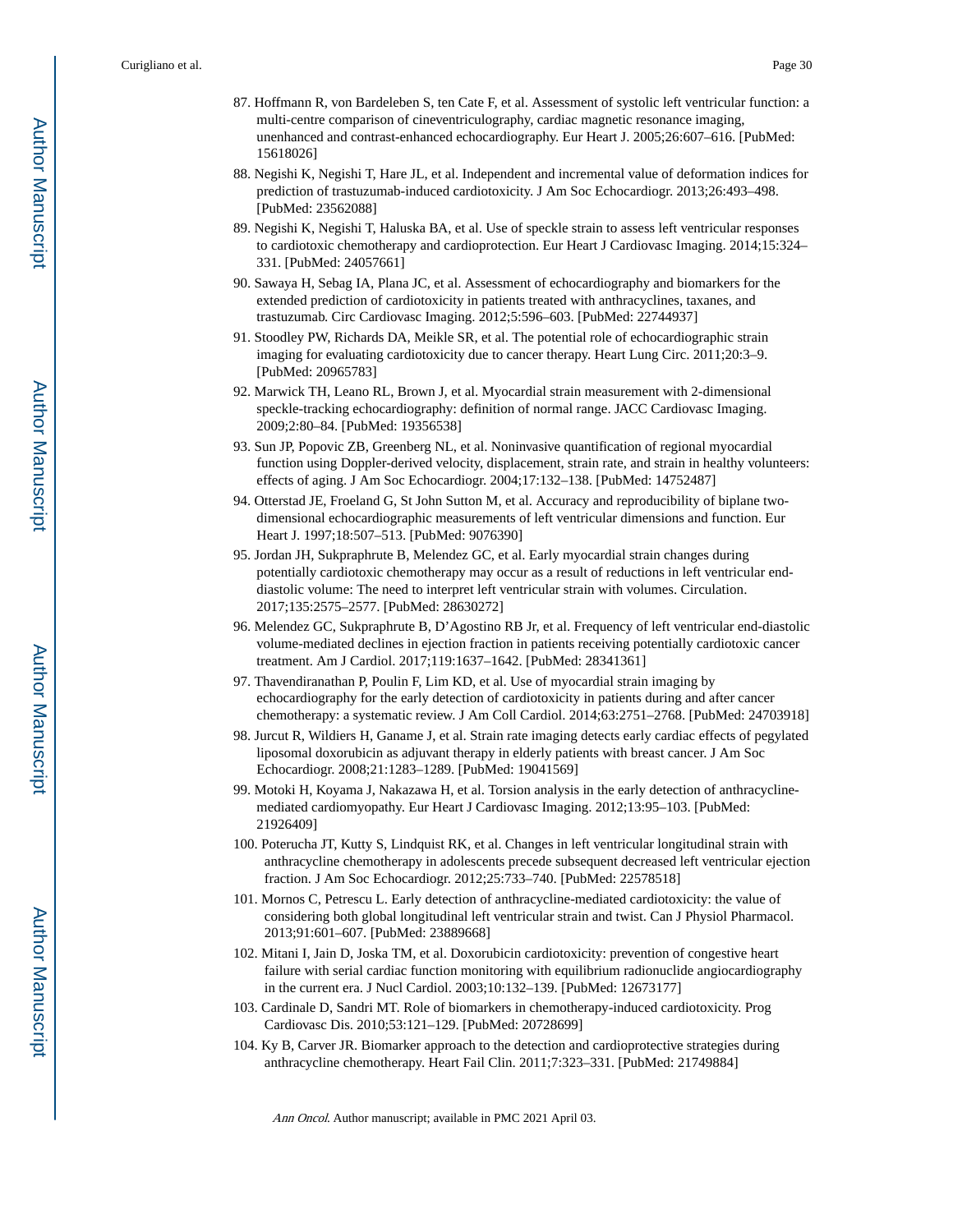- 105. Herman EH, Zhang J, Lipshultz SE, et al. Correlation between serum levels of cardiac troponin-T and the severity of the chronic cardiomyopathy induced by doxorubicin. J Clin Oncol. 1999;17:2237–2243. [PubMed: 10561281]
- 106. Jensen BV, Skovsgaard T, Nielsen SL. Functional monitoring of anthracycline cardiotoxicity: a prospective, blinded, long-term observational study of outcome in 120 patients. Ann Oncol. 2002;13:699–709. [PubMed: 12075737]
- 107. Swain SM, Whaley FS, Ewer MS. Congestive heart failure in patients treated with doxorubicin: a retrospective analysis of three trials. Cancer. 2003;97:2869–2879. [PubMed: 12767102]
- 108. Schwartz RG, McKenzie WB, Alexander J, et al. Congestive heart failure and left ventricular dysfunction complicating doxorubicin therapy. Seven-year experience using serial radionuclide angiocardiography. Am J Med. 1987;82:1109–1118. [PubMed: 3605130]
- 109. Nousiainen T, Jantunen E, Vanninen E, et al. Early decline in left ventricular ejection fraction predicts doxorubicin cardiotoxicity in lymphoma patients. Br J Cancer. 2002;86:1697–1700. [PubMed: 12087452]
- 110. Perez EA, Suman VJ, Davidson NE, et al. Effect of doxorubicin plus cyclophosphamide on left ventricular ejection fraction in patients with breast cancer in the North Central Cancer Treatment Group N9831 Intergroup Adjuvant Trial. J Clin Oncol. 2004;22:3700–3704. [PubMed: 15365066]
- 111. Ewer MS, Lenihan DJ. Left ventricular ejection fraction and cardiotoxicity: is our ear really to the ground? J Clin Oncol. 2008;26: 1201–1203. [PubMed: 18227525]
- 112. Steinherz LJ, Steinherz PG, Tan CT, et al. Cardiac toxicity 4 to 20 years after completing anthracycline therapy. JAMA. 1991;266:1672–1677. [PubMed: 1886191]
- 113. Ganame J, Claus P, Eyskens B, et al. Acute cardiac functional and morphological changes after anthracycline infusions in children. Am J Cardiol. 2007;99:974–977. [PubMed: 17398195]
- 114. Lipshultz SE, Colan SD, Gelber RD, et al. Late cardiac effects of doxorubicin therapy for acute lymphoblastic leukemia in childhood. N Engl J Med. 1991;324:808–815. [PubMed: 1997853]
- 115. Perez EA, Suman VJ, Davidson NE, et al. Cardiac safety analysis of doxorubicin and cyclophosphamide followed by paclitaxel with or without trastuzumab in the North Central Cancer Treatment Group N9831 adjuvant breast cancer trial. J Clin Oncol. 2008;26:1231–1238. [PubMed: 18250349]
- 116. Seidman A, Hudis C, Pierri MK, et al. Cardiac dysfunction in the trastuzumab clinical trials experience. J Clin Oncol. 2002;20:1215–1221. [PubMed: 11870163]
- 117. Tan-Chiu E, Yothers G, Romond E, et al. Assessment of cardiac dysfunction in a randomized trial comparing doxorubicin and cyclophosphamide followed by paclitaxel, with or without trastuzumab as adjuvant therapy in node-positive, human epidermal growth factor receptor 2 overexpressing breast cancer: NSABP B-31. J Clin Oncol. 2005;23:7811–7819. [PubMed: 16258083]
- 118. Piccart-Gebhart MJ, Procter M, Leyland-Jones B, et al. Trastuzumab after adjuvant chemotherapy in HER2-positive breast cancer. N Engl J Med. 2005;353:1659–1672. [PubMed: 16236737]
- 119. Witteles RM. Biomarkers as predictors of cardiac toxicity from targeted cancer therapies. J Card Fail. 2016;22:459–464. [PubMed: 27038641]
- 120. Cobleigh MA, Vogel CL, Tripathy D, et al. Multinational study of the efficacy and safety of humanized anti-HER2 monoclonal antibody in women who have HER2-overexpressing metastatic breast cancer that has progressed after chemotherapy for metastatic disease. J Clin Oncol. 1999;17:2639–2648. [PubMed: 10561337]
- 121. Seidman AD, Fornier MN, Esteva FJ, et al. Weekly trastuzumab and paclitaxel therapy for metastatic breast cancer with analysis of efficacy by HER2 immunophenotype and gene amplification. J Clin Oncol. 2001;19:2587–2595. [PubMed: 11352950]
- 122. Slamon DJ, Leyland-Jones B, Shak S, et al. Use of chemotherapy plus a monoclonal antibody against HER2 for metastatic breast cancer that overexpresses HER2. N Engl J Med. 2001;344:783–792. [PubMed: 11248153]
- 123. Untch M, Eidtmann H, du Bois A, et al. Cardiac safety of trastuzumab in combination with epirubicin and cyclophosphamide in women with metastatic breast cancer: results of a phase I trial. Eur J Cancer. 2004;40:988–997. [PubMed: 15093573]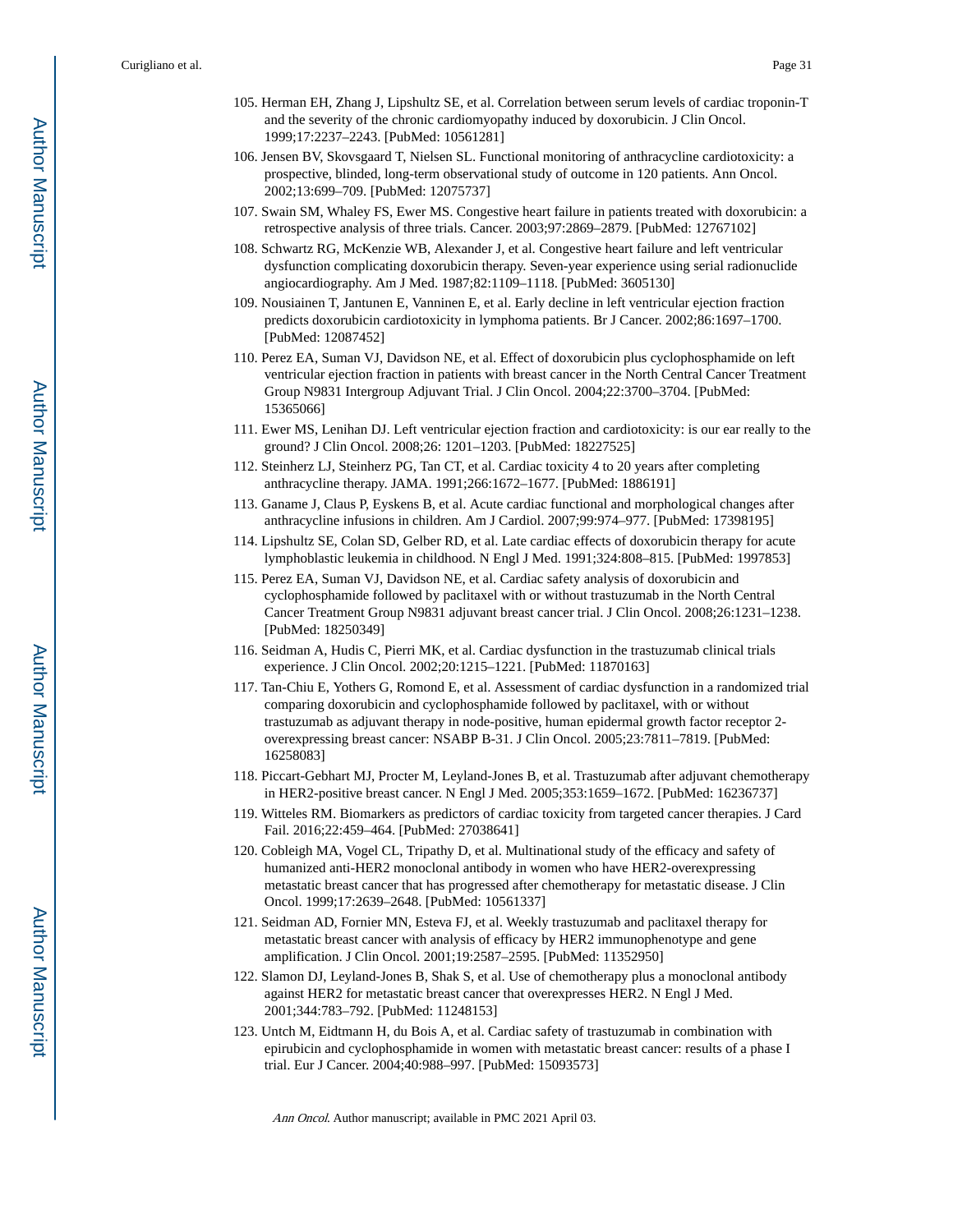- 124. Marty M, Cognetti F, Maraninchi D, et al. Randomized phase II trial of the efficacy and safety of trastuzumab combined with docetaxel in patients with human epidermal growth factor receptor 2 positive metastatic breast cancer administered as first-line treatment: the M77001 study group. J Clin Oncol. 2005;23:4265–4274. [PubMed: 15911866]
- 125. Guarneri V, Lenihan DJ, Valero V, et al. Long-term cardiac tolerability of trastuzumab in metastatic breast cancer: the M.D. Anderson Cancer Center experience. J Clin Oncol. 2006;24:4107–4115. [PubMed: 16908934]
- 126. Schairer C, Mink PJ, Carroll L, et al. Probabilities of death from breast cancer and other causes among female breast cancer patients. J Natl Cancer Inst. 2004;96:1311–1321. [PubMed: 15339969]
- 127. Bradshaw PT, Stevens J, Khankari N, et al. Cardiovascular disease mortality among breast cancer survivors. Epidemiology. 2016;27:6–13. [PubMed: 26414938]
- 128. Maitland ML, Bakris GL, Black HR, et al. Initial assessment, surveillance, and management of blood pressure in patients receiving vascular endothelial growth factor signaling pathway inhibitors. J Natl Cancer Inst. 2010;102:596–604. [PubMed: 20351338]
- 129. Steingart RM, Bakris GL, Chen HX, et al. Management of cardiac toxicity in patients receiving vascular endothelial growth factor signaling pathway inhibitors. Am Heart J. 2012;163:156–163. [PubMed: 22305831]
- 130. Vaklavas C, Lenihan D, Kurzrock R, et al. Anti-vascular endothelial growth factor therapies and cardiovascular toxicity: what are the important clinical markers to target? Oncologist. 2010;15:130–141. [PubMed: 20139170]
- 131. Lenihan DJ, Kowey PR. Overview and management of cardiac adverse events associated with tyrosine kinase inhibitors. Oncologist. 2013;18:900–908. [PubMed: 23918069]
- 132. Kerkela R, Woulfe KC, Durand JB, et al. Sunitinib-induced cardiotoxicity is mediated by offtarget inhibition of AMP-activated protein kinase. Clin Transl Sci. 2009;2:15–25. [PubMed: 20376335]
- 133. Khakoo AY, Kassiotis CM,Tannir N, et al. Heart failure associated with sunitinib malate: a multitargeted receptor tyrosine kinase inhibitor. Cancer. 2008;112:2500–2508. [PubMed: 18386829]
- 134. Chu TF, Rupnick MA, Kerkela R, et al. Cardiotoxicity associated with tyrosine kinase inhibitor sunitinib. Lancet. 2007;370:2011–2019. [PubMed: 18083403]
- 135. Abdel-Qadir H, Ethier JL, Lee DS, et al. Cardiovascular toxicity of angiogenesis inhibitors in treatment of malignancy: A systematic review and meta-analysis. Cancer Treat Rev. 2017;53:120–127. [PubMed: 28104567]
- 136. Maitland ML, Kasza KE, Karrison T, et al. Ambulatory monitoring detects sorafenib-induced blood pressure elevations on the first day of treatment. Clin Cancer Res. 2009;15:6250–6257. [PubMed: 19773379]
- 137. Hamnvik OP, Choueiri TK, Turchin A, et al. Clinical risk factors for the development of hypertension in patients treated with inhibitors of the VEGF signaling pathway. Cancer. 2015;121:311–319. [PubMed: 25236375]
- 138. Whelton PK, Carey RM, Aronow WS, et al. 2017 ACC/AHA/AAPA/ABC/ACPM/AGS/ APhA/ASH/ASPC/NMA/PCNA Guideline for the prevention, detection, evaluation, and management of high blood pressure in adults: executive summary: a report of the American College of Cardiology/American Heart Association Task Force on Clinical Practice Guidelines. J Am Coll Cardiol. 2018;71:1269–1324.
- 139. McKay RR, Rodriguez GE, Lin X, et al. Angiotensin system inhibitors and survival outcomes in patients with metastatic renal cell carcinoma. Clin Cancer Res. 2015;21:2471–2479. [PubMed: 25724518]
- 140. Catino AB, Hubbard RA, Chirinos JA, et al. Longitudinal assessment of vascular function with sunitinib in patients with metastatic renal cell carcinoma. Circ Heart Fail. 2018;11:e004408. [PubMed: 29664405]
- 141. Curwen JO, Musgrove HL, Kendrew J, et al. Inhibition of vascular endothelial growth factor-a signaling induces hypertension: examining the effect of cediranib (recentin; AZD2171) treatment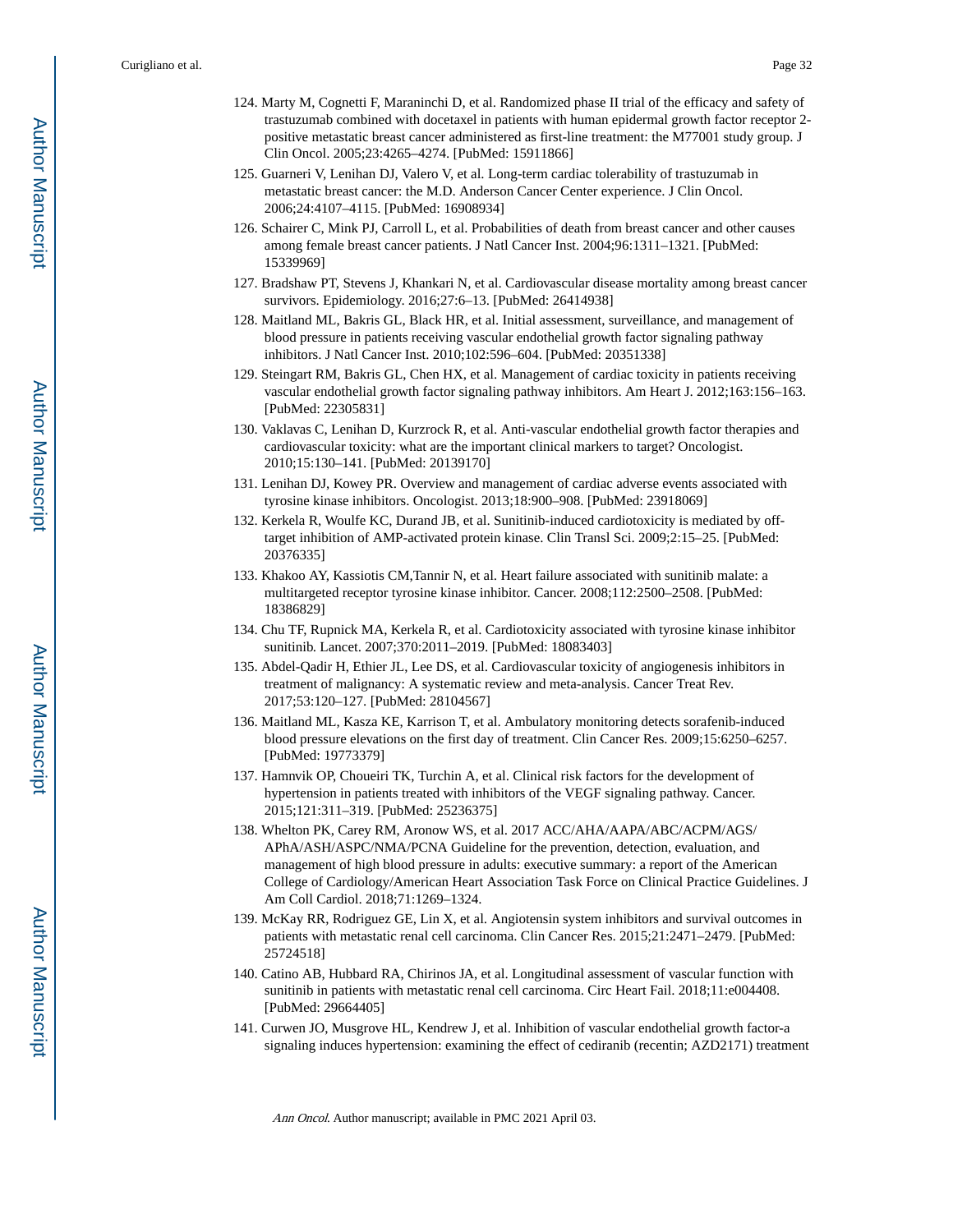on blood pressure in rat and the use of concomitant antihypertensive therapy. Clin Cancer Res. 2008;14:3124–3131. [PubMed: 18483380]

- 142. Choueiri TK, Mayer EL, Je Y, et al. Congestive heart failure risk in patients with breast cancer treated with bevacizumab. J Clin Oncol. 2011;29:632–638. [PubMed: 21205755]
- 143. Richards CJ, Je Y, Schutz FA, et al. Incidence and risk of congestive heart failure in patients with renal and nonrenal cell carcinoma treated with sunitinib. J Clin Oncol. 2011;29:3450–3456. [PubMed: 21810682]
- 144. Qi WX, Shen Z, Tang LN, et al. Congestive heart failure risk in cancer patients treated with vascular endothelial growth factor tyrosine kinase inhibitors: a systematic review and metaanalysis of 36 clinical trials. Br J Clin Pharmacol. 2014;78:748–762. [PubMed: 24661224]
- 145. Narayan V, Keefe S, Haas N, et al. Prospective evaluation of sunitinib-induced cardiotoxicity in patients with metastatic renal cell carcinoma. Clin Cancer Res. 2017;23:3601–3609. [PubMed: 28196874]
- 146. Schmidinger M, Zielinski CC, Vogl UM, et al. Cardiac toxicity of sunitinib and sorafenib in patients with metastatic renal cell carcinoma. J Clin Oncol. 2008;26:5204–5212. [PubMed: 18838713]
- 147. Motzer RJ, Hutson TE, Cella D, et al. Pazopanib versus sunitinib in metastatic renal-cell carcinoma. N Engl J Med. 2013;369:722–731. [PubMed: 23964934]
- 148. Yoon GJ, Telli ML, Kao DP, et al. Left ventricular dysfunction in patients receiving cardiotoxic cancer therapies are clinicians responding optimally? J Am Coll Cardiol. 2010;56:1644–1650. [PubMed: 21050974]
- 149. Thakur A, Witteles RM. Cancer therapy-induced left ventricular dysfunction: interventions and prognosis. J Card Fail. 2014;20:155–158. [PubMed: 24378722]
- 150. Bird BR, Swain SM. Cardiac toxicity in breast cancer survivors: review of potential cardiac problems. Clin Cancer Res. 2008;14: 14–24. [PubMed: 18172247]
- 151. Lenihan DJ, Cardinale D, Cipolla CM. The compelling need for a cardiology and oncology partnership and the birth of the International CardiOncology Society. Prog Cardiovasc Dis. 2010;53:88–93. [PubMed: 20728695]
- 152. Hunt SA. ACC/AHA 2005 guideline update for the diagnosis and management of chronic heart failure in the adult: a report of the American College of Cardiology/American Heart Association Task Force on Practice Guidelines (Writing Committee to Update the 2001 Guidelines for the Evaluation and Management of Heart Failure). J Am Coll Cardiol. 2005;46:e1–e82. [PubMed: 16168273]
- 153. Yancy CW, Jessup M, Bozkurt B, et al. 2013 ACCF/AHA guideline for the management of heart failure: a report of the American College of Cardiology Foundation/American Heart Association Task Force on Practice Guidelines. J Am Coll Cardiol. 2013;62:e147–e239. [PubMed: 23747642]
- 154. Ponikowski P, Voors AA, Anker SD, et al. 2016 ESC Guidelines for the diagnosis and treatment of acute and chronic heart failure: The Task Force for the diagnosis and treatment of acute and chronic heart failure of the European Society of Cardiology (ESC). Developed with the special contribution of the Heart Failure Association (HFA) of the ESC. Eur J Heart Fail. 2016;18:891– 975. [PubMed: 27207191]
- 155. Howlett JG, Chan M, Ezekowitz JA, et al. The Canadian Cardiovascular Society Heart Failure Companion: Bridging guidelines to your practice. Can J Cardiol. 2016;32:296–310. [PubMed: 26391749]
- 156. Lenihan DJ, Hartlage G, DeCara J, et al. Cardio-oncology training: A proposal from the International Cardioncology Society and Canadian Cardiac Oncology Network for a New Multidisciplinary Specialty. J Card Fail. 2016;22:465–471. [PubMed: 27038642]
- 157. Cardinale D, Colombo A, Lamantia G, et al. Anthracycline-induced cardiomyopathy: clinical relevance and response to pharmacologic therapy. J Am Coll Cardiol. 2010;55:213–220. [PubMed: 20117401]
- 158. Lipshultz SE, Lipsitz SR, Sallan SE, et al. Long-term enalapril therapy for left ventricular dysfunction in doxorubicin-treated survivors of childhood cancer. J Clin Oncol. 2002;20:4517– 4522. [PubMed: 12454107]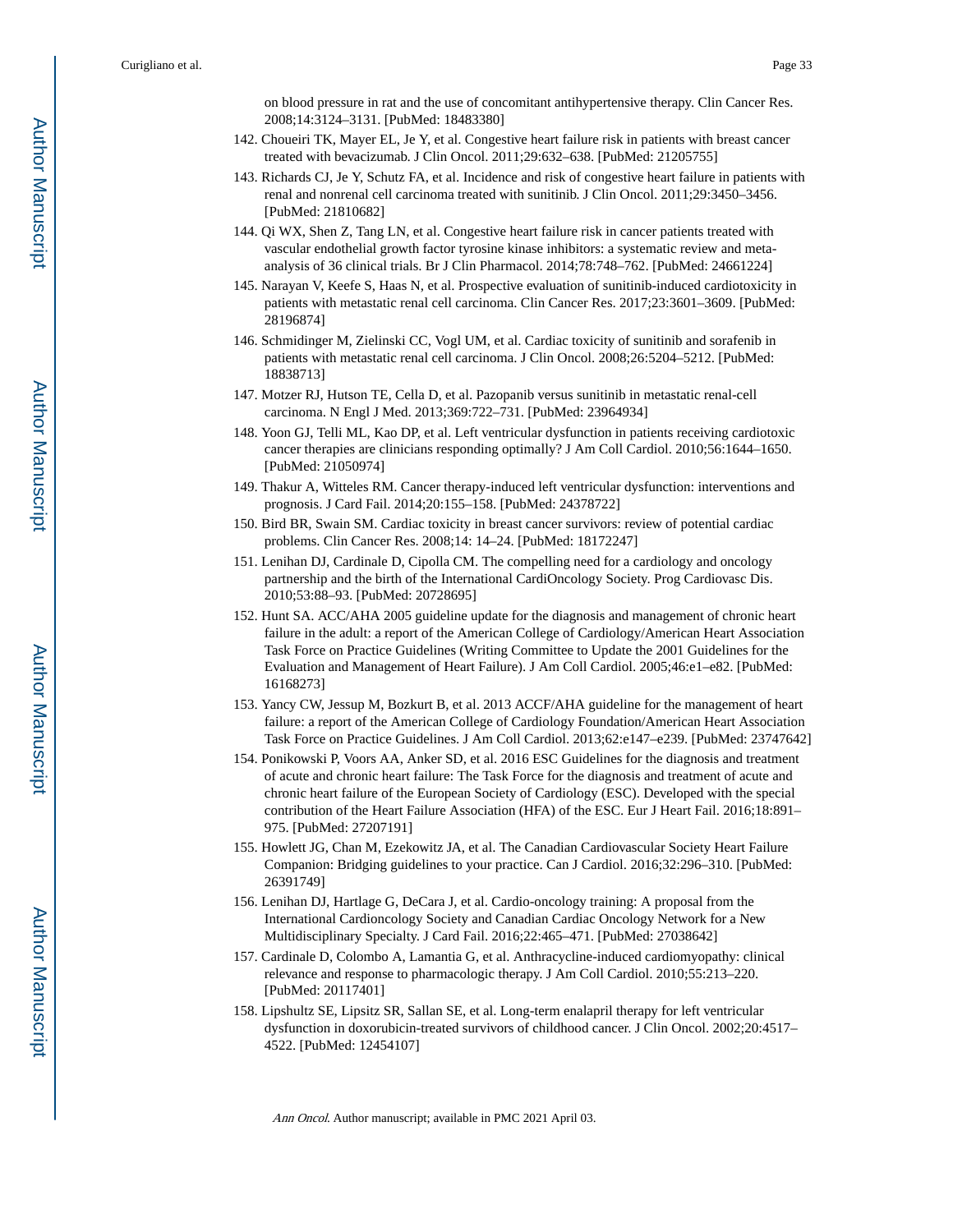- 159. Silber JH, Cnaan A, Clark BJ, et al. Enalapril to prevent cardiac function decline in long-term survivors of pediatric cancer exposed to anthracyclines. J Clin Oncol. 2004;22:820–828. [PubMed: 14990637]
- 160. Seymour L, Bramwell V, Moran LA. Use of dexrazoxane as a cardioprotectant in patients receiving doxorubicin or epirubicin chemotherapy for the treatment of cancer. The Provincial Systemic Treatment Disease Site Group. Cancer Prev Control. 1999;3:145–159. [PubMed: 10474762]
- 161. Smith LA, Cornelius VR, Plummer CJ, et al. Cardiotoxicity of anthracycline agents for the treatment of cancer: systematic review and meta-analysis of randomised controlled trials. BMC Cancer. 2010;10:337. [PubMed: 20587042]
- 162. Yu AF, Yadav NU, Eaton AA, et al. Continuous trastuzumab therapy in breast cancer patients with asymptomatic left ventricular dysfunction. Oncologist. 2015;20:1105–1110. [PubMed: 26240135]
- 163. Ewer MS, Vooletich MT, Durand JB, et al. Reversibility of trastuzumab-related cardiotoxicity: new insights based on clinical course and response to medical treatment. J Clin Oncol. 2005;23:7820–7826. [PubMed: 16258084]
- 164. Cardinale D, Ciceri F, Latini R, et al. Anthracycline-induced cardiotoxicity: A multicenter randomised trial comparing two strategies for guiding prevention with enalapril: The International CardioOncology Society-one trial. Eur J Cancer. 2018;94:126–137. [PubMed: 29567630]
- 165. Swain SM, Whaley FS, Gerber MC, et al. Delayed administration of dexrazoxane provides cardioprotection for patients with advanced breast cancer treated with doxorubicin-containing therapy. J Clin Oncol. 1997;15:1333–1340. [PubMed: 9193324]
- 166. Lipshultz SE, Rifai N, Dalton VM, et al. The effect of dexrazoxane on myocardial injury in doxorubicin-treated children with acute lymphoblastic leukemia. N Engl J Med. 2004;351:145– 153. [PubMed: 15247354]
- 167. Ponikowski P, Voors AA, Anker SD, et al. 2016 ESC Guidelines for the diagnosis and treatment of acute and chronic heart failure: The Task Force for the diagnosis and treatment of acute and chronic heart failure of the European Society of Cardiology (ESC) Developed with the special contribution of the Heart Failure Association (HFA) of the ESC. Eur Heart J. 2016;37:2129– 2200. [PubMed: 27206819]
- 168. Writing Committee Members, Yancy CW, Jessup M, et al. 2013 ACCF/AHA guideline for the management of heart failure: a report of the American College of Cardiology Foundation/ American Heart Association Task Force on practice guidelines. Circulation. 2013;128:e240– e327. [PubMed: 23741058]
- 169. Cardinale D, Colombo A, Bacchiani G, et al. Early detection of anthracycline cardiotoxicity and improvement with heart failure therapy. Circulation. 2015;131:1981–1988. [PubMed: 25948538]
- 170. Suter TM, Procter M, van Veldhuisen DJ, et al. Trastuzumab-associated cardiac adverse effects in the herceptin adjuvant trial. J Clin Oncol. 2007;25:3859–3865. [PubMed: 17646669]
- 171. Telli ML, Hunt SA, Carlson RW, et al. Trastuzumab-related cardiotoxicity: calling into question the concept of reversibility. J Clin Oncol. 2007;25:3525–3533. [PubMed: 17687157]
- 172. Qi WX, Lin F, Sun YJ, et al. Incidence and risk of hypertension with pazopanib in patients with cancer: a meta-analysis. Cancer Chemother Pharmacol. 2013;71:431–439. [PubMed: 23178953]
- 173. Qi WX, He AN, Shen Z, et al. Incidence and risk of hypertension with a novel multi-targeted kinase inhibitor axitinib in cancer patients: a systematic review and meta-analysis. Br J Clin Pharmacol. 2013;76: 348–357. [PubMed: 23617405]
- 174. Ewer MS, Suter TM, Lenihan DJ, et al. Cardiovascular events among 1090 cancer patients treated with sunitinib, interferon, or placebo: a comprehensive adjudicated database analysis demonstrating clinically meaningful reversibility of cardiac events. EurJ Cancer. 2014;50:2162– 2170. [PubMed: 24930624]
- 175. Mayer DK, Nasso SF, Earp JA. Defining cancer survivors, their needs, and perspectives on survivorship health care in the USA. Lancet Oncol. 2017;18:e11–e18. [PubMed: 28049573]
- 176. Miller KD, Siegel RL, Lin CC, et al. Cancer treatment and survivorship statistics, 2016. CA Cancer J Clin. 2016;66:271–289. [PubMed: 27253694]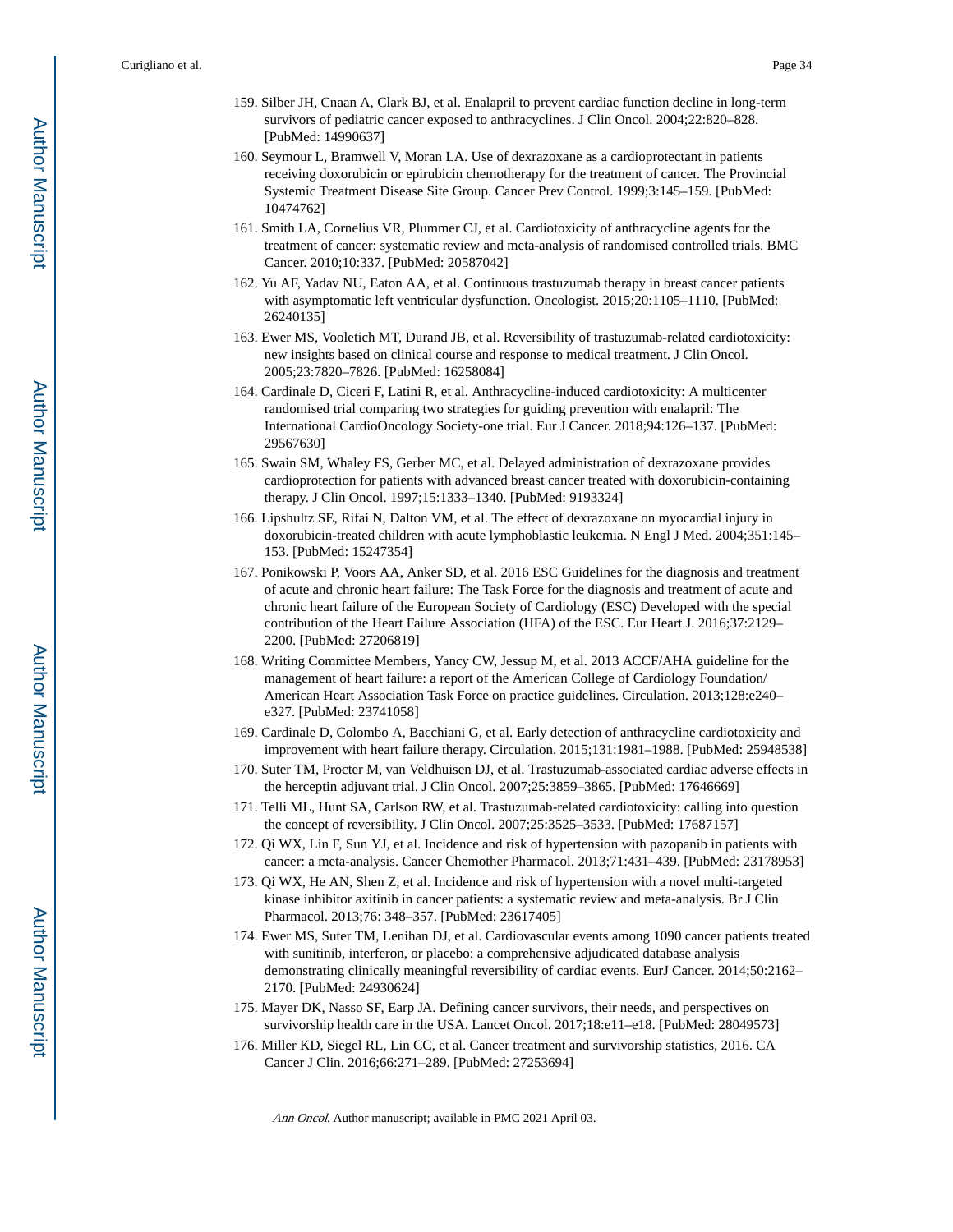- 177. Virani SA, Dent S, Brezden-Masley C, et al. Canadian Cardiovascular Society guidelines for evaluation and management of cardiovascular complications of cancer therapy. Can J Cardiol. 2016;32:831–841. [PubMed: 27343741]
- 178. Wang X, Sun CL, Quinones-Lombrana A, et al. CELF4 variant and anthracycline-related cardiomyopathy: A Children's Oncology Group genome-wide association study. J Clin Oncol. 2016;34:863–870. [PubMed: 26811534]
- 179. Wong FL, Bhatia S, Landier W, et al. Cost-effectiveness of the children's oncology group longterm follow-up screening guidelines for childhood cancer survivors at risk for treatment-related heart failure. Ann Intern Med. 2014;160:672–683. [PubMed: 24842414]
- 180. Lancellotti P, Nkomo VT, Badano LP, et al. Expert consensus for multimodality imaging evaluation of cardiovascular complications of radiotherapy in adults: a report from the European association of cardiovascular imaging and the american society of echocardiography. J Am Soc Echocardiogr. 2013;26:1013–1032. [PubMed: 23998694]
- 181. Hoppe RT, Advani RH, Ai WZ, et al. Hodgkin lymphoma version 1. 2017, NCCN Clinical practice guidelines in oncology. J Natl Compr Canc Netw. 2017;15:608–638. [PubMed: 28476741]
- 182. Machann W, Beer M, Breunig M, et al. Cardiac magnetic resonance imaging findings in 20-year survivors of mediastinal radiotherapy for Hodgkin's disease. Int J Radiat Oncol Biol Phys. 2011;79:1117–1123. [PubMed: 20385449]
- 183. Galvao DA, Taaffe DR, Spry N, et al. Combined resistance and aerobic exercise program reverses muscle loss in men undergoing androgen suppression therapy for prostate cancer without bone metastases: a randomized controlled trial. J Clin Oncol. 2010;28:340–347. [PubMed: 19949016]
- 184. Speck RM, Courneya KS, Masse LC, et al. An update of controlled physical activity trials in cancer survivors: a systematic review and meta-analysis. J Cancer Surviv. 2010;4:87–100. [PubMed: 20052559]
- 185. Schmitz KH, Courneya KS, Matthews C, et al. American College of Sports Medicine roundtable on exercise guidelines for cancer survivors. Med Sci Sports Exerc. 2010;42:1409–1426. [PubMed: 20559064]
- 186. Courneya KS, Segal RJ, Mackey JR, et al. Effects of aerobic and resistance exercise in breast cancer patients receiving adjuvant chemotherapy: a multicenter randomized controlled trial. J Clin Oncol. 2007;25:4396–4404. [PubMed: 17785708]
- 187. Rock CL, Doyle C, Demark-Wahnefried W, et al. Nutrition and physical activity guidelines for cancer survivors. CA Cancer J Clin. 2012;62:243–274. [PubMed: 22539238]
- 188. Pekmezi DW, Demark-Wahnefried W. Updated evidence in support of diet and exercise interventions in cancer survivors. Acta Oncol. 2011;50:167–178. [PubMed: 21091401]
- 189. Chlebowski RT, Aiello E, McTiernan A. Weight loss in breast cancer patient management. J Clin Oncol. 2002;20:1128–1143. [PubMed: 11844838]
- 190. Protani M, Coory M, Martin JH. Effect of obesity on survival of women with breast cancer: systematic review and meta-analysis. Breast Cancer Res Treat. 2010;123:627–635. [PubMed: 20571870]
- 191. Meyerhardt JA, Ma J, Courneya KS. Energetics in colorectal and prostate cancer. J Clin Oncol. 2010;28:4066–4073. [PubMed: 20644082]
- 192. Wright ME, Chang SC, Schatzkin A, et al. Prospective study of adiposity and weight change in relation to prostate cancer incidence and mortality. Cancer. 2007;109:675–684. [PubMed: 17211863]
- 193. Siegel EM, Ulrich CM, Poole EM, et al. The effects of obesity and obesity-related conditions on colorectal cancer prognosis. Cancer Control. 2010;17:52–57. [PubMed: 20010519]
- 194. Kroenke CH, Chen WY, Rosner B, et al. Weight, weight gain, and survival after breast cancer diagnosis. J Clin Oncol. 2005;23:1370–1378. [PubMed: 15684320]
- 195. Meyerhardt JA, Niedzwiecki D, Hollis D, et al. Impact of body mass index and weight change after treatment on cancer recurrence and survival in patients with stage III colon cancer: findings from Cancer and Leukemia Group B 89803. J Clin Oncol. 2008;26:4109–4115. [PubMed: 18757324]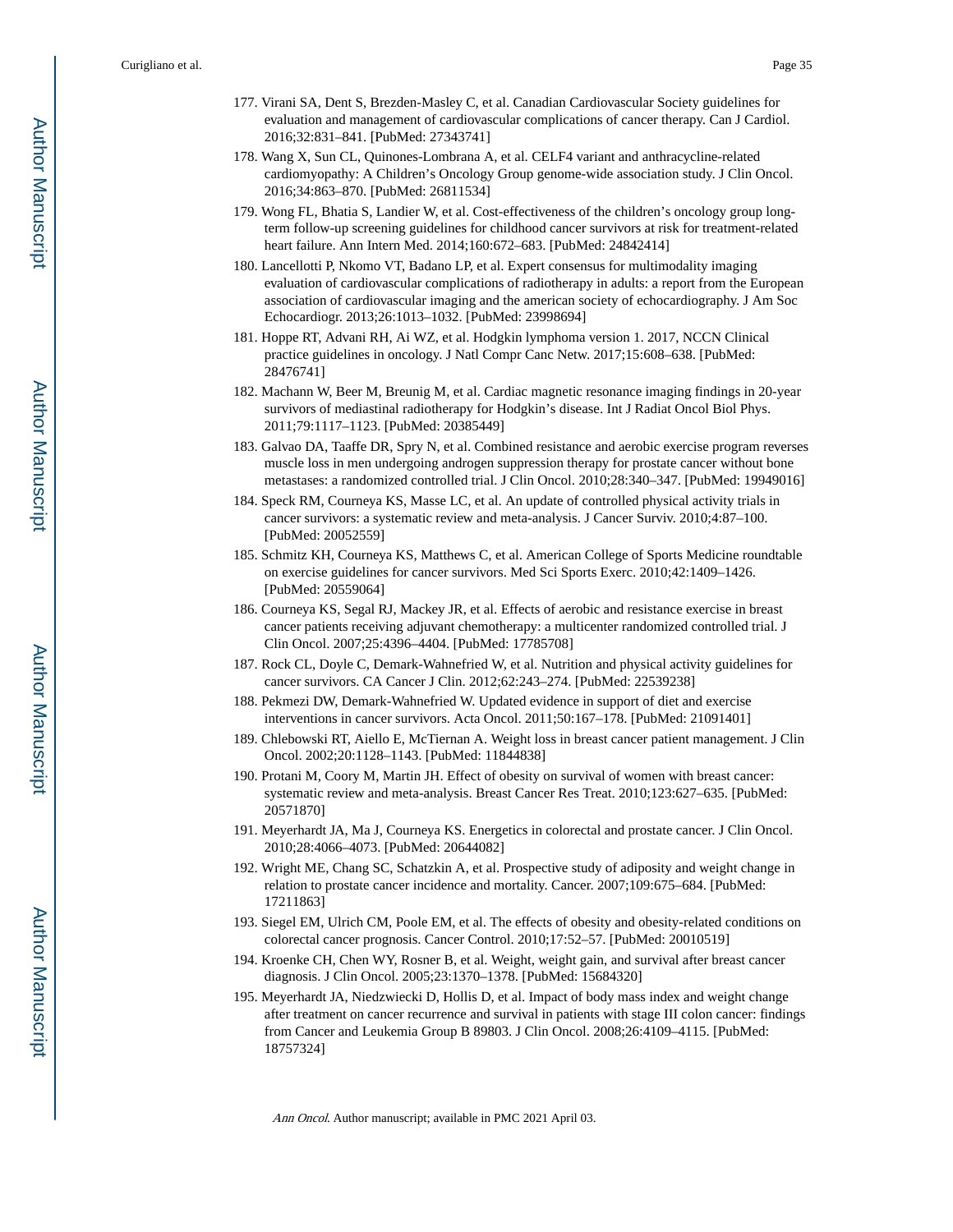- 196. Look ARG, Wing RR. Long-term effects of a lifestyle intervention on weight and cardiovascular risk factors in individuals with type 2 diabetes mellitus: four-year results of the Look AHEAD trial. Arch Intern Med. 2010;170:1566–1575. [PubMed: 20876408]
- 197. Kroenke CH, Fung TT, Hu FB, et al. Dietary patterns and survival after breast cancer diagnosis. J Clin Oncol. 2005;23:9295–9303. [PubMed: 16361628]
- 198. Kwan ML, Weltzien E, Kushi LH, et al. Dietary patterns and breast cancer recurrence and survival among women with early-stage breast cancer. J Clin Oncol. 2009;27:919–926. [PubMed: 19114692]
- 199. Meyerhardt JA, Niedzwiecki D, Hollis D, et al. Association of dietary patterns with cancer recurrence and survival in patients with stage III colon cancer. JAMA. 2007;298:754–764. [PubMed: 17699009]
- 200. Puzanov I, Diab A, Abdallah K, et al. Managing toxicities associated with immune checkpoint inhibitors: consensus recommendations from the Society for Immunotherapy of Cancer (SITC) Toxicity Management Working Group. J Immunother Cancer. 2017;5:95. [PubMed: 29162153]
- 201. Brahmer JR, Lacchetti C, Schneider BJ, et al. Management of immune-related adverse events in patients treated with immune checkpoint inhibitor therapy: American Society of Clinical Oncology Clinical Practice Guideline. J Clin Oncol. 2018;36:1714–1768. [PubMed: 29442540]
- 202. Haanen J, Carbonnel F, Robert C, et al. Management of toxicities from immunotherapy: ESMO Clinical Practice Guidelines for diagnosis, treatment and follow-up. Ann Oncol. 2017;28:iv119– iv142. [PubMed: 28881921]
- 203. Johnson DB, Balko JM, Compton ML, et al. Fulminant myocarditis with combination immune checkpoint blockade. N Engl J Med. 2016;375: 1749–1755. [PubMed: 27806233]
- 204. Mahmood SS, Fradley MG, Cohen JV, et al. Myocarditis in patients treated with immune checkpoint inhibitors. J Am Coll Cardiol. 2018;71:1755–1764. [PubMed: 29567210]
- 205. Neilan TG, Rothenberg ML, Amiri-Kordestani L, et al. Myocarditis associated with immune checkpoint inhibitors: An expert consensus on data gaps and a call to action. Oncologist. 2018;23:874–878. [PubMed: 29802220]
- 206. Anquetil C, Salem JE, Lebrun-Vignes B, et al. Immune checkpoint inhibitor-associated myositis. Circulation. 2018;138:743–745. [PubMed: 30359135]
- 207. Lyon AR, Yousaf N, Battisti NML, et al. Immune checkpoint inhibitors and cardiovascular toxicity. Lancet Oncol. 2018;19:e447–e458. [PubMed: 30191849]
- 208. Moslehi JJ, Salem JE, Sosman JA, et al. Reporting of immune checkpoint inhibitor-associated myocarditis - Authors' reply. Lancet. 2018;392: 384–385. [PubMed: 30102170]
- 209. Moslehi JJ, Salem JE, Sosman JA, et al. Increased reporting of fatal immune checkpoint inhibitorassociated myocarditis. Lancet. 2018;391:933.
- 210. Lee Chuy K, Oikonomou EK, Postow MA, et al. Myocarditis surveillance in patients with advanced melanoma on combination immune checkpoint inhibitor therapy: The Memorial Sloan Kettering Cancer Center experience. Oncologist. 2019;24:e196–e197. [PubMed: 30910868]
- 211. Ball S, Ghosh RK, Wongsaengsak S, et al. Cardiovascular toxicities of immune checkpoint inhibitors: JACC review topic of the week. J Am Coll Cardiol. 2019;74:1714–1727. [PubMed: 31558256]
- 212. Lefrak EA, Pitha J, Rosenheim S, et al. A clinicopathologic analysis of Adriamycin cardiotoxicity. Cancer. 1973;32:302–314. [PubMed: 4353012]
- 213. Lancellotti P, Suter TM, Lopez-Fernandez T, et al. Cardio-Oncology Services: rationale, organization, and implementation. Eur Heart J. 2019;40:1756–1763. [PubMed: 30085070]
- 214. Ganatra S, Hayek SS. Cardio-oncology for GenNext: a missing piece of the training puzzle. J Am Coll Cardiol. 2018;71:2977–2981. [PubMed: 29929621]
- 215. Hayek SS, Ganatra S, Lenneman C, et al. Preparing the cardiovascular workforce to care for oncology patients: JACC Review Topic of the Week. J Am Coll Cardiol. 2019;73:2226–2235. [PubMed: 31047011]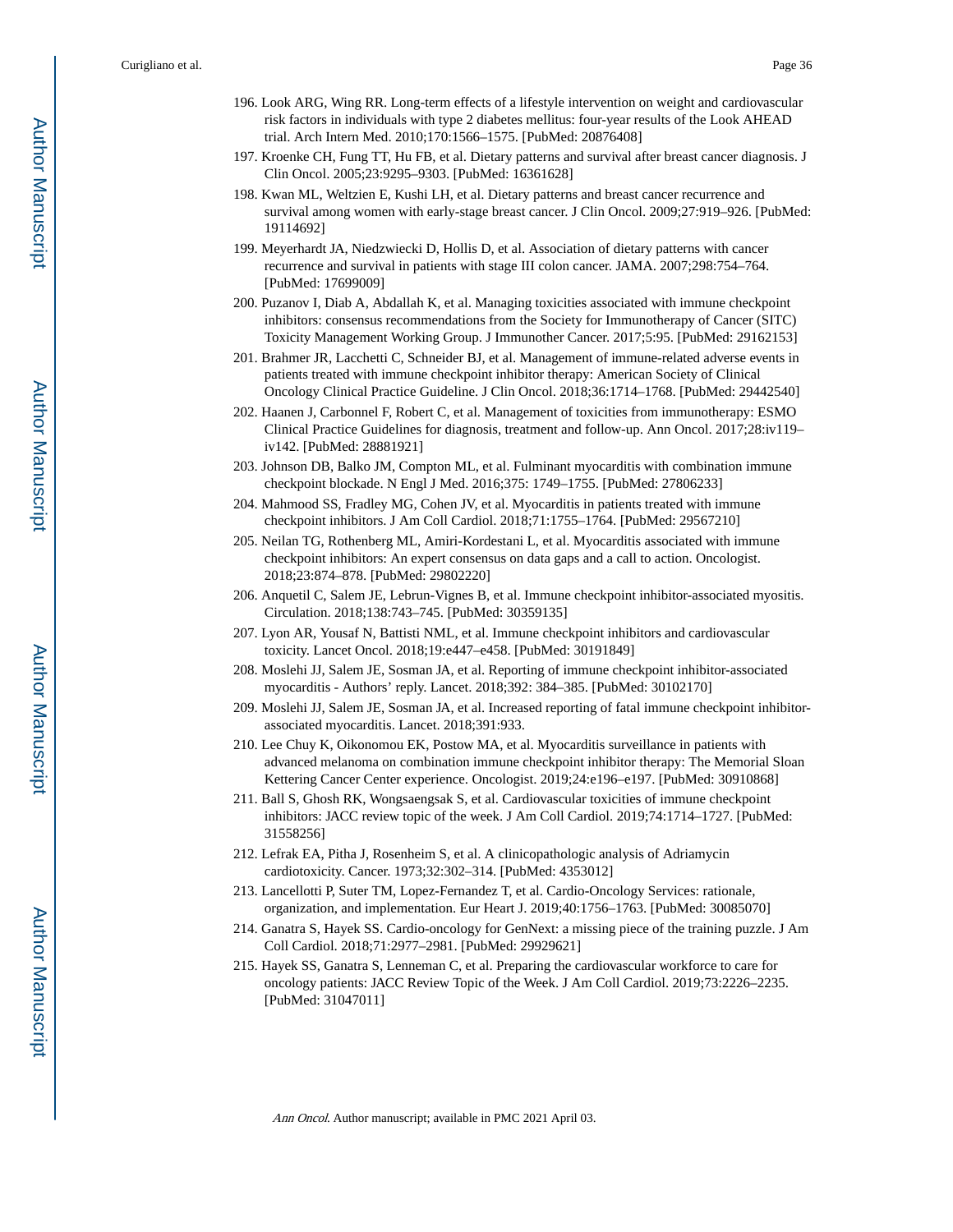



#### **Figure 1. Proposed monitoring and management approach for patients undergoing potentially cardiotoxic anticancer therapy.**

ECG, electrocardiogram; GLS, global longitudinal strain; HF, heart failure; LVEF, left ventricular ejection fraction.

<sup>a</sup> LVEF assessment may include GLS as well if available.

<sup>b</sup> Cardiac biomarkers include: troponin and natriuretic peptides.

c Under certain circumstances, if cardiotoxic therapy is the only viable option for anticancer treatment, it can be considered after close collaboration with cardio-oncology.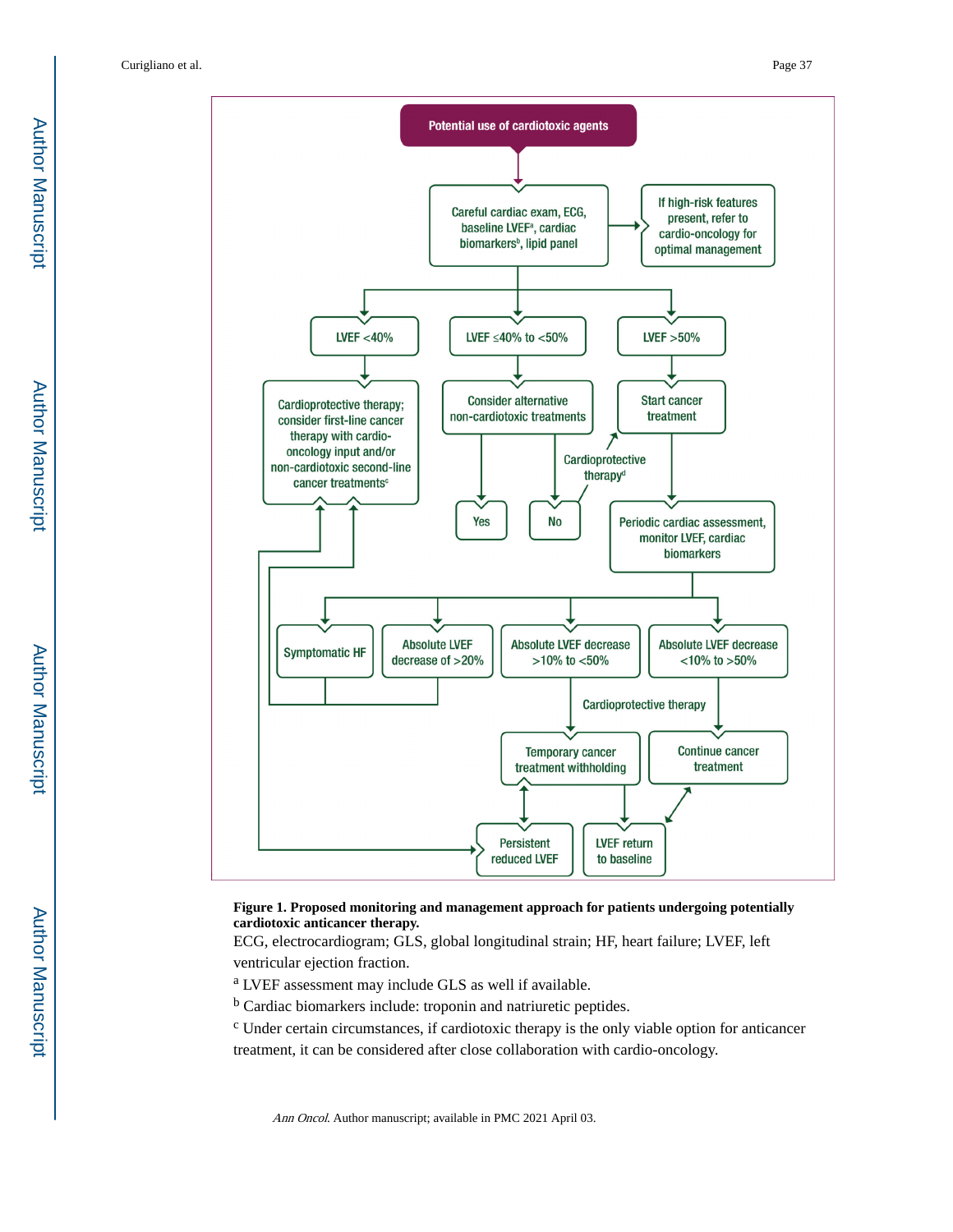<sup>d</sup> Cardioprotective therapy includes: angiotensin-converting enzyme inhibitors, angiotensin receptor blockers, carvedilol, spironolactone ± statin.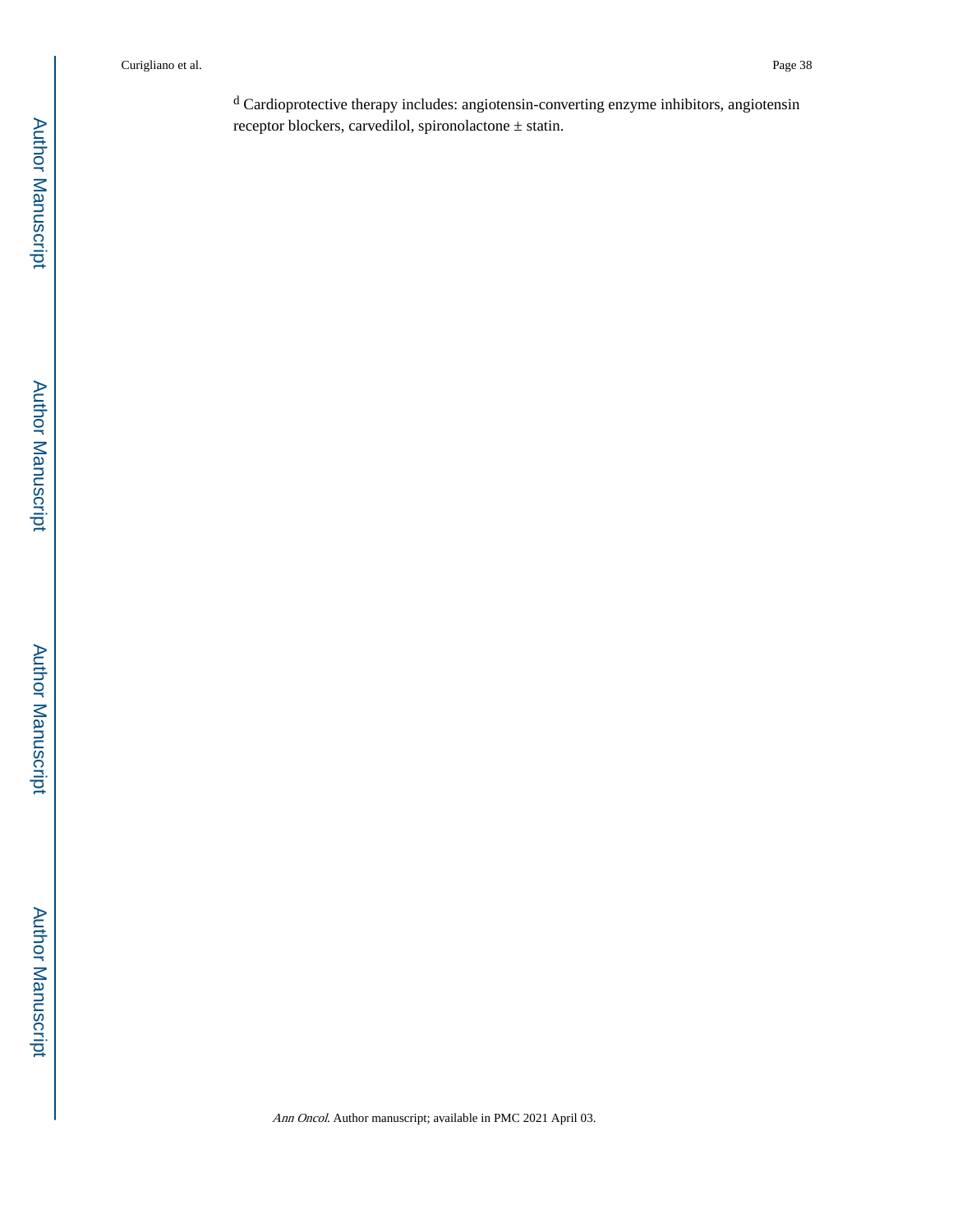#### **Table 1.**

Levels of evidence and grades of recommendation (adapted from the Infectious Diseases Society of America-United States Public Health Service Grading System<sup>4</sup>)

| <b>Levels of evidence</b>       |                                                                                                                                                                                                     |  |
|---------------------------------|-----------------------------------------------------------------------------------------------------------------------------------------------------------------------------------------------------|--|
| 1                               | Evidence from at least one large randomised, controlled trial of good methodological quality (low potential for bias) or meta-analyses of<br>well-conducted randomised trials without heterogeneity |  |
| П                               | Small randomised trials or large randomised trials with a suspicion of bias (lower methodological quality) or meta-analyses of such trials<br>or of trials with demonstrated heterogeneity          |  |
| Ш                               | Prospective cohort studies                                                                                                                                                                          |  |
| IV                              | Retrospective cohort studies or case—control studies                                                                                                                                                |  |
| V                               | Studies without control group, case reports, expert opinions                                                                                                                                        |  |
| <b>Grades of recommendation</b> |                                                                                                                                                                                                     |  |
| A                               | Strong evidence for efficacy with a substantial clinical benefit, strongly recommended                                                                                                              |  |
| B                               | Strong or moderate evidence for efficacy but with a limited clinical benefit, generally recommended                                                                                                 |  |
| $\mathsf{C}$                    | Insufficient evidence for efficacy or benefit does not outweigh the risk or the disadvantages (adverse events, costs, etc.), optional                                                               |  |
| D                               | Moderate evidence against efficacy or for adverse outcome, generally not recommended                                                                                                                |  |

E Strong evidence against efficacy or for adverse outcome, never recommended

 ${}^{a}_{\text{By permission}}$  of the Infectious Diseases Society of America.<sup>7</sup>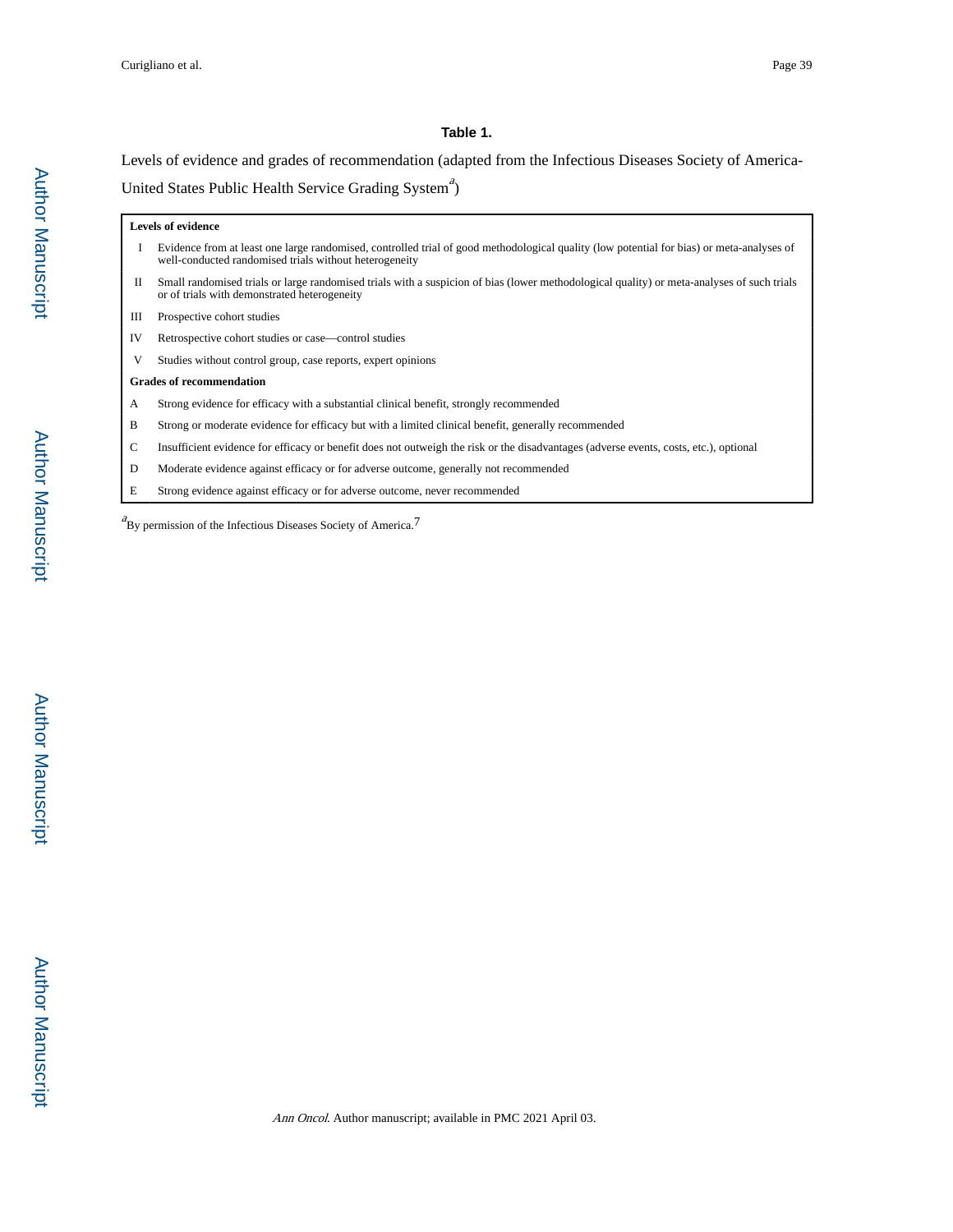#### **Table 2.**

Classes of cardiovascular therapeutics that have some clinical trial evidence to suggest cardioprotection during anticancer therapy<sup>a</sup>

| Class of CV therapy                       | <b>Examples</b>                            |
|-------------------------------------------|--------------------------------------------|
| $ACE-I$                                   | Enalapril                                  |
| ARB                                       | Candesartan                                |
| <b>MRA</b>                                | Spironolactone                             |
| Statin                                    | Pravastatin (many statins)<br>Atorvastatin |
| Iron chelation/topoisomerase II inhibitor | Dexrazoxane                                |
| Antiplatelet                              | Aspirin                                    |
| Anticoagulant                             | Enoxaparin<br>Rivaroxaban/apixaban         |
| <b>BB</b>                                 | Carvedilol<br>Nebivolol                    |
| Combination of ACE-I/BB                   | Enalapril<br>Carvedilol                    |

ACE-I, angiotensin converting enzyme inhibitor; ARB, angiotensin receptor blocker; BB, beta blocker; CV, cardiovascular; MRA, mineralocorticoid receptor antagonist.

 $a^2$ Cardioprotection: any evidence that indicates the medication attenuates any CV dysfunction that may occur with potential cardiotoxic anticancer therapy.